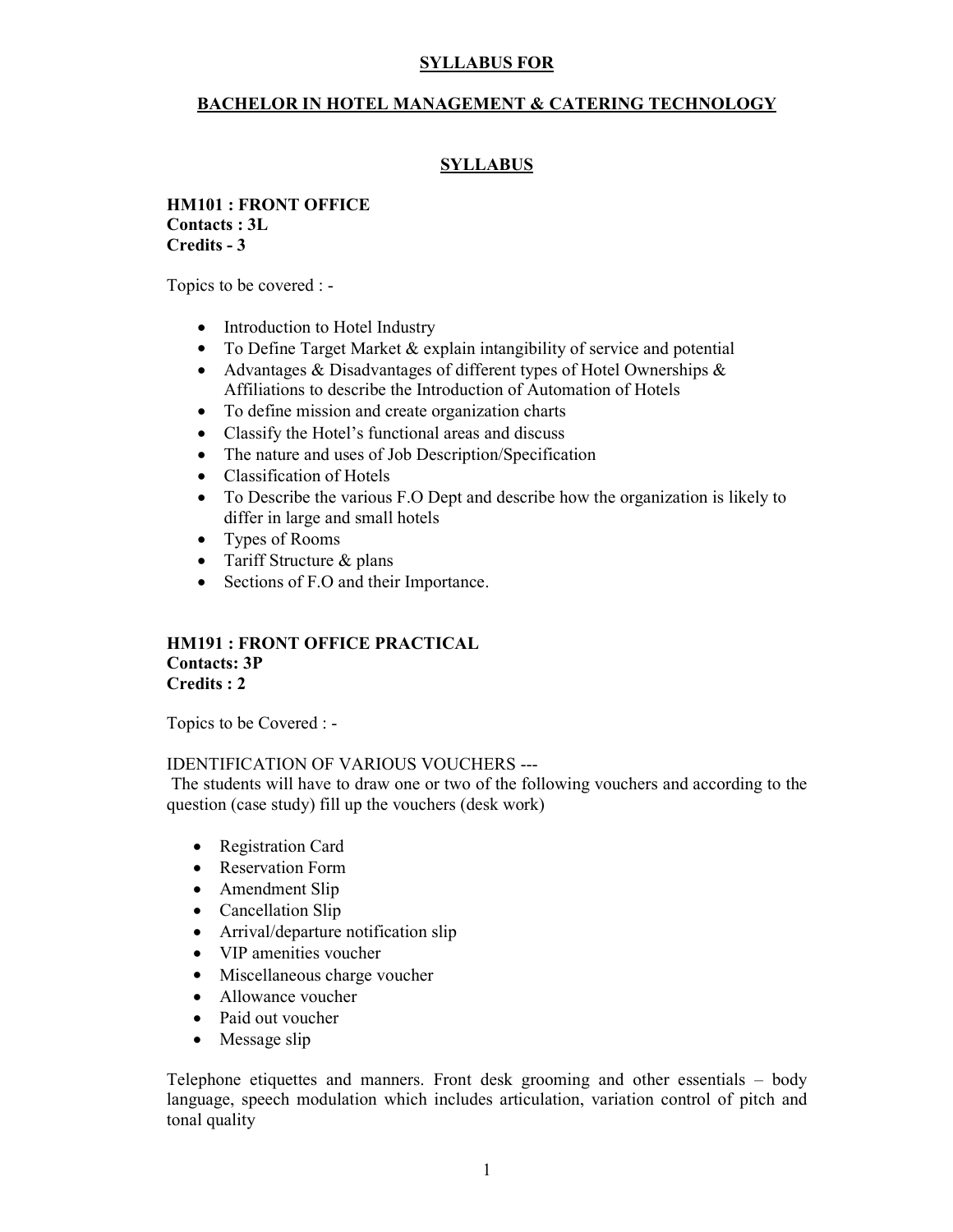#### BACHELOR IN HOTEL MANAGEMENT & CATERING TECHNOLOGY

- Accepting reservation by telephone and recording it
- Answering guest enquiries case studies

#### • Project

This project includes a study of the various airlines, capital, currencies of the various countries of the world. The student is required to visit airlines offices and collect the data concerning the above study. They will also have to make use of the colour photographs and pictures collected from journals and magazine for the logo of airlines etc. The student will have to make two copies of the project and submit before the final practical examinations

• Project 2

This project includes a study of any one tourist destination of world. This would include the geographic location of the place.

#### HM102 : FOOD PRODUCTION Contacts : 3L

# Credit : 3

Topics to be Covered : -

To Introduce the Historical progression leading to modern cookery

- History of cooking
- Aims & Objective
- Cooking –art or science

To impart knowledge about different kitchen equipment

- Heavy and Light equipment
- Utensils & Knives
- Care & maintenance
- Use

To impart Knowledge of various culinary terms, level of skill, attitude towards work, behaviour & personal hygiene

- Western & Culinary terms
- Personal grooming, hygiene & uniform
- Do's and don'ts while working in the kitchen

To understand the functioning of Food Production Dept.

- Organizational structure
- Layout
- Duties & responsibilities
- Interdepartmental relations

Foundation ingredients & their role in F.P

• Composition of different ingredients  $\&$  the action of heat on fat, carbohydrates, proteins, vitamins & minerals.

Classification of cooking factors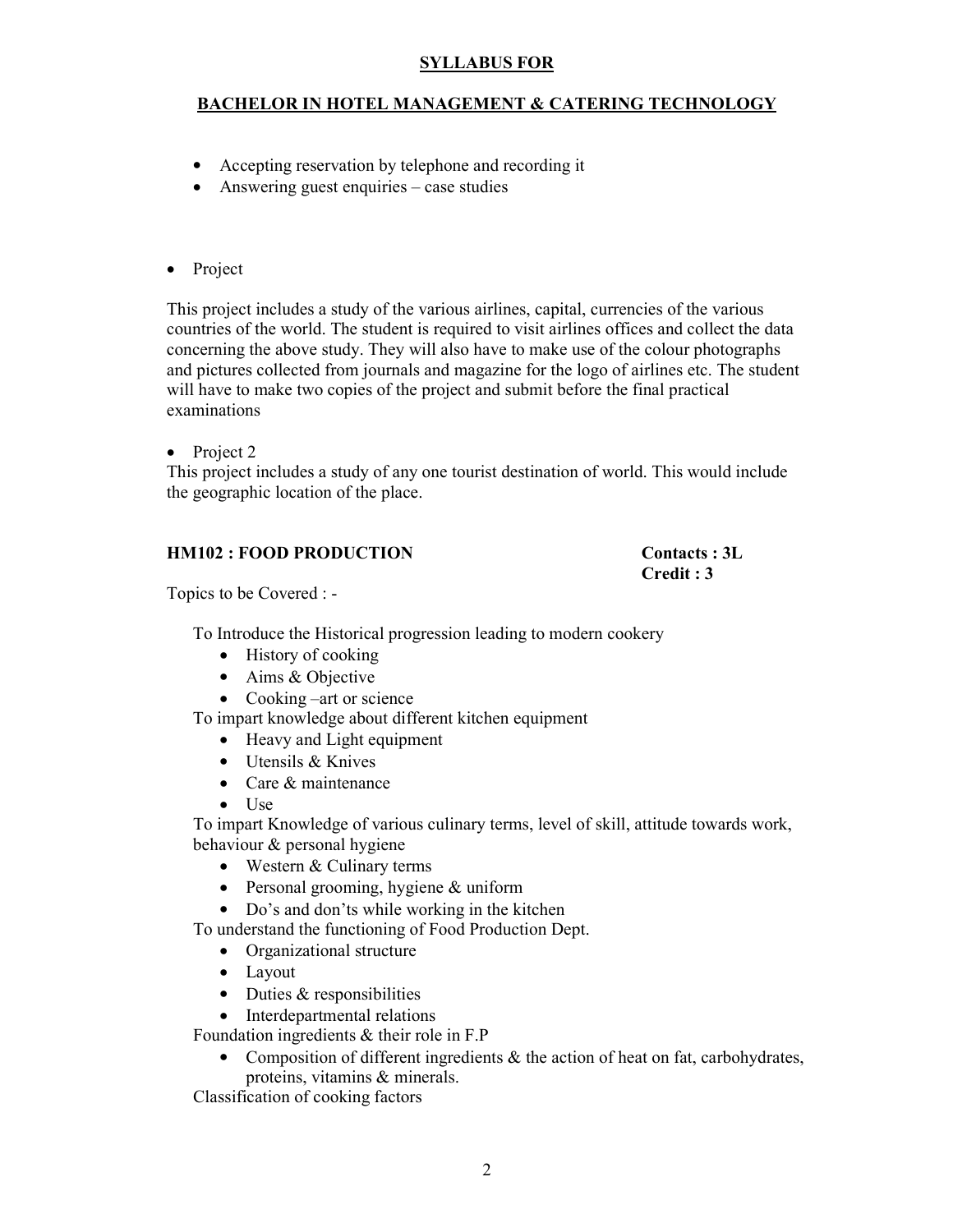#### BACHELOR IN HOTEL MANAGEMENT & CATERING TECHNOLOGY

• Classification according to function like – fats, raising agents, sweetening agents, egg, liquids/stock flavouring & seasoning, thickening

To understand the methods of Preparation

- Mis-en-place
- Methods of mixing

To understand the texture of cooked food products

- Various textures
- Faults and remedies

#### HM192 : Food Production Practical Contacts : 4P

# Credits : 3

Topics to be Covered : -

- Identification of equipment. Mis-en-place (cutting, peeling, slicing, chopping, shredding, paring, etc)
- Egg preparation (boiled egg, fried egg, scrambled egg, omlette, poached egg, egg akuri)
- Boiled rice, Masala Dal, Bengal Fish Curry, Cucumber cuchumber
- Zeera Rice, Dal Makhani, Vegetable curry, Shahi tukra
- Bread Roll, Sponge Cake, Swiss Roll, Caramel custard
- Bread Roll, Sponge cake, Swiss Role, Bread and butter pudding
- Consomme Brunnoise, Poisson Poach Hollandaise, Cheu Fleur Mornay
- Madras Soup, Fish Meuniere, Courgettes Saute, Pommes Nature, Bavarious Rubanee
- Minestrone Soup, Goan Fish Curry, Cheu Fleur Potato Bhaji, Steamed Rice, Fruit Conde
- Sandwich Bread, Bread stick, Diplomat pudding, Coffee Mousse
- Macedoine Mayonnaise, Fillet de Poisson Duglere, Nouilles Fraiches, Beginets D'aubergines, Crème Caramel
- Assiette de Crudite, Sole Colbert, Pommes Persilles, Puree Cercy, Mousse au Chocolate
- Oeufs Fracis Chimay, Poulet Shahjahani, Pulao a la tomate, Haricot Verte Foogath
- Oeufs Frit Bacon, Fillet de Sole Bonne Femme, Pommes a Rangalaise,
- Epinards a la Crème
- Sweet Buns, Butter Buttons, Doughnuts
- Mulligatwanny Soup, Poisson Grille Beurre Blanc, Pommes Vapur, Epinards a la Crème, Pudding Diplomat
- Crème de Vollaile, Gigot D'agneau Roti, Pommes Noisette, Haricot, Bretonne, Charlotte aux Fruits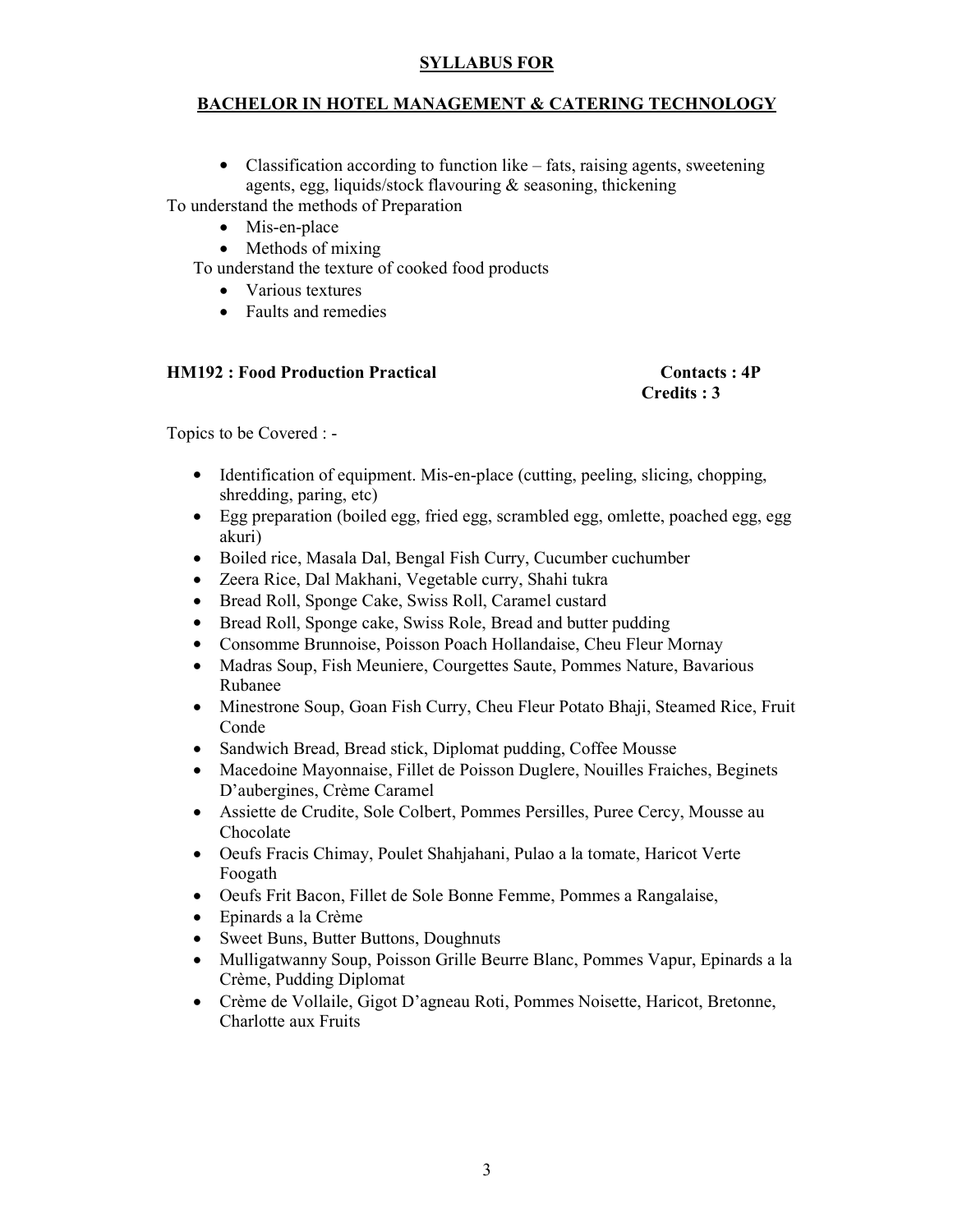#### BACHELOR IN HOTEL MANAGEMENT & CATERING TECHNOLOGY

#### HM103 : HOUSEKEEPING AND LAUNDRY OPERATIONS Contacts :3L

Credit : 3

Topics to be Covered : -

- An overview of the position of H/K in the Hospitality Industry
- List of functions of the H/K Dept.
- H/K working towards 'Customer delight'
- Why is H/K indispensable
- Organisation of the Hotel
- Staff Hierarchy, lines of Authority & areas of responsibility
- Vertical & horizontal coordination within & outside the Dept.
- Areas of responsibility of the H/K Dept.
- Essential qualities in H/K staff
- Effective communications skills, interpersonal skills & good grooming standards
- Duties of staff at the managerial level
- Duties of staff at the Operational level
- Duties of staff at the supervisory level
- Glossary of H/K terms
- Abbreviations commonly used in H/K
- Types of Rooms & suites
- Various status of Rooms
- Amenities provided in standard, superior & deluxe rooms
- VIP amenities
- Items provided on request
- Placement of Supplies in a room
- General principles of cleaning
- Cleaning Schedules
- Daily, weekly & Spring Cleaning
- Morning & evening service
- Second service
- Daily cleaning in a Department room
- Planning a weekly cleaning schedule
- Public area cleaning methods & Schedules

#### HM193 : HOUSE KEEPING AND LAUNDRY OPERATIONS (PRACTICALS) Contacts : 3P Credit : 2

Topics to be Covered : -

• Equipment handling, Care & Cleaning & Identification of Cleaning Equipments (both manual & Mechanical)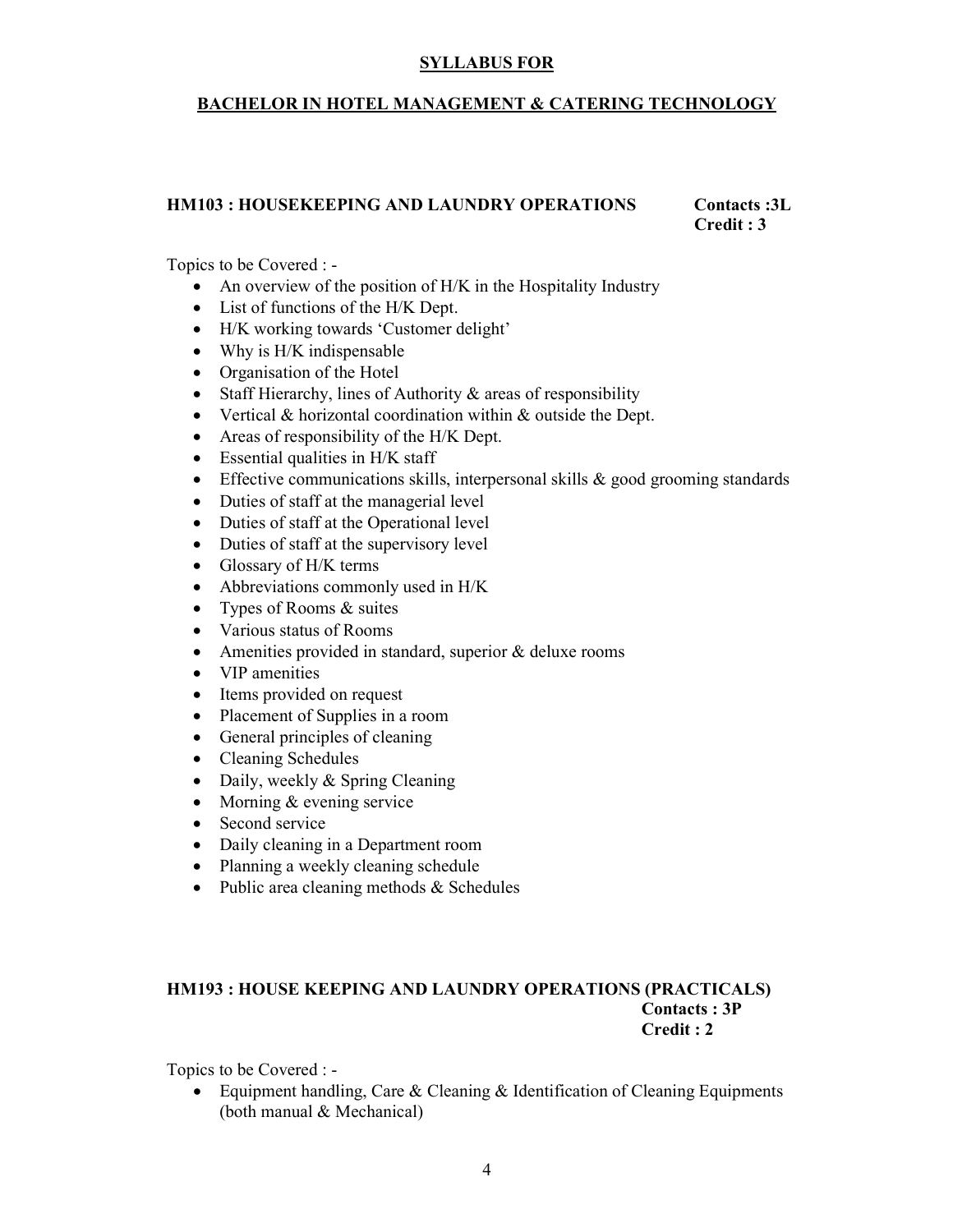#### BACHELOR IN HOTEL MANAGEMENT & CATERING TECHNOLOGY

- Maid's Trolley Setting
- Care, Cleaning & polishing of surfaces- metals, glass, floor, Carpets
- Paints, Varnishes
- Daily Cleaning of Rooms and Bath Rooms
- Evening Service
- Weekly Cleaning
- Special/Periodic Cleaning
- Public Area Cleaning
- Message/Departure/Maintenance Register & follow ups

#### HM104 : Food & Beverage Service Contact : 3L

Credit : 3

Topics to be Covered :-

#### INTRODUCTION

- Various outlets of the Departments
- Various sectors of the Department

#### **OUALITY**

- Attributes of F&B Service Personnel
- Equipment
- Equipment in a Restaurant

#### GLASSES

- Types and Capacity of glasses
- Dining Table
- Laying the Dining table

#### ORGANIZATIONAL CHART

- Drawing
- Duties and responsibilities of waiter –F&B Manager

#### KITCHEN STEWARDING

• Hierarchy & responsibility

#### RESTAURANT BRIGADE

• Hierarchy

#### COURSES OF MENU & FOOD ACCOMPANIMENT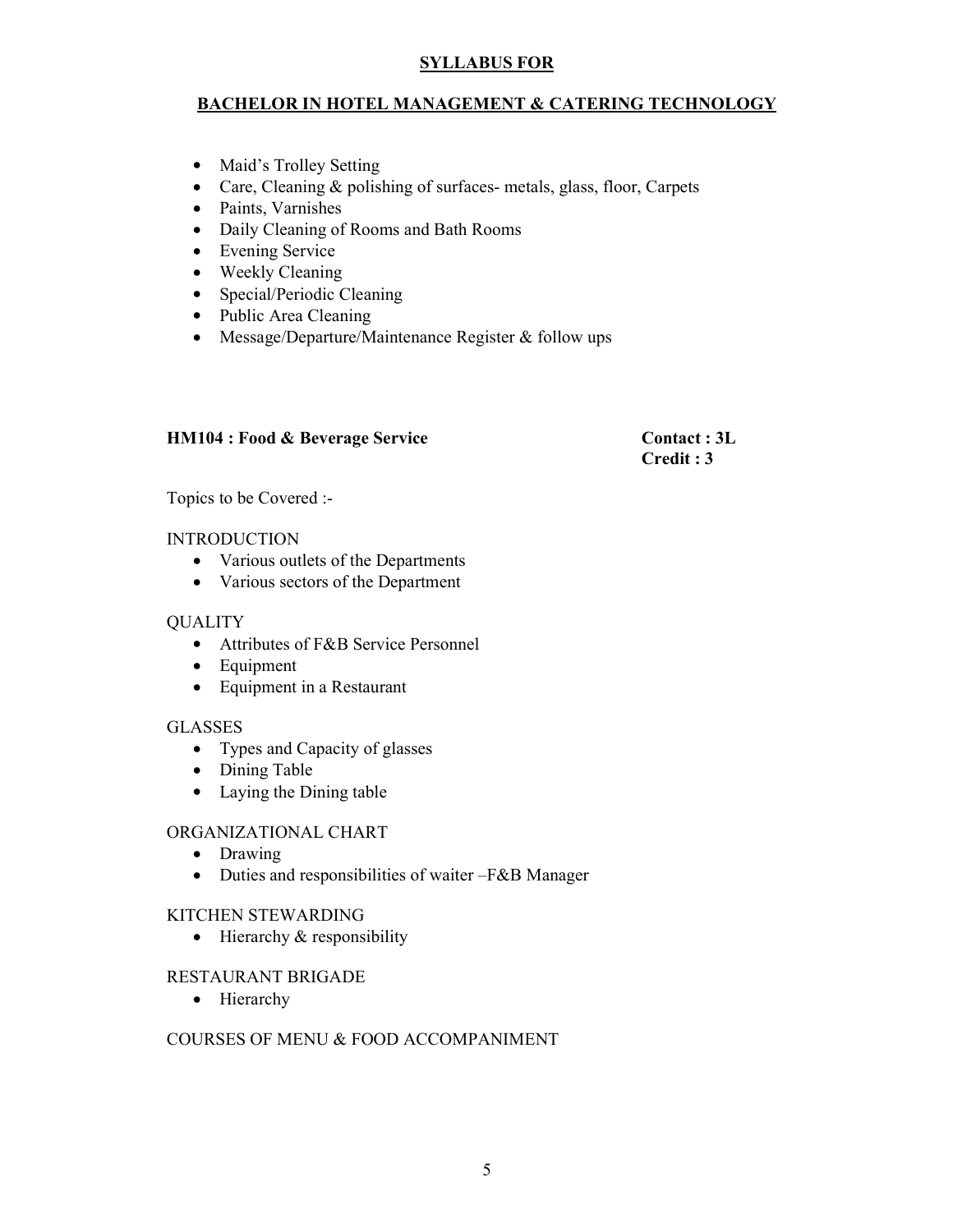#### BACHELOR IN HOTEL MANAGEMENT & CATERING TECHNOLOGY

#### HM194 : Food and Beverage Practical Contacts : 3P

Credit : 2

Topics to be Covered:-

- Familiarization of Restaurant Equipment
- Methods of cleaning and upkeep of silver
- Arrangement of sideboards
- Laying of table Linen
- Layout of various meals
- Folding serviettes in various designs

#### HM105 : SAFETY AND FIRST AID Contacts : 2L

Credit : 2

Topics to be Covered:-

Aims and objectives of first aid Qualities and responsibilities of a first aider. Study of human physical anatomy

- Skeleton system
- Respiratory system
- Circulatory system
- Excretory system
- Nervous system
- Reproductive system

First aid procedure for different accidents.

- Hemorrhage
- Asphyxia
- Shock and unconsciousness
- Cardiac arrest
- Burns
- Insect bite
- Snake bite
- Poisoning
- Injury

Nursing Preparation of first aid box.

HM106 : FOOD SCIENCE AND NUTRITION Contacts : 3L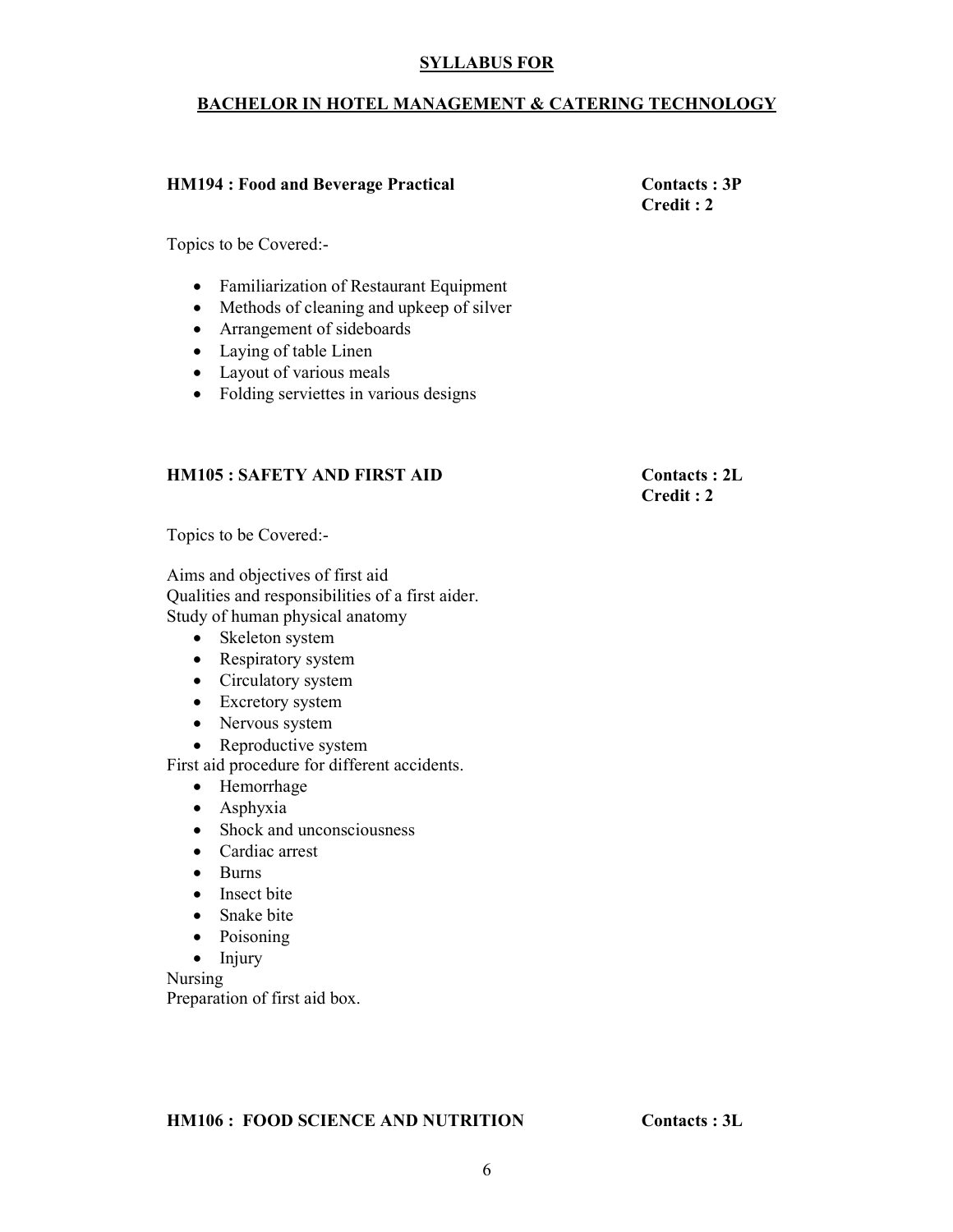#### BACHELOR IN HOTEL MANAGEMENT & CATERING TECHNOLOGY

#### Credits : 3

Topics to be Covered : -

Introduction to Nutrition

- Definition
- Application of food science and nutrition in different aspects.
- Food and its function
- BMR & their effective factors

Carbohydrates

- Introduction,composition, classification,functions, imbalances
- Effect of heat on carbohydrates.

RDA's for different groups

#### Fats

- Introduction,composition, classification, functions, imbalances.
- Effect of heat on fats.

RDA's for different groups

#### Water

Vitamins

- Classification
- Fat soluble vitamins
- Water soluble vitamins

Study of few microbes.

- Bacteria
- Yeast

#### HM107 : PERSONALITY & COMMUNICATION DEVELOPMENT – I Contacts : 2L

Credits : 2

Topics to be Covered : -

- Structures in Present and present continuous tense
- Structures in past & past continuous tense
- Structure in present perfect & present perfect continuous tense
- Structures in future tense
- Modals : helping verbs
- Prepositions
- Idioms
- Question answer session
- Speech on a given topic
- Extempore speech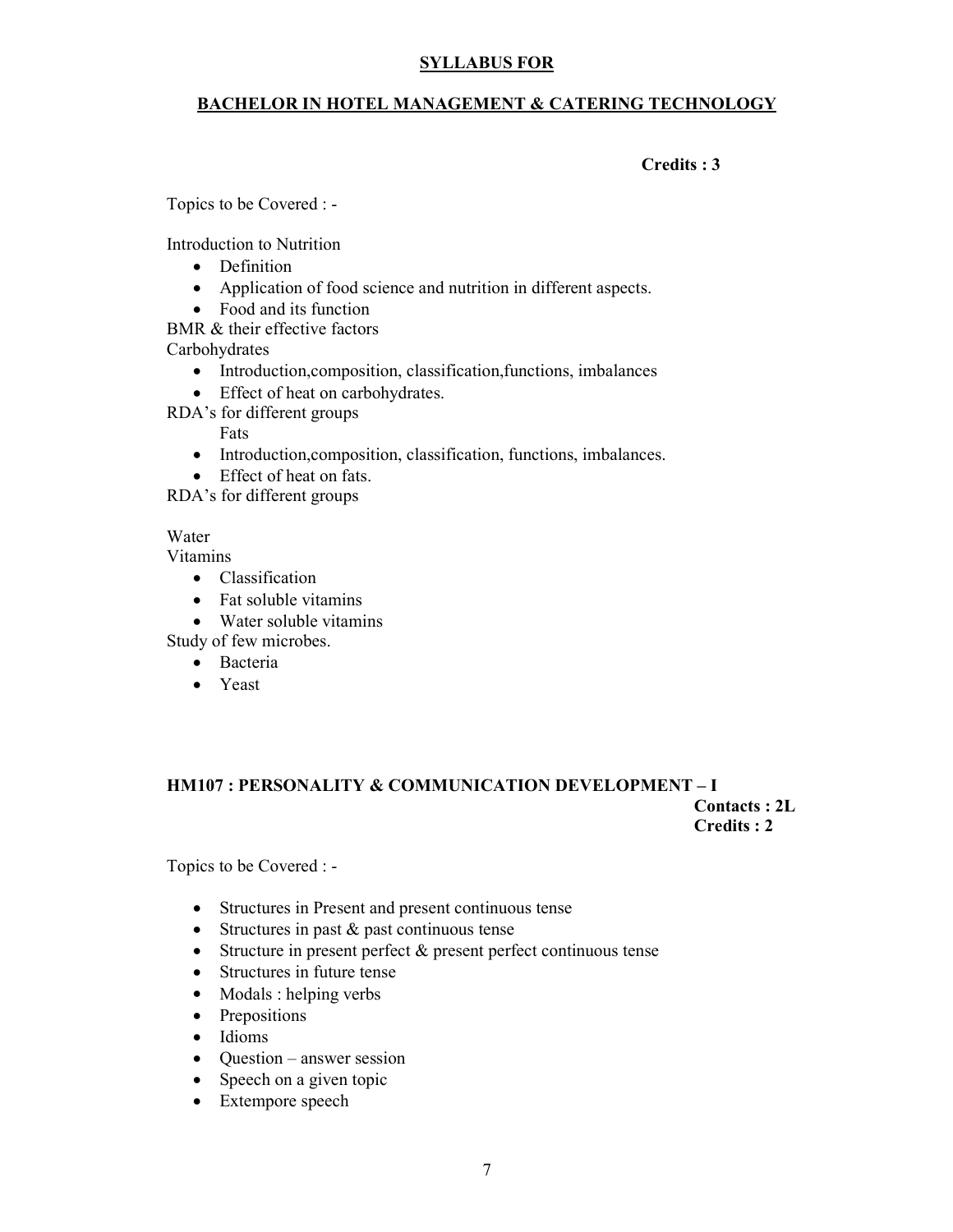#### BACHELOR IN HOTEL MANAGEMENT & CATERING TECHNOLOGY

#### HM201 : FRONT OFFICE Contacts : 3L

Credits : 3

Topics to be Covered : -

Reservations

- Feedback
- Cancelletion & Ammendments
- Identification of Vouchers
- Manual Tabulation ; Ledger and Billing
- Mechanical Ledger. Billing
- Computerised Ledger, Billing
- Tourism
- International Hotel Regulations

#### HM291 :- FRONT OFFICE (PRACTICAL) Contacts : 3P

Credits : 2

Topics to be Covered :-

#### **CASHIERING**

- Cashiering while check in of VIP's / FIT's / Group
- Cashiering procedure during stay of the guest
- Cashiering while check out

#### AUDITING

- Night Auditor's job
- Vouchers / Document generated
- Working with National cash Registers

#### HM202 : FOOD PRODUCTION / COMMODITY Contacts :-3L

Credits :3

Topics to be Covered : - Various methods of cooking food

- Dry & wet method
- Basic Rule
- Food Example

**Stocks**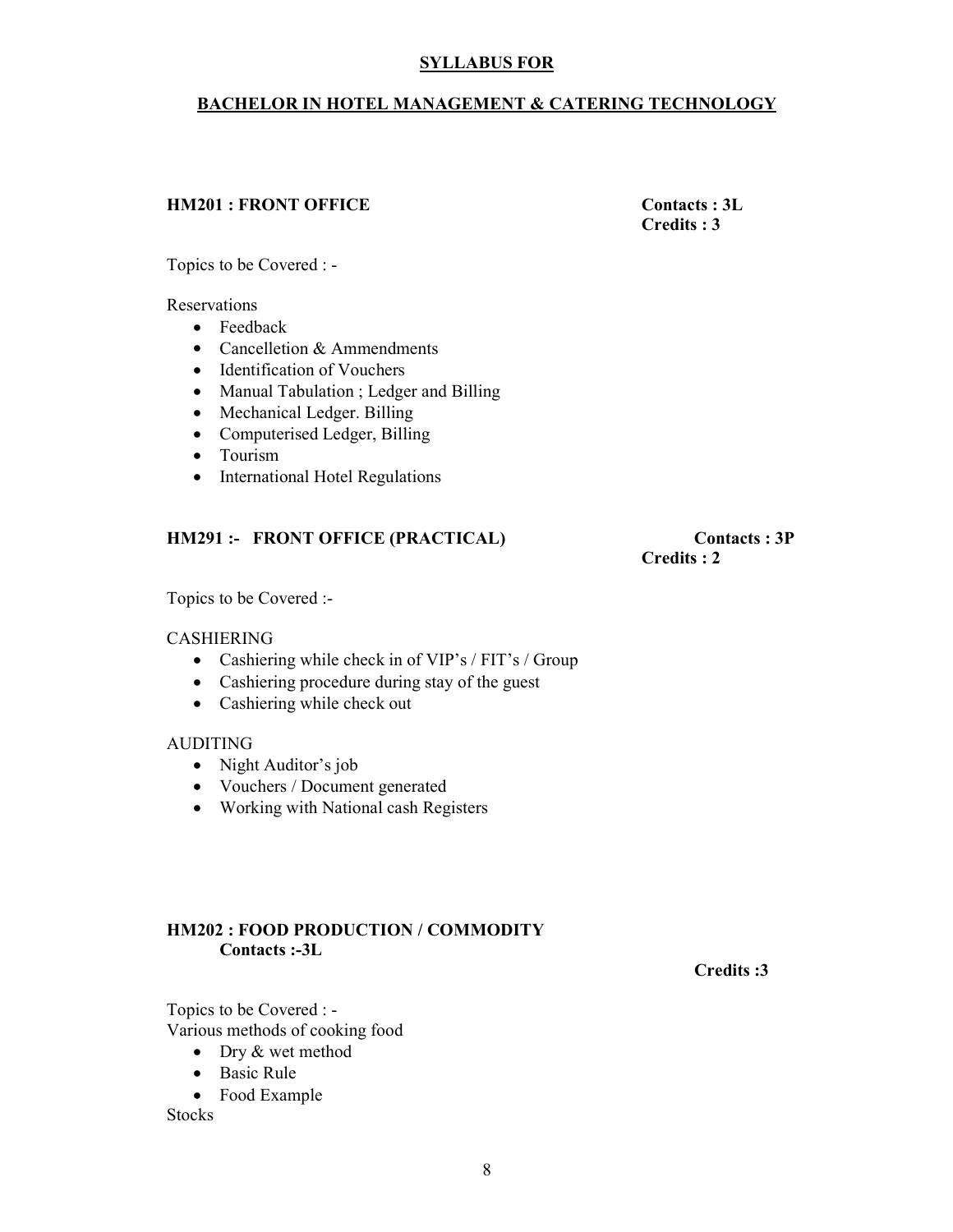#### BACHELOR IN HOTEL MANAGEMENT & CATERING TECHNOLOGY

- Definition
- Classification
- National/International soups
- Preparation of soups

Sauces

- Definition
- Classification
- Preparation of other sauces
- Derivatives
- Sauces of it's own Class

Understanding the methods of storage

- Refrigeration
- Principles of storage
- Correct Temperature
- Time of Storage
- Element of Presentation
	- Classical & modern garnish
	- Proper accompaniments

#### INTRODUCTION

- Introduction
- Introduction of various commodities used in food production department

Cereals – Rice , Wheat, Other Cereals , Pulses

- Uses of different types of Pulses
- Tea and processing
- Fresh fruits and vegetables
- Cheese Classification, Manufacture and uses
- Coffee, processing & uses
- Cocoa Manufacture of chocolate, processing, cocoa powder
- Herbs and spices Classification, description and uses procurement and storage

#### HM292: FOOD PRODUCTION PRACTICAL Contacts : 4P

# Credits : 3

Topics to be Covered : -

- Thenga Buns, Danish Pastry, Short Bread, Fruit Jam
- Danish Pastry, Orange Biscuit, Cherry Buns
- Potage Saint Germaine, Roast Chicken, Roast Gravy, Roast Potatoes, Coffee Bavarois
- Ouefs Brouilles Portugaise, rogan josh, Riz Creol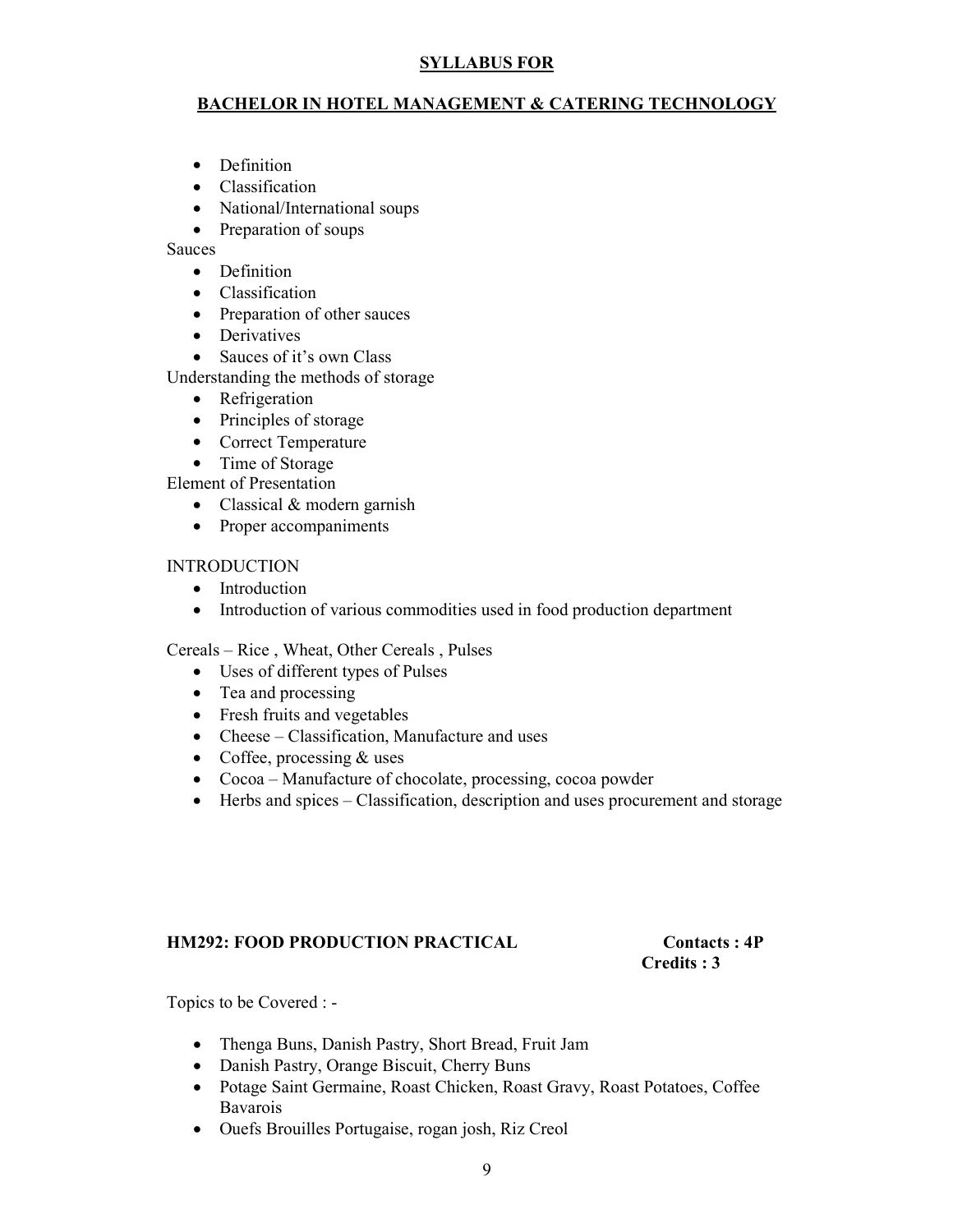#### BACHELOR IN HOTEL MANAGEMENT & CATERING TECHNOLOGY

- Potage Esau, Steak Saute Bercy, Pommes Mignonette, Petits Pois a la Fracaise, crepes au Sucre
- Spaghetti Napoletaine, Steak Grill Bearnaise, Pommes Pont Neuf, Bouquetiere de Legumes
- Oeufs Poache Florentine, Escalpoe Vinnoise, Pommes saute, Carrots Vichy
- Muffins, Jam Tart, Chocolate Mousse
- Nankhatai, Croissants, Fruit Custard
- Vegetable Patties, Chicken Patties, Cheese Patties, Egg patties
- Quiche Lorraine, Piece de Boeuf Roti, jardinere de Legumes, pommes Chateau, Beginettes de fruits
- Madeira Cake, Melting Moment, Fruit Triffle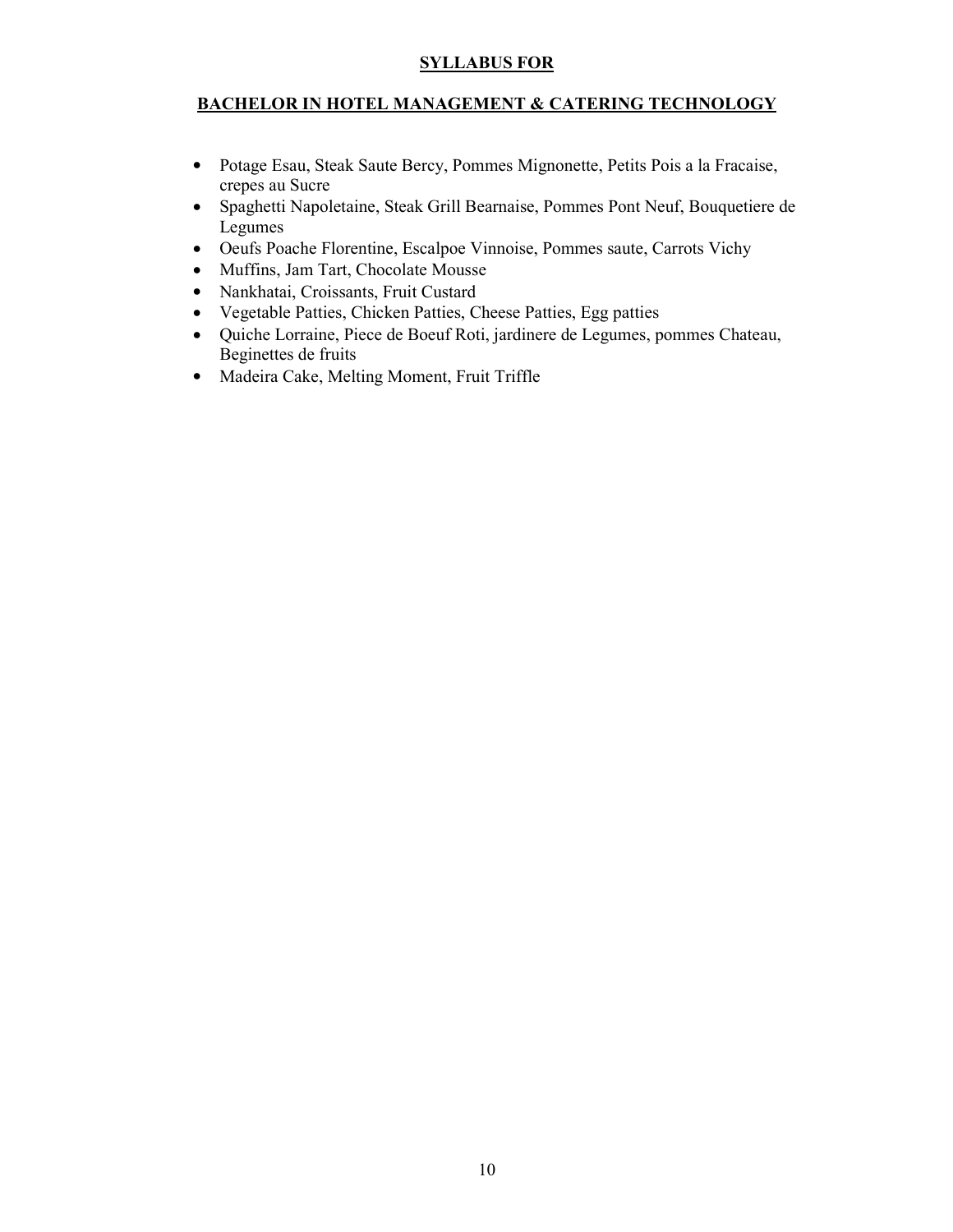#### BACHELOR IN HOTEL MANAGEMENT & CATERING TECHNOLOGY

#### HM203 : HOUSE KEEPING , HYGIENE AND SANITATION Contacts :4L

Credit : 4

Topics to be Covered : -

Identifying Cleaning Equipments

- Classification of Cleaning Equipments
- Functioning and care of Manual Cleaning Equipment
- Functioning and care of Mechanical Cleaning Equipment
- Groups of Cleaning agents
- Use of Detergents
- Use of water,Abrasives, degreasers,acids, organic solvents and drycleaning agents.
- Lost and found procedures / Records maintained for lost and found.
- Floors and floor finishes
- Granolithic and Terrazzo floors
- Wooden flooring / Carpets  $&$  Advantages and care of carpets
- Use of Glass fiber, Acoustic Walls
- Various finishes applied to walls
- Register and forms maintained in H/K & Formats of Registers and reports
- Desk control operations / Importance of Desk control
- Personal ,environment hygiene, garbage-safe and correct disposal of garbage.
- Protective clothing
- Pest control
- Personal Environment Hygiene Garbage -safe and correct disposal of garbage WATER
	- Sources of water and hazards of water pollution

AIR

- Sources of air Pollution
- Health effects of air pollution
- Pollution Control

PROTECTIVE CLOTHING

- Protective Clothing in Different Dept.
- Selection of materials care and use
- It's effeciency and comfort
- Care maintenance of Protective Clothing

HANDLING OF FOOD

- Personal hygiene of the food handlers
- Programme of Good Health For Food handlers
- Food Borne Diseases Roots of Contamination
- Habits and Abuse

PEST CONTROL

- Rodent and Insect Control Technique
- Rays and Cockroaches BACHELOR IN HOTEL MANAGEMENT & CATERING TECHNOLOGY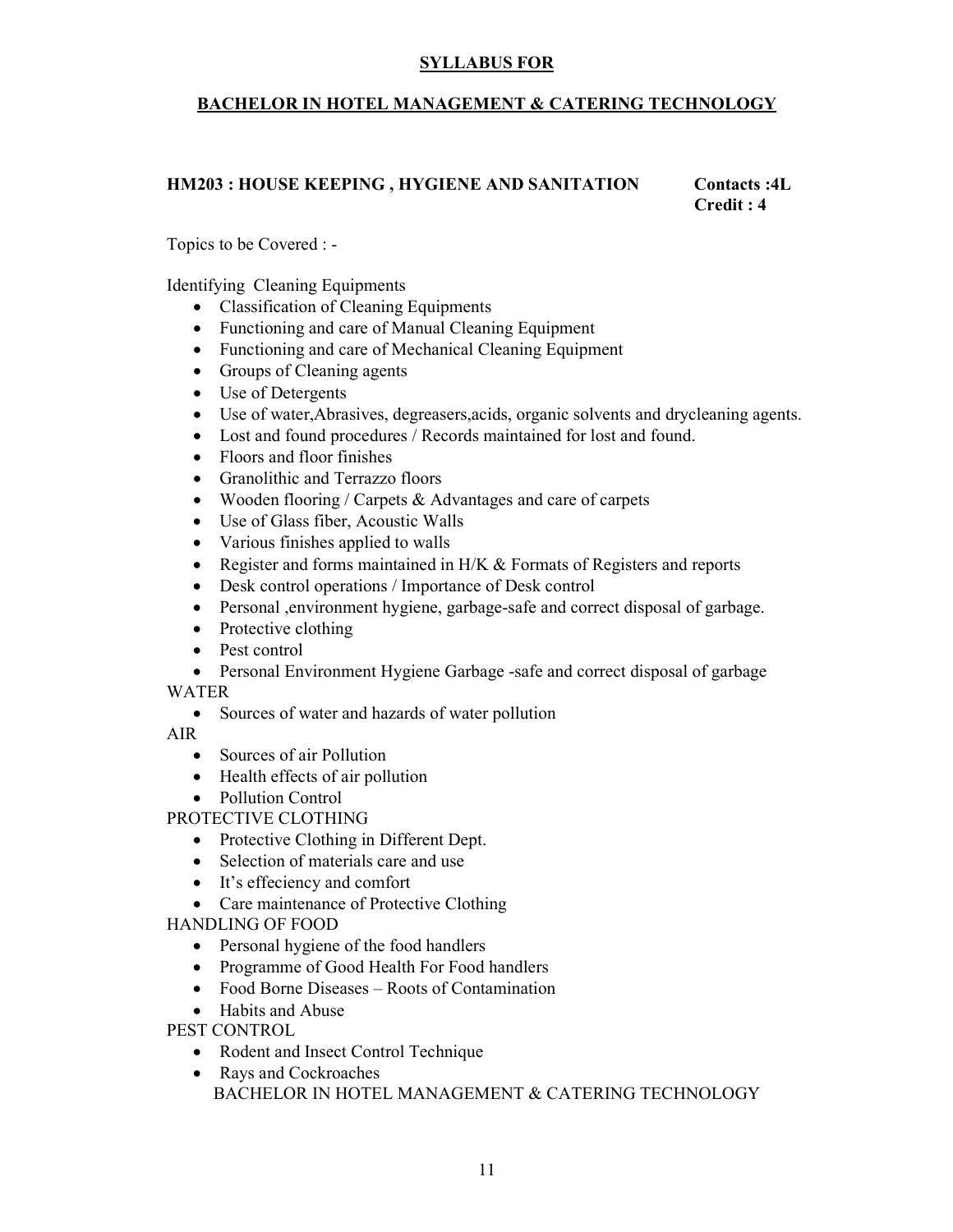#### BACHELOR IN HOTEL MANAGEMENT & CATERING TECHNOLOGY

#### HM293 :- HOUSE KEEPING / HYGIENE & SANITATION (PRACTICAL) Contacts :3P Credits : 2

Topics to be Covered :-

- STAIN REMOVAL
- SPECIAL DECORATION
- IDENTIFICATION OF VARIOUS FORMATS & REGISTERS

#### HM204 : FOOD & BEVERAGE SERVICE Contacts : 3L

Topics to be Covered :-

#### Menu Planning

- Types of service
- $\bullet$  Billing systems & cost controls
- Breakfast Service
- Non Alcoholic Beverages

Classify alcoholic beverages

- Beer
- Cidar
- Perry

Tobacco

- Cigar, Cigarettes
- Guest Complaints
- Room Service Operations

Credits : 3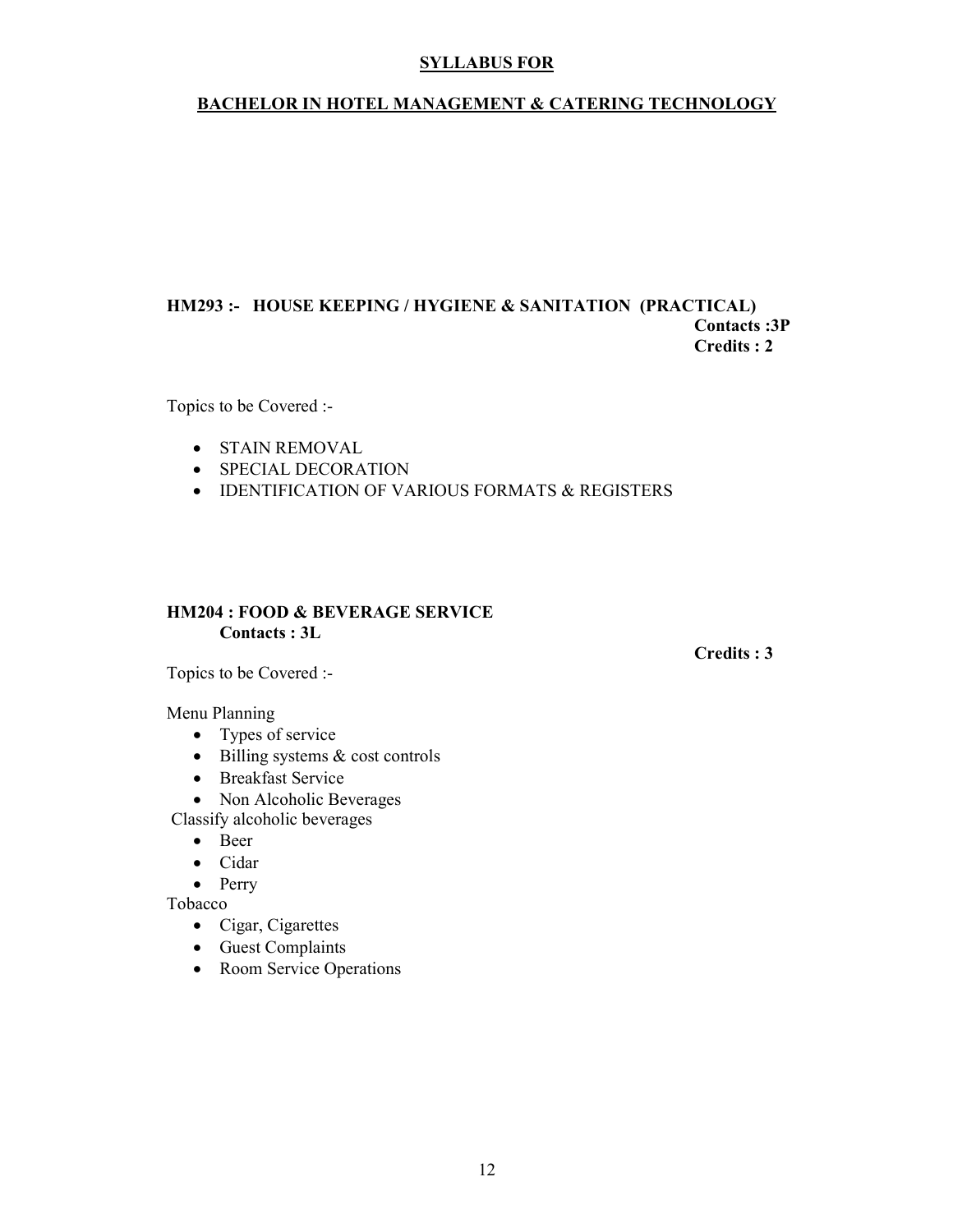#### BACHELOR IN HOTEL MANAGEMENT & CATERING TECHNOLOGY

#### HM294 : FOOD AND BEVERAGE SERVICE PRACTICAL Contacts : 4P Credits : 3

Topics to be Discussed:-

- Receiving Guest and taking orders
- Soup service.
- Menu wise service.
- Clearance & Crumbing down.
- Service of breakfast.
- Making the extra cover.
- Afternoon tea set up.
- Beer service.
- Cigarette service.
- Loading carrying trays.
- Taking the order by K.O.T.&B.O.T.
- Service of Food
- Service of non alcoholic beverages
- Service of Breakfast
- Loading carrying trays/trolleys

#### HM206 : FOOD SCIENCE AND NUTRITION Contacts : 3L

Credits : 3

Topics to be Discussed :-

Protiens

- Introduction
- Composition & Classification
- Functions & Imbalances
- RDA's for different groups

Mineral

- Classification
- Functions
- Major & Minor Minerals
	- Distribution
	- Sources
	- Functions
	- Imbalances

Balanced Diet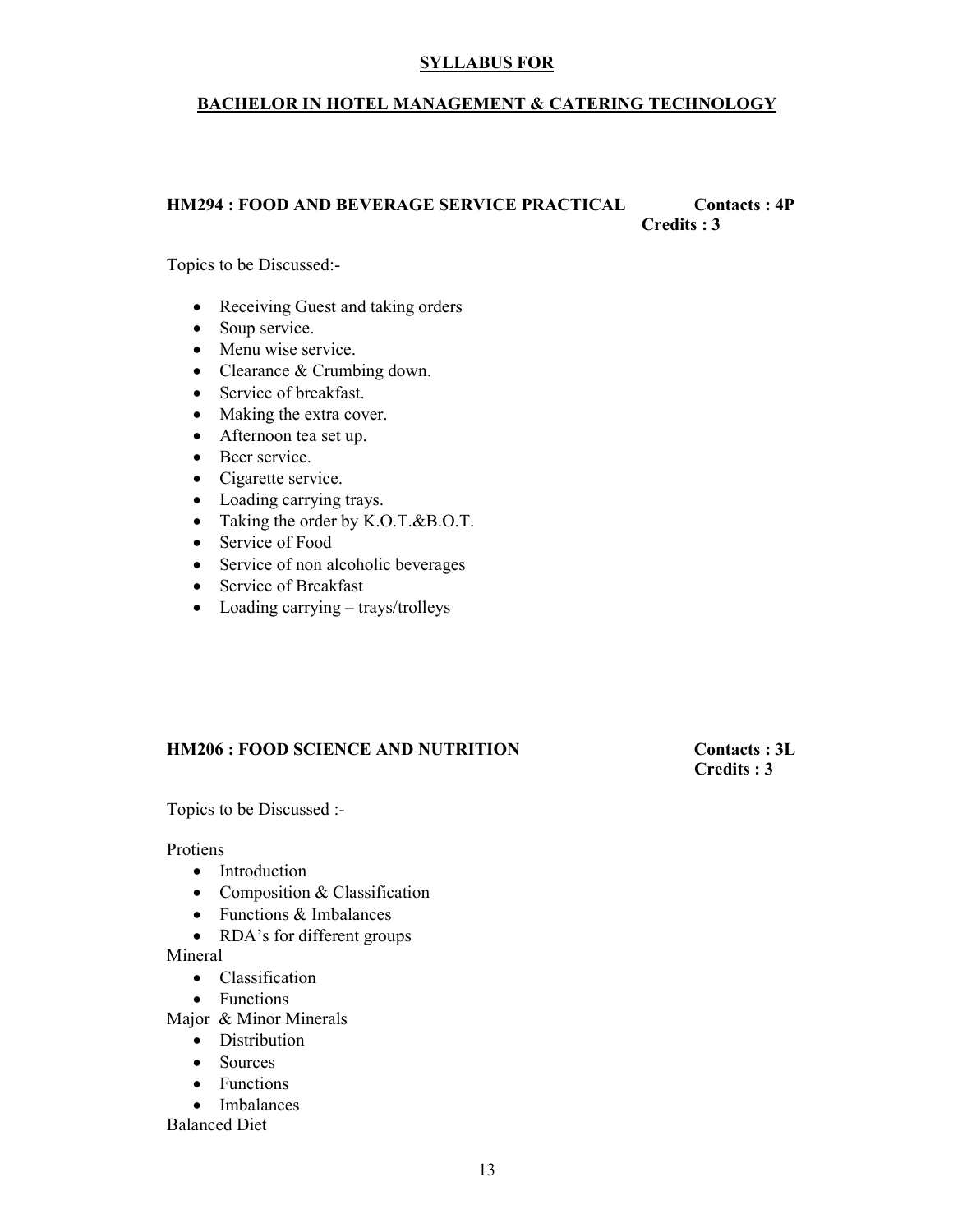#### BACHELOR IN HOTEL MANAGEMENT & CATERING TECHNOLOGY

Menu Planning Malnutrition Food borne diseases Habits and abuses Methods of food preservation

#### HM207 : FRENCH Contacts : 2L

Credits : 2

Topics to be Covered : -

- About the Language
- Alphabet
- Accents
- Orthographic sign
- Linking
- Final consonants
- Syllable
- Pronunciation
- Use of Capital Letters
- Article
- Gender depending on the meaning of the world
- Common French words
- Names of days, months, & seasons
- Cardinal
- Ordinal
- Colour
- Hour
- Auxiliary Verb
- Vegetable
- Fish
- Shell Fish
- Meat
- Fruit
- Poultry & game
- Restaurant
- Equipment
- Miscellaneous
- Phrases
- Feminine of nouns and objectives
- Nouns of two genders
- Formation of plural of nouns and adjectives
- French words
- Translations
- Common French terms related to the hotel industry.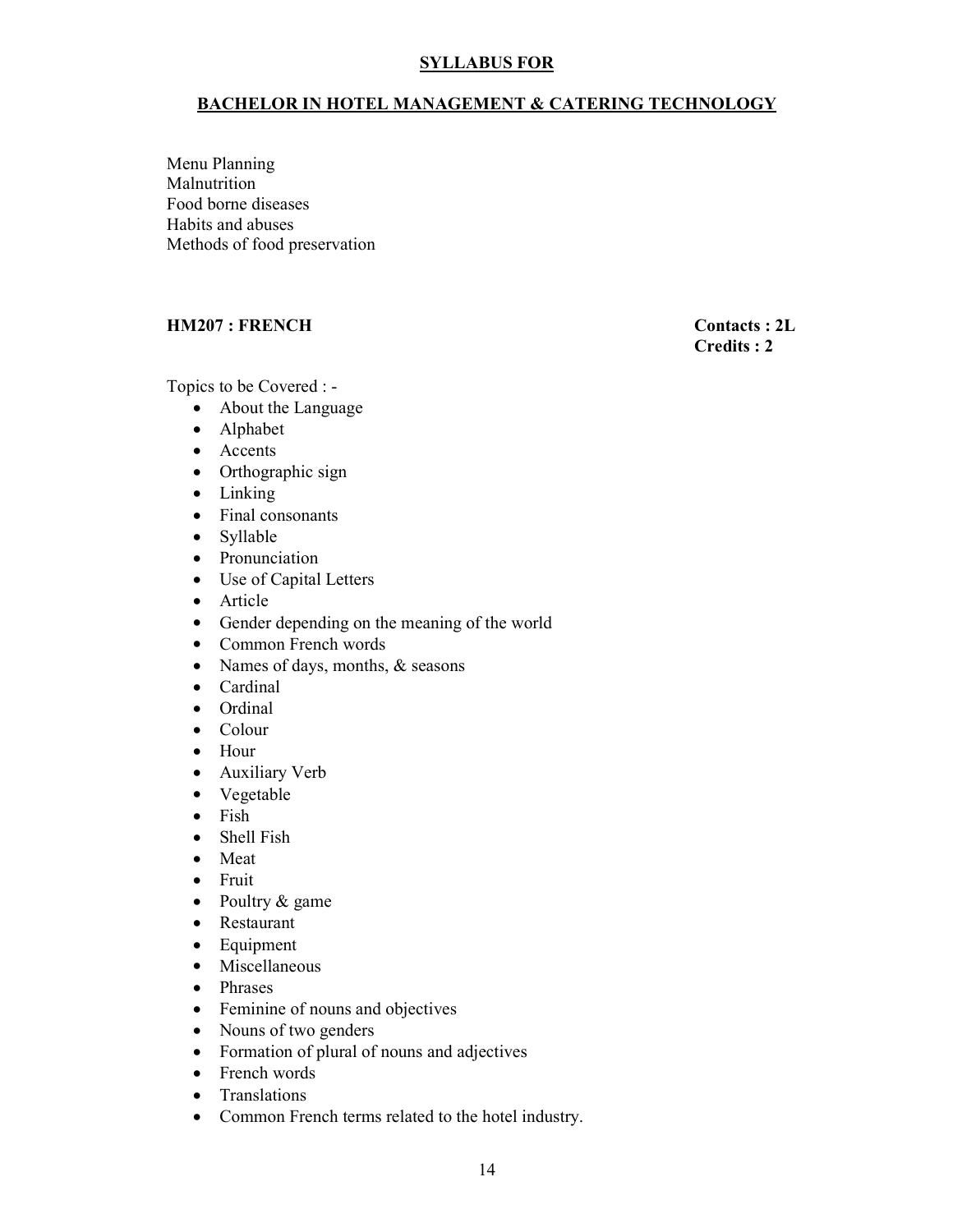#### BACHELOR IN HOTEL MANAGEMENT & CATERING TECHNOLOGY

#### HM208 : ENGINEERING Contacts : 2L

### Credits : 2

Topics to be Covered : -

- Plumbing & Sanitation
- Plumbing Terminology
- Storage of Water
- Storage capacity
- Traps
- Plumbing practice
- Safety & precaution
- Sanitary systems
- Fitting
- Water Closets
- System of hot & cold supply
- Electricity
- Fuse
- Lighting
- Fire Precaution
- Fire Prevention
- Types of Extinguishers
- Kitchen equipment
- Stores
- Convention Oven
- Microwave
- Steamers
- Deep fat Fryers
- Refrigerators
- Dish washing Machine
- House Keeping Equipment
- Transfer of Heat
- Gas & Electricity
- Composition & purification of Water
- Hard & Soft water
- Thermostats
- Fuels & Classification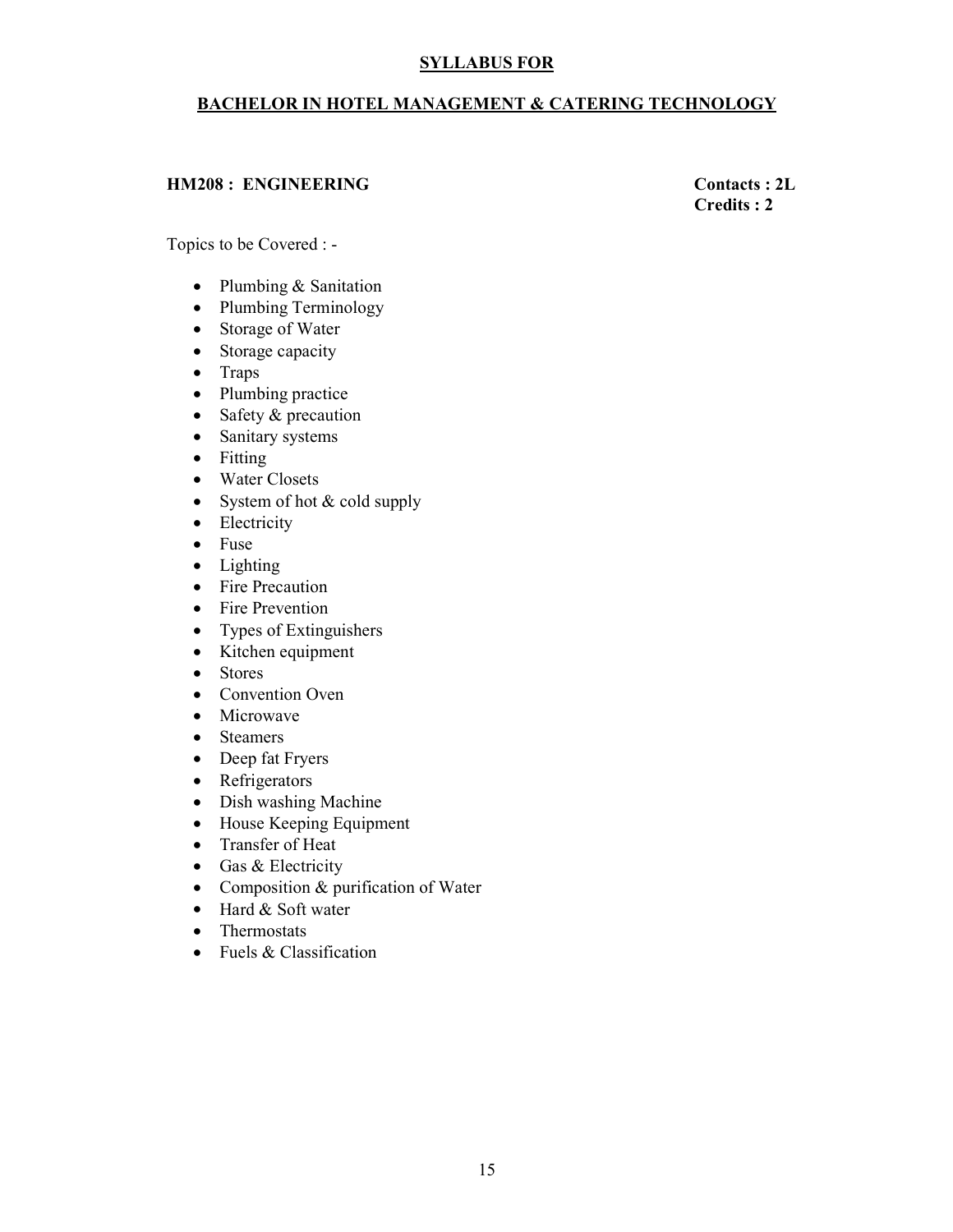#### BACHELOR IN HOTEL MANAGEMENT & CATERING TECHNOLOGY

#### HM401 : Front Office Contacts : 3L

Credits : 3

Topics to be Covered :-

- •Co- ordination between H/K &F/O.
- •Describe the basic positions & functions of the uniformed staff. Explain the role & importance of concierge in hotels.
- Guest telephone service , voice mail , PBX, PABX , EPBAX& other systems.
- Role of software packages in telephone systems.
- •Handling guest complaint.
- Handling guest mail , difference between handling registered mail/ ordinary mail.
- Function and importance of information section in mail handling.
- Message handling.
- C.In/ C.Out procedure for FIT/ VIP/ Group
- Registration
- C. Form.
- Information.
- Room shifting
- C/Out process &records of settlement
- Night auditing, role of night auditor.

#### HM491 : Front Office (Practical) Contacts : 3P

Credits : 2

Topics to be discussed:-

Registration;-

- Pre- arrival procedure.
- On- arrival procedure
- Post arrival procedure.
- Mail/ Message Handling
- Guest- VIP'S / CIP'S/ FIT'S/ FFIT'S
- Staff (general)
- Executive
- Voucher oriented during mail/ message handling. Bell desk procedure
- Voucher originated
- Pre- arrival duties
- On arrival duties
- Post arrival duties
- Left luggage handling
- Ancillary duties of bell desk staff.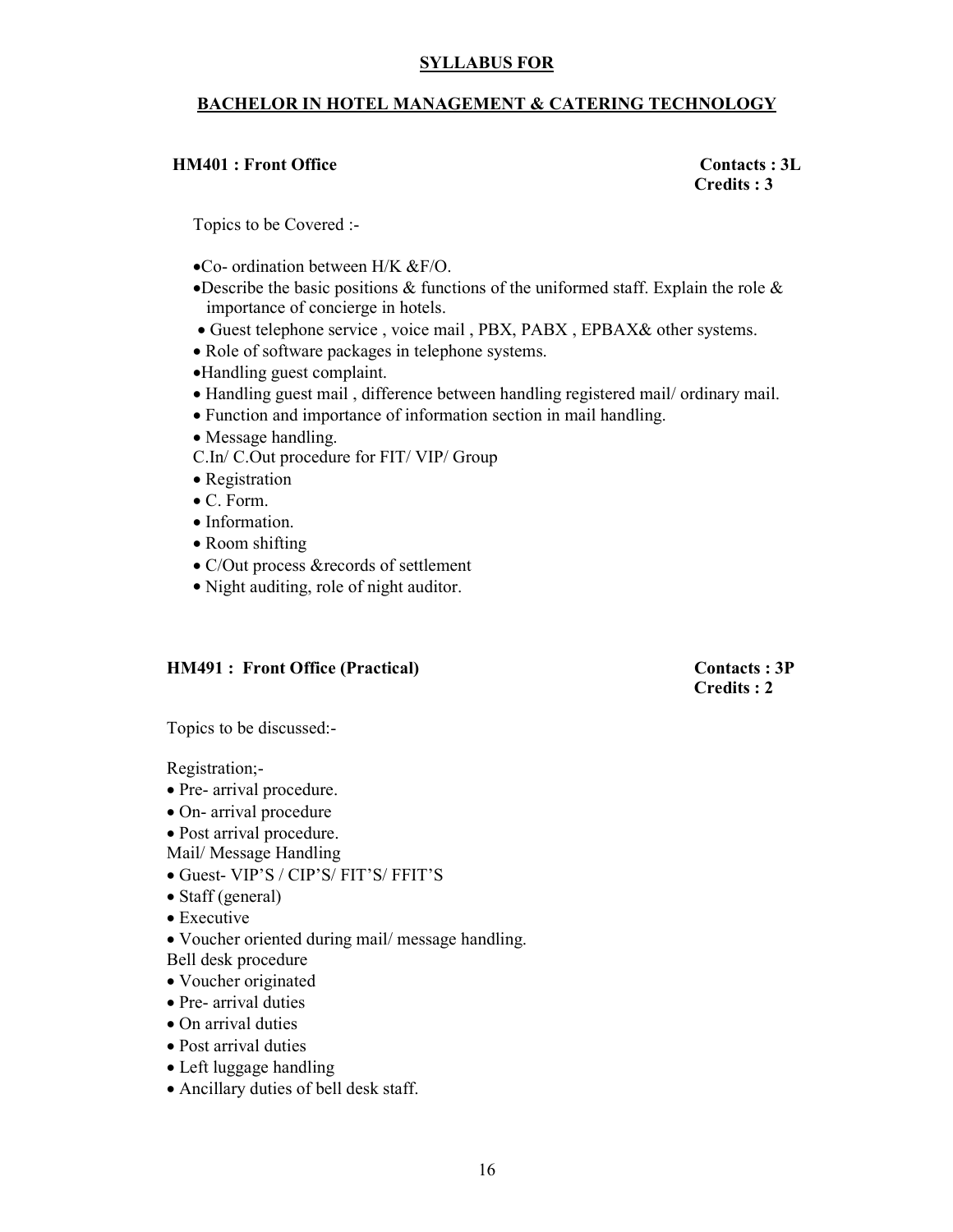#### BACHELOR IN HOTEL MANAGEMENT & CATERING TECHNOLOGY

#### HM402- FOOD PRODUCTION Contacts : 3L

Credits : 3

Topics to be Covered:-

Culinary Terms • Indian & Western Rechaufe cookery • Basic principles • Types of salads & different salad dressings Sandwiches • Different types. Definition. Preparation. spreads. Colour pigments • Types, Effect Of Heat Poultry , games and birds • Cuts, Selection, Preparation , Menu Example & garnishes Meat • Pre- slaughtering steps, Structure, Factors Beef Cookery • Selection, Cuts & joints,Steak Cookery Pork • Selection,Cuts,Ham,Bacon,Salami, Saucages Lamb &Mutton • Classification, joints • Use, menu examples •Selection Bakery theory • Principles, Bread making, Faults & remedies • General idea of cakes,pastries, sponge & icing. Basic pasta • Manufacturing types, Description &use • Convenience food, types & advantages Food preservation

• Long & short term preservation Milk &milk products.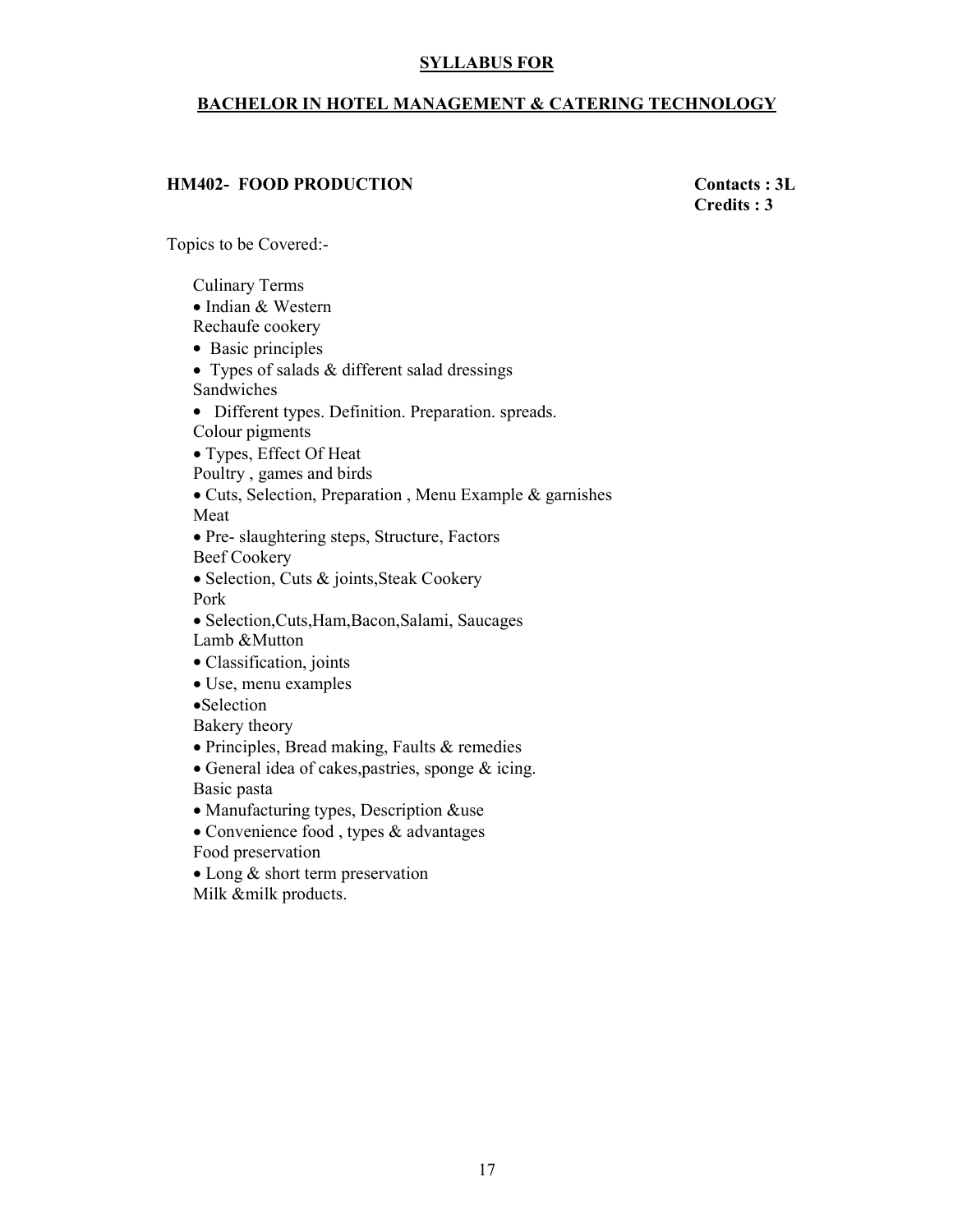#### BACHELOR IN HOTEL MANAGEMENT & CATERING TECHNOLOGY

#### HM492- Food Production Practical Contacts : 4P

Credits : 3

Topics to be discussed :-

- Masala bhat, Masala Fried Fish ,Carrot cuchumber, Srikhand
- Masala Bread ,Coconut Cookies, Jam Ring ,Eggless Cake
- Boiled rice ,Patrani Machchi, Dal Osman, Makai No Dano , Mohanthal
- Vagharelo Bhaat, Bhakari , Fish Patia, Doodhi Nu Muthia, Basundi
- Ghee Bhaat ,Doi Maach, Tooria Posts Charchari, Gulab Jamun
- Bhaat ,Macher Jhal , Panch Phoroner Charchari ,Channar Payesh
- Fruit Cake ,Brioche, Masala Buns, Pudding
- Yakni Pulao, Shikumpur Kebab ,Baghara Baingan ,Double ka Meetha
- Keema Pulao, Chauli Beans Usal, Sweet and Sour Suran, Khaman kakdi, besan ladoo
- Lemon Curd Tart, Baba-au-rum, Vol-au-vent( chicken Mushroom)
- Prawn pulao, Fish Caldeen, Cashew potato curry, Tomato Cuchumber
- Poories, Moong dal Khichadi, Mutton Kholapuri, Pakoda Kadi
- Lime Rice, Rasam, Chapati, Muligatwanny Curry, Cabage Thoran
- Boiled rice, Malayali Fish Curry, Ginger Pachadi, Pal Payasam
- Aloo ghobi ki Taheri, Shahi Paneer, Rajma masala, Misse Roti, Jallebi
- Tomato Shorba, Bhaat, Dal Panchmal, Gobi Masala, Doodh Paak
- Black Forest, Show Piece Bread, Marzipan fruit
- Boiled Rice, Sorpotel, Amotik,French beans foogath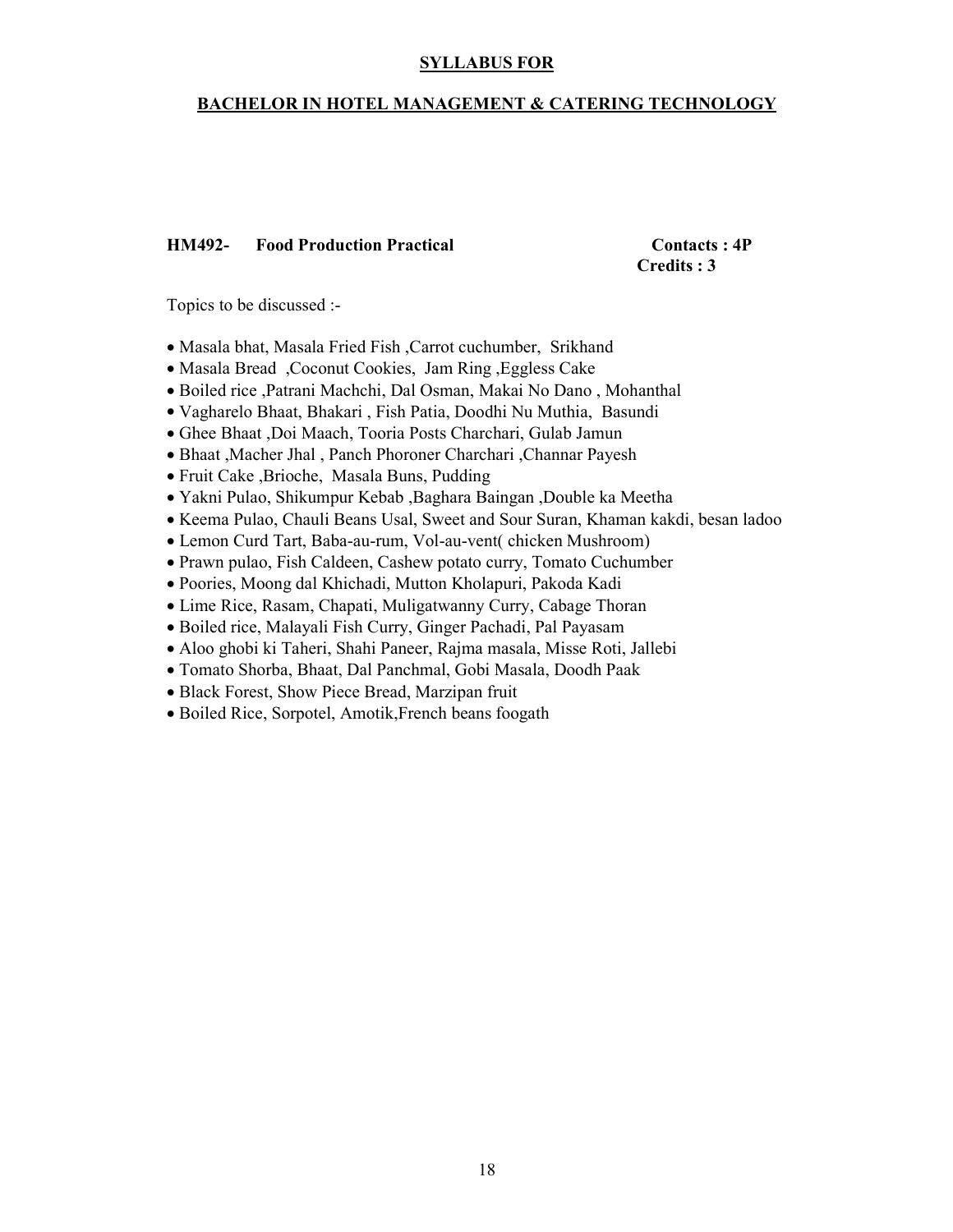#### BACHELOR IN HOTEL MANAGEMENT & CATERING TECHNOLOGY

#### BACHELOR IN HOTEL MANAGEMENT & CATERING TECHNOLOGY

#### HM403 :HOUSE KEEPING Contacts : 3L

Credits : 3

Topics to be discussed:-

- Qualities of good linen.
- Standard sizes of bed & bath linen.
- Purchasing linen.
- Hiring linen.
- Establishing par stock.
- Stocktaking & records maintained.
- Activities in the linen room.
- Features of the good linen room.
- Linen Issuing system.
- New for old system, topping up system
- Uniform Section
- Laundry Operations
- Laundry Layout, location, size & equipments
- Functioning of Laundry machines
- Guests' personal laundry
- Classes of stains
- Groups of stains removal agents
- Treatment of unknown & specific stains
- Classification of fibers, weft, warp & selvedge
- Weaves qualities of Textile fibers
- Characteristics & uses of fabrics
- Finishes applied to fabrics
- Common pests encountered
- Effective pest control measures
- Principles of Flower Arrangements
- Styles of Flower Arrangements
- Flowers & foliage, containers stem holders & other accessories
- General guidelines, colour schemes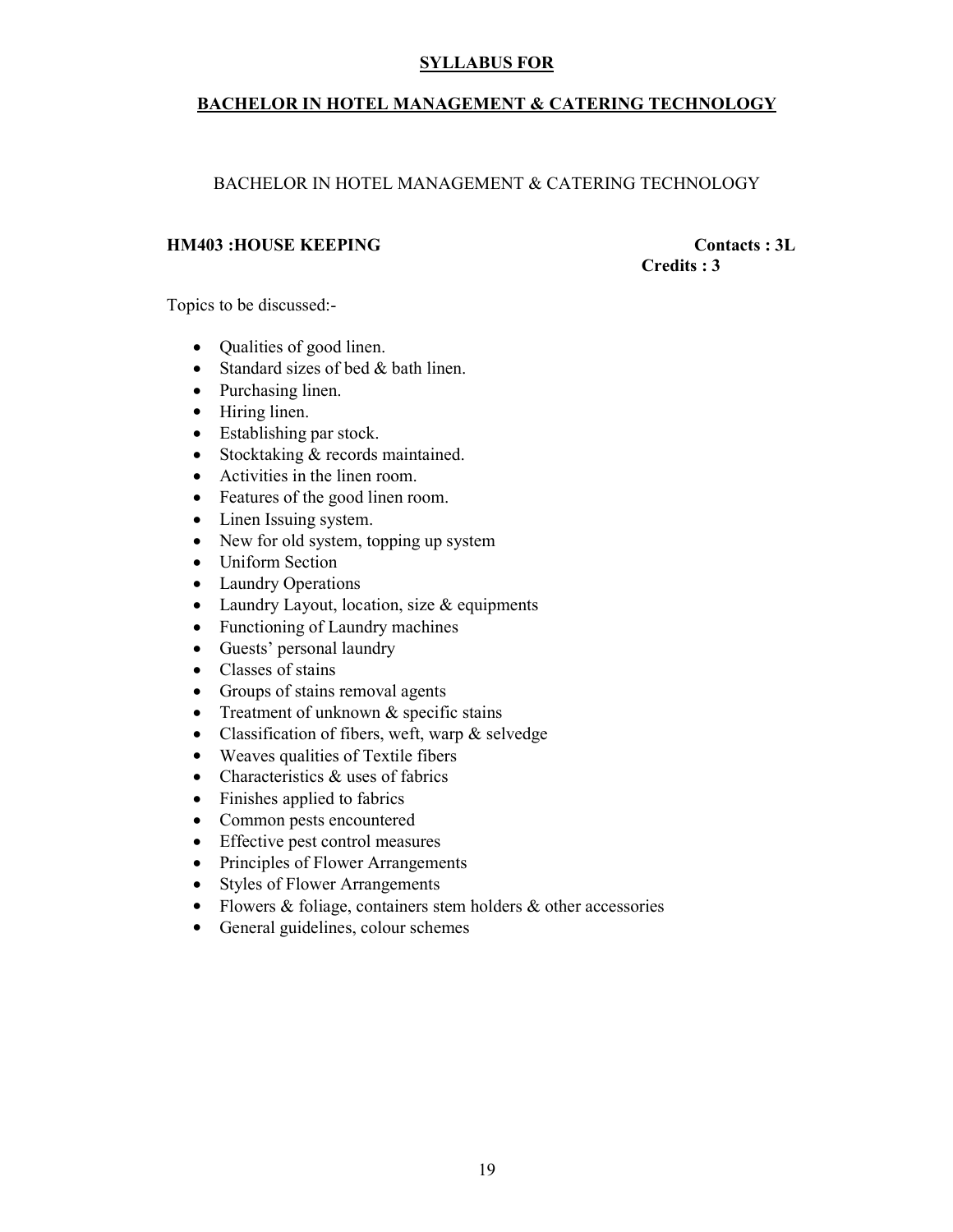#### BACHELOR IN HOTEL MANAGEMENT & CATERING TECHNOLOGY

#### HM493: HOUSE KEEPING – PRACTICAL Contacts : 3P

Credits : 2

Topics to be discussed:-

- Pest Control
- Laundering & Dry Cleaning of Fabrics
- Flower Arrangement
- Care of Plants
- Contract Cleaning

#### HM404 : FOOD AND BEVERAGE SERVICE Contacts :3L

Credits :3

Topics to be covered :-

• Grape variety manufacturing process, brand names, classification of wines from different countries

- Food and wine
- Wines of France/ AOC
- Wines of ITALY
- Terms related to wines
- Wines of GERMANY
- Sherry
- Port, Madeira
- Champagne
- Introduction to Spirits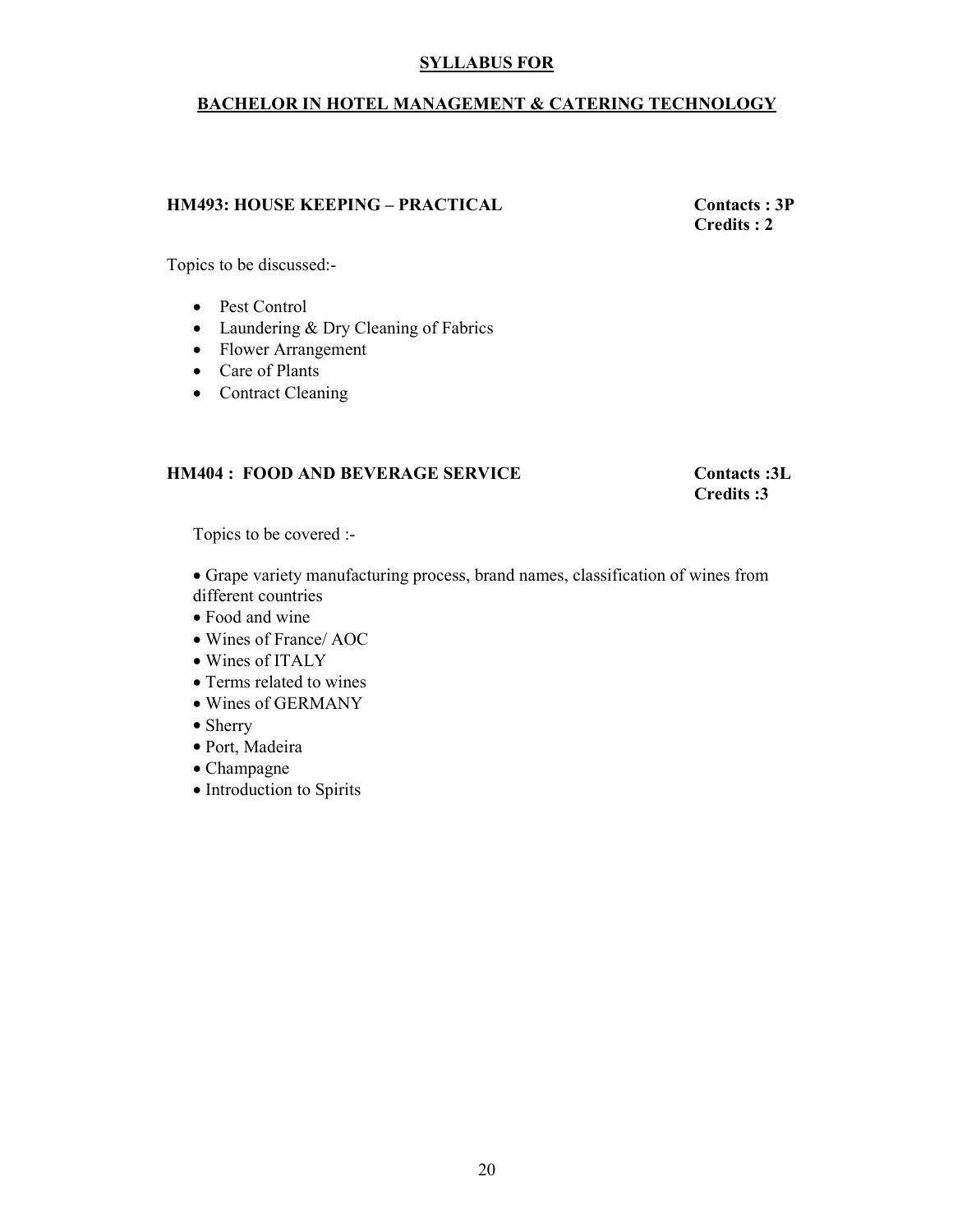#### BACHELOR IN HOTEL MANAGEMENT & CATERING TECHNOLOGY

#### HM494 : Food and Beverage Service-Practical Contacts : 4P

Credits : 3

Topics to be covered :-

To develop skills and techniques in the operational activities of food and beverage service particularly in relation in wines, beers and spirits and other alcoholic and non alcoholic beverages and the service of continental and Indian regional dishes.

#### SPIRIT SERVICE.

- Taking the order for wines.
- Service of White wine.
- Service of Red wines.
- Service of Champagne.

#### SERVICE OF CONTINENTAL & INDIAN DISHES

SETTING UP AND OPERATING A BAR

#### HM409 : COMPUTER APPLICATION Contacts : 2L

Credits : 2

Topics to be Discussed:-

Application & the uses of Information Technology in the Hospitality Industry

• Examples of use of Computers in Front/Outlets etc.

Introduction to different Computer Related terms/concepts

- Different types of Microprocessors & other Hardware Terminology
- Hardware  $&$  Software the distinction
- Introduction to different kinds of OS used in case of stand alone PC/Network
	- Single user/multi user OS(DOS/UNIX)
	- Windows 95/NT/Windows 3.

File Handling Concepts under DOS/WINDOW

- Concept of Computer File & its storage
- Ways of maintaining Files under DOS/Windows
- DOS utilities/File Manager
- Overall windows operation

Introduction to different windows based packages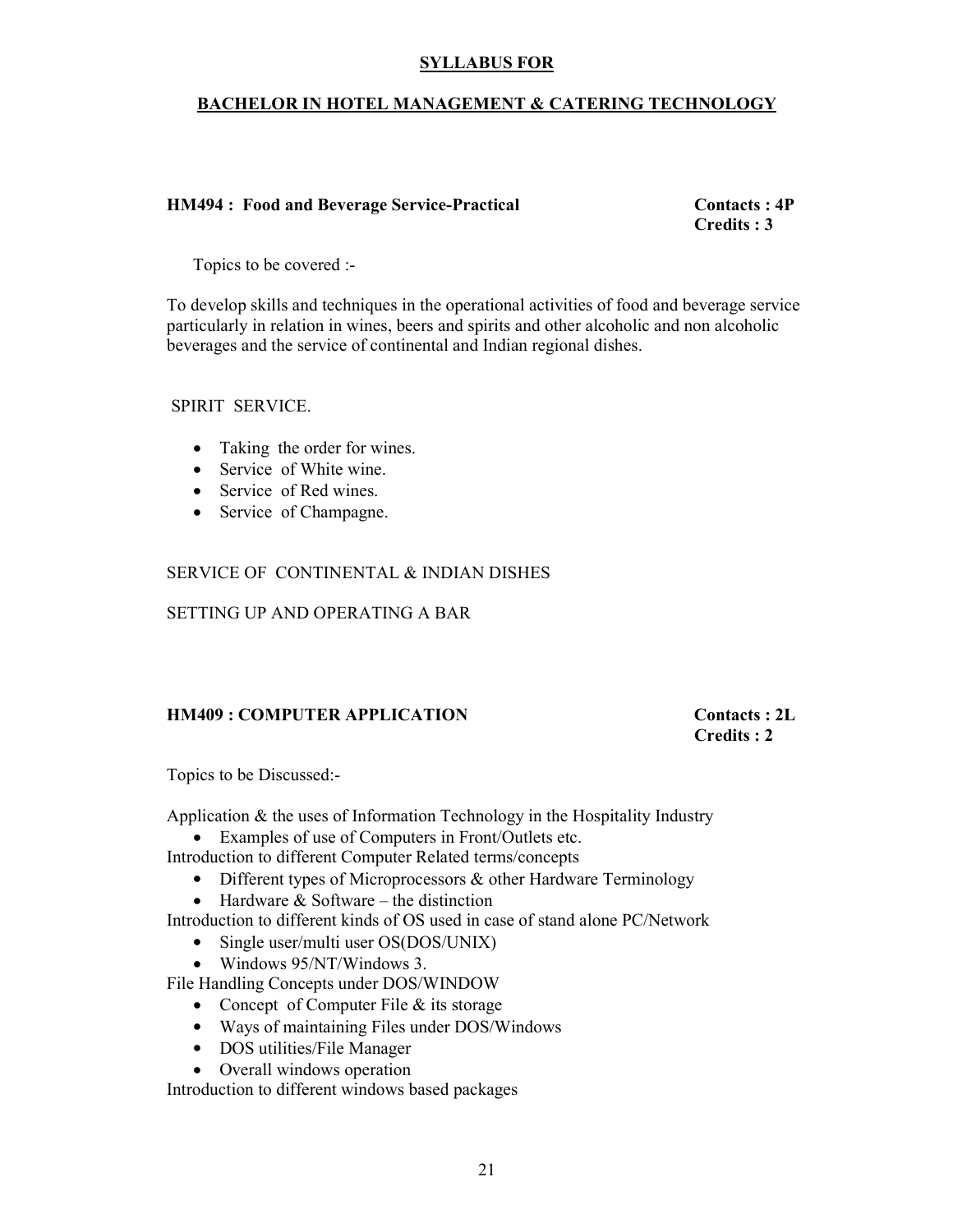#### BACHELOR IN HOTEL MANAGEMENT & CATERING TECHNOLOGY

- Utilities / Application of MS-Word
- Application of MS- Excel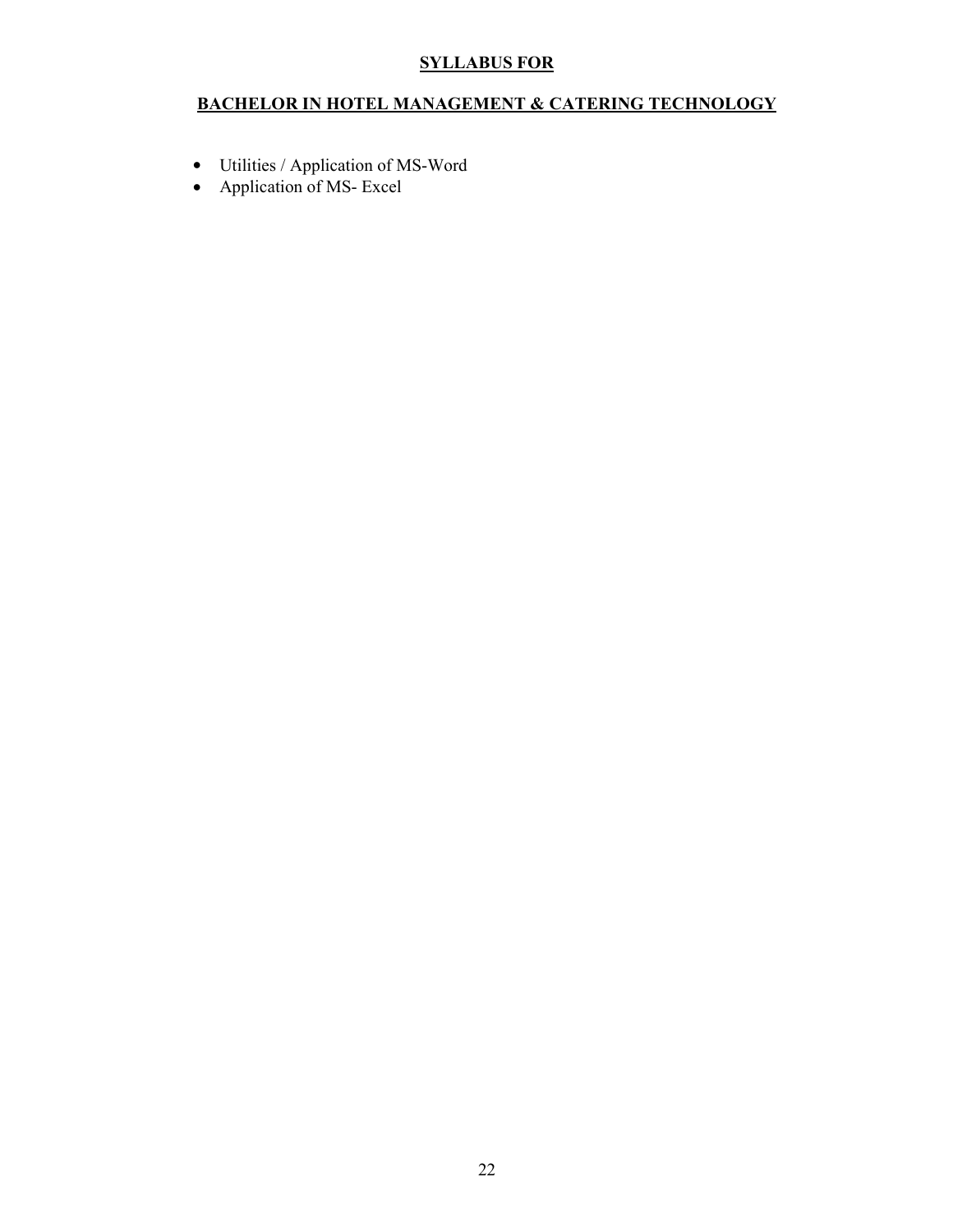#### BACHELOR IN HOTEL MANAGEMENT & CATERING TECHNOLOGY

#### HM499 : COMPUTER APPLICATION (PRACTICAL) Contacts : 2P

Credits : 1

Topics to be discussed:-

- Familiarize with a PC and identify the various components of a Computer.
- Identify the various Input and Output Devices.
- Introduction to DOS Basic DOS commands.
- DOS continued File Management Commands.
- DOS commands -External Utilities eg. CHKDISK, EDIT etc.
- DOS commands -An Introduction to the Wildcard Characters of DOS.
- DOS continued Batch File Processing.
- Batch File Processing Continued.
- Introduction to Windows as an Operating System.
- Getting familiar to Windows Environment.
- Introduction to the various packages of MS-Office.
- Introduction to the Word Processor.
- MS-Word :Entering a document, Editing a Text.
- Word continued Inserting, replacing and deleting characters. Saving a document.
- Word continued Opening an Existing Document, and
- changing Page Layout.

#### HM410 : ADVANCE ACCOUNTS Contacts : 2L

### Credits : 2

Topics to be Discussed :-

#### DOUBLE ENTRY BOOK KEEPING

• Introduction, Accounting concepts and conventions

#### BOOKS & JOURNAL

- Accounts Classification of Accounts
- Rules for debiting and crediting
- Posting from Books
- Purchase Book
- Sales Book
- Purchase return Book
- Multi Columnar cash Book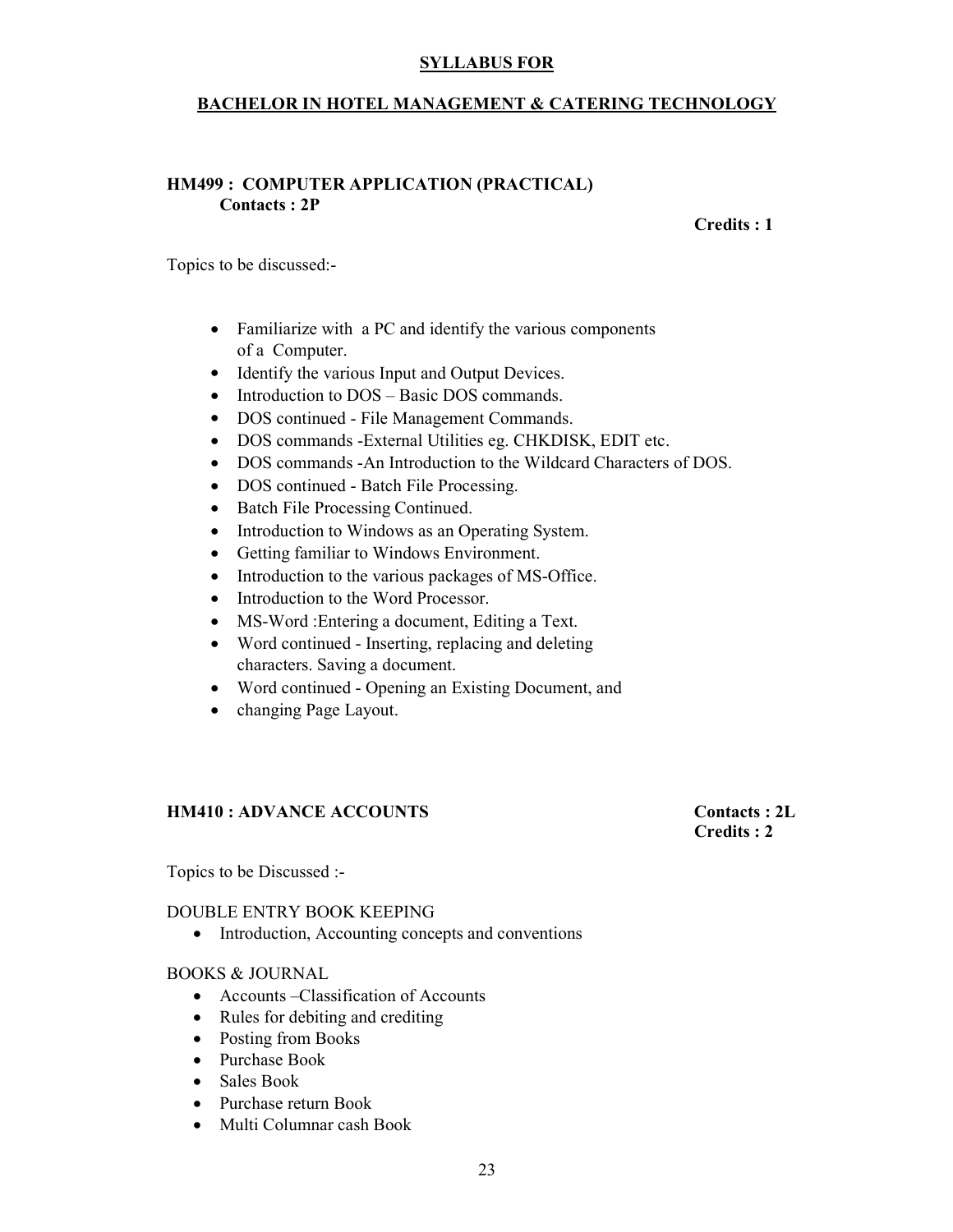#### BACHELOR IN HOTEL MANAGEMENT & CATERING TECHNOLOGY

- Petty cash Book
- Postings from subsidiary book
- Trial Balance

#### FINAL ACCOUNTS

- Preparation of Trading and profit and loss accounts
- Balance sheets

#### CONCEPT OF COST-ELEMENTS OF CASH AND PROFITS

- Ingredient Costing
- Hotel cost Sheet
- Food cost percentage

HOTEL ACCOUNTS

- Guest Ledger
- Register of coupons issued
- Register of Reservation
- Guest Registration card bill
- Arrival Departure
- Daily Food cost sheets

#### HM411:- HOTEL ECONOMICS Contacts : 2L

Credit : 2

Topics to be Covered :-

#### DEMAND

- Meaning of Demand
- Law of Demand
- Extension and contraction of Demand
- Increase and decrease in Demand
- Survey of Buyers intention
- ELASTICITY OF DEMAND
	- Meaning of income elasticity of Demand
	- Cross elasticity of Demand
	- Price elasticity of Demand
- PRODUCTION FUNCTION
	- Managerial use of production functions
	- Law of variable proportions
- COST OF PRODUCTION
	- Cost concepts- TFC-TVC, TC-AC and MC factors influencing cost of production, opportunity cost, cost and output relation

SUPPLY

- Meaning Law of supply
- Determinants of Law of Supply
- Elasticity of Law of Supply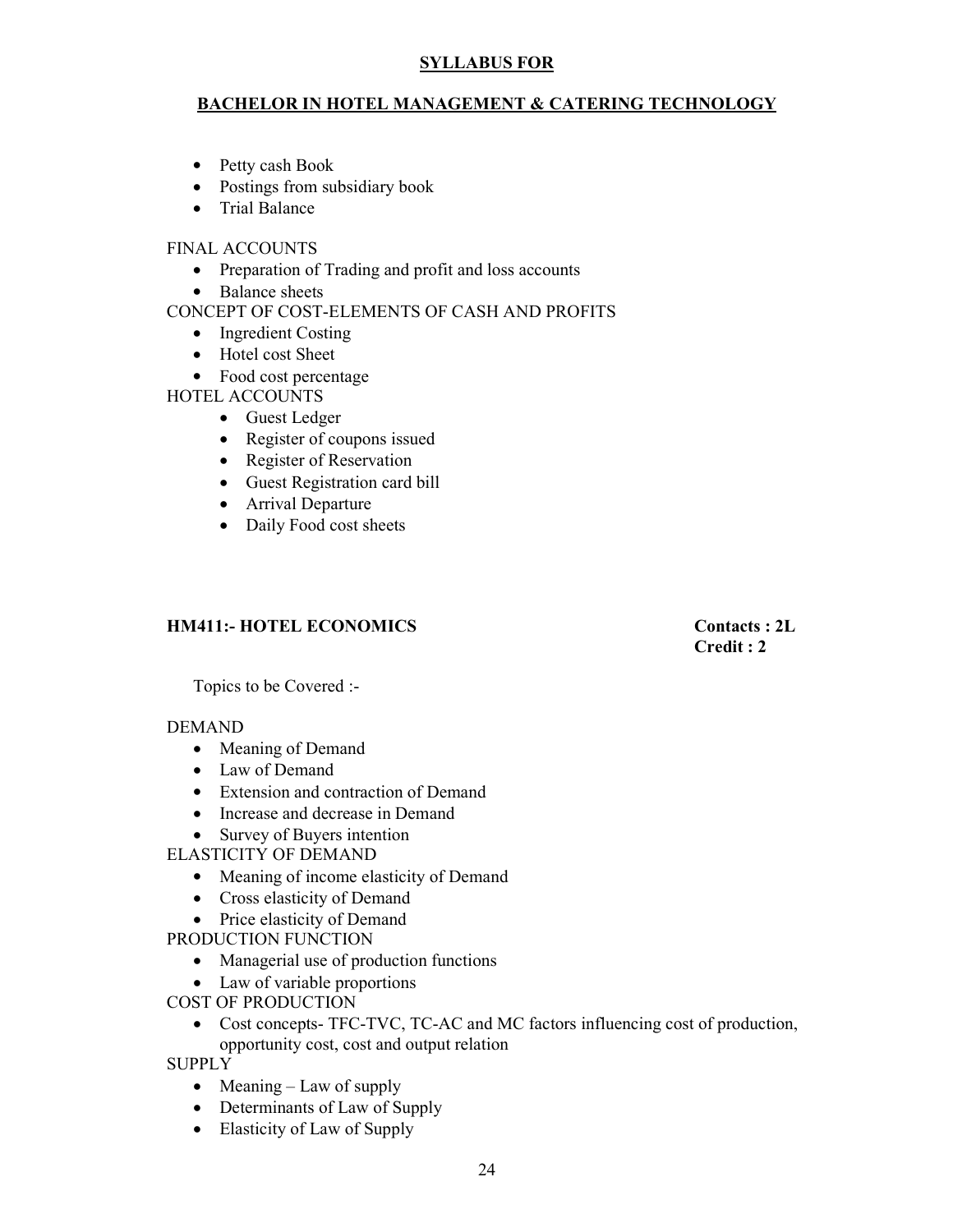#### BACHELOR IN HOTEL MANAGEMENT & CATERING TECHNOLOGY

• Influence on cost of production REVENUE ANALYSIS

- Average revenue
- Marginal revenue
- Total revenue

PRICING POLICY

- General considerations involved in formulating pricing policy
- Objectives of Price policy

PRICING METHODS

- Cost plus or full cost pricing
- Going rate policy
- Pricing for a rate of return

#### HM501 : FRONT OFFICE Contact : 2L

#### Credits : 2

Topics to be Covered:-

- 7 Functions of Management, factors to be considered by establishing room rates, forecasting room availability, preperaing room division budget
- Yield Management Measuring its various formulaes, elements of Yield Management – Potential demand tactics, Fields Strategies, Food & Beverage activities/special events
- Human Resource management Recruiting, Selecting, Hiring, Orienting, Training, Scheduling, Motivation
- Safety & Security of Guests, Employees & assets

#### HM591 : FRONT OFFICE PRACTICAL Contacts : 3P

# Credits : 2

Topics to be Discussed:-

#### CASHERING

- Cashering while checking of the VIP's/ FIT's /GROUP
- Cashering Procedures during the stay of the guest
- Cashering while Checkout

#### AUDITING

- Night Auditors Job
- Vouchers/Documents generated
- Walking with National Cash Registers

#### NIGHT CLERKS REPORT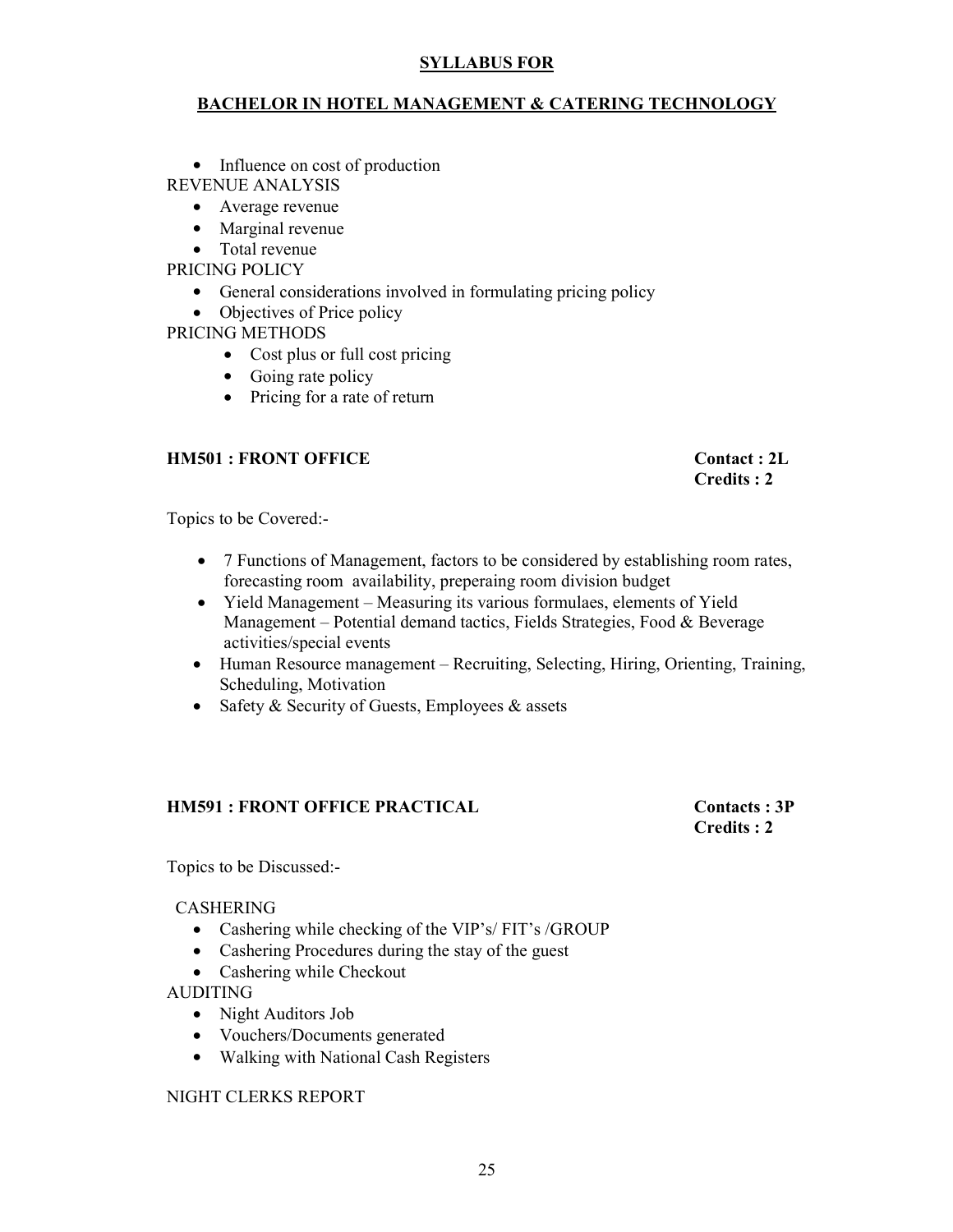#### BACHELOR IN HOTEL MANAGEMENT & CATERING TECHNOLOGY

MANAGEMENT GAMES

- Case Studies
- Brain Teasers
- Budgeting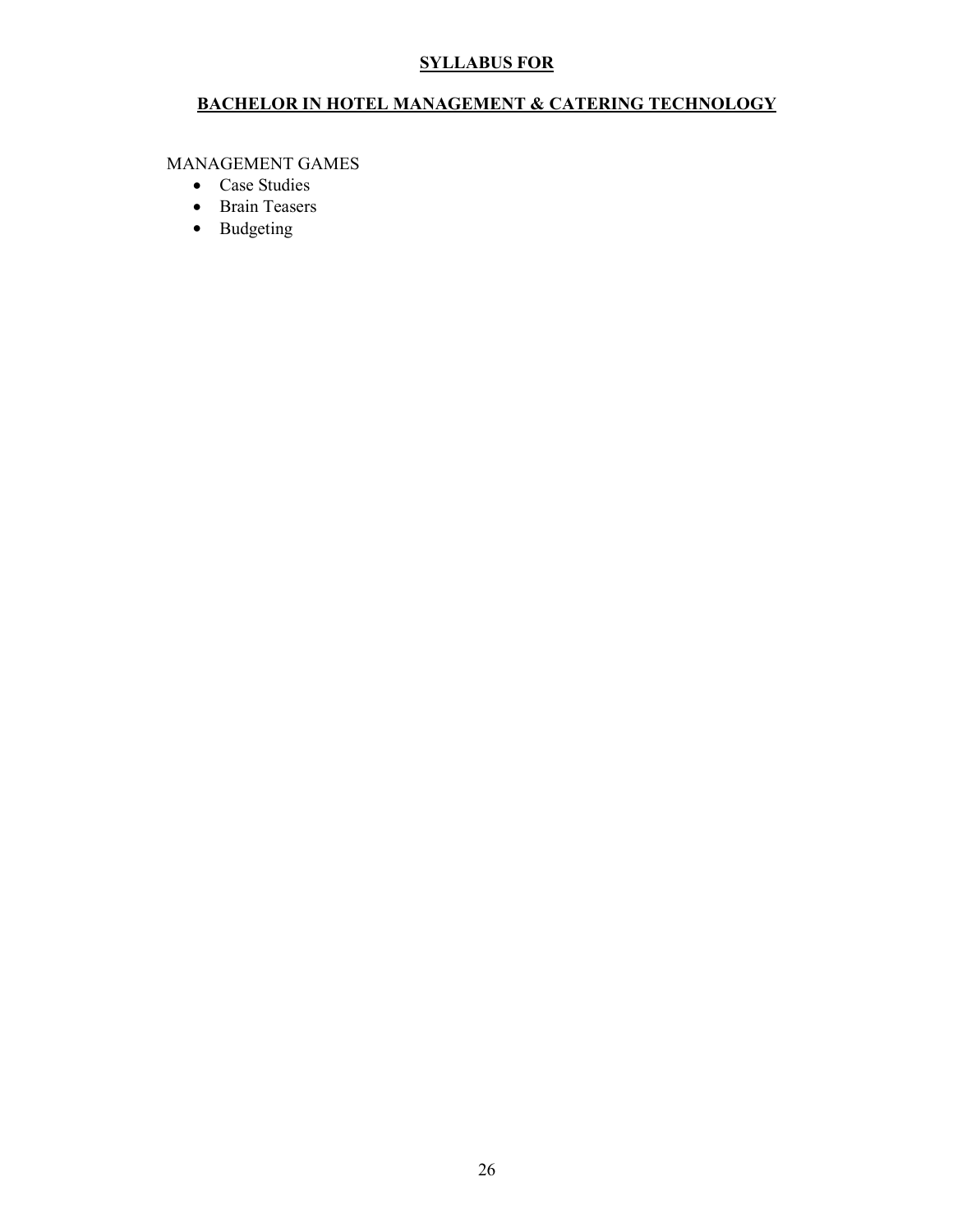#### BACHELOR IN HOTEL MANAGEMENT & CATERING TECHNOLOGY

### HM502 : FOOD PRODUCTION / CATERING & F&B MANAGEMENT Contacts : 4L

Credit : 4

Topics to be Discussed:-

#### REGIONAL COOKERY

- North & South Indian
- Mughlai
- Bengali , Goanese & Marathi
- Chinese
- Mexican
- Italian
- Menu Examples and Methods of cooking

#### MASS COOKING

- Principles
- Advantages
- Defenitions & Techniques
- RECHAUFE COOKING
	- Principles
	- Methods

MENU PLANNING

- Types of Menu
- Principles
- Presentation

INVALID COOKERY

- Principles
- Important Points
- Suitable Dishes

FOOD COST

- Yield
- Actual Food Cost
- Position & Cost Control

CULINARY TERMS

#### STANDARDIZATION OF RECIPES

• Importance, Advantages and Disadvantages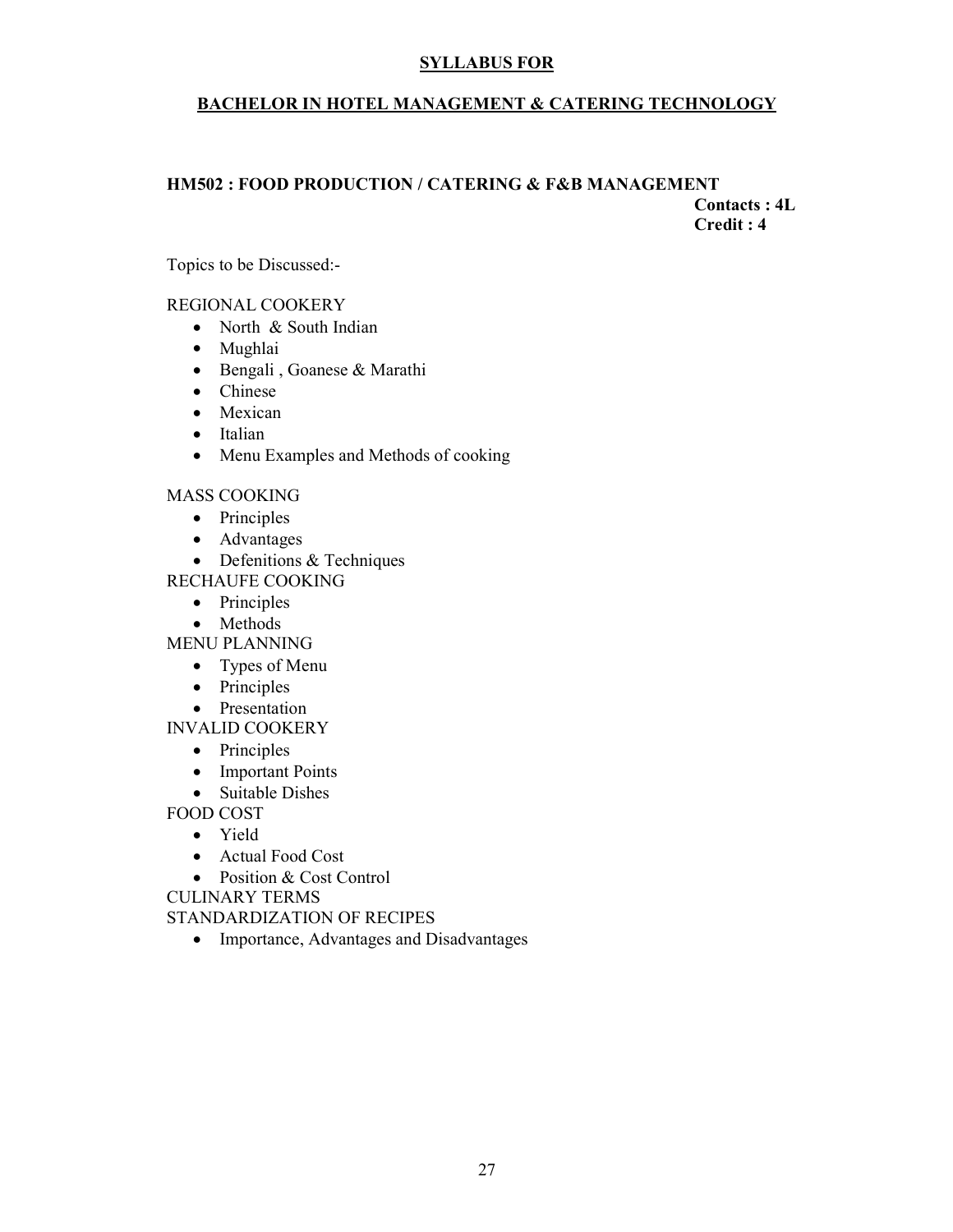#### BACHELOR IN HOTEL MANAGEMENT & CATERING TECHNOLOGY

Contd…

#### CYCLE OF CONTROL

- Purchasing . receiving, storing, issuing etc
- Method of operational sources of supply. Specification of Tenders quotation, standardized buying, purchasing order, spot purchase requisition etc)
- Stores and Stock Control (the process of indenting, Store Requisition, Store Receipt, BIN card, Stock Registers, the store keepers Log Book)
- Issuing (Inventory & Inventory Control, Stock Valuation, LIFO, FIFO)

#### FOOD COST CONTROL

- Objectives of Food Costing, Checks & checking system, analysing costs
- Quality & Quantity Control
- Yield Analysis, Market report standard costing, the Recipe Card

#### INTRODUCTION TO CATERING MANAGEMENT

Tools of Catering Management for the following organizational

- Top Management
- Middle management / Line Management
- Operational Staff

Management of Resources available to the Catering Manager Menu :-

- Planning
- Designing
- Analysis / Merchandising

#### Kitchen Planning

- Area Selection / Space requirement
- Policy formulation
- Setting of equipments
- Maintenance

Food & Beverage Service Area :-

• Planning layout & Designing

Establishing staffing levels :-

• H.R.D in Catering Industry.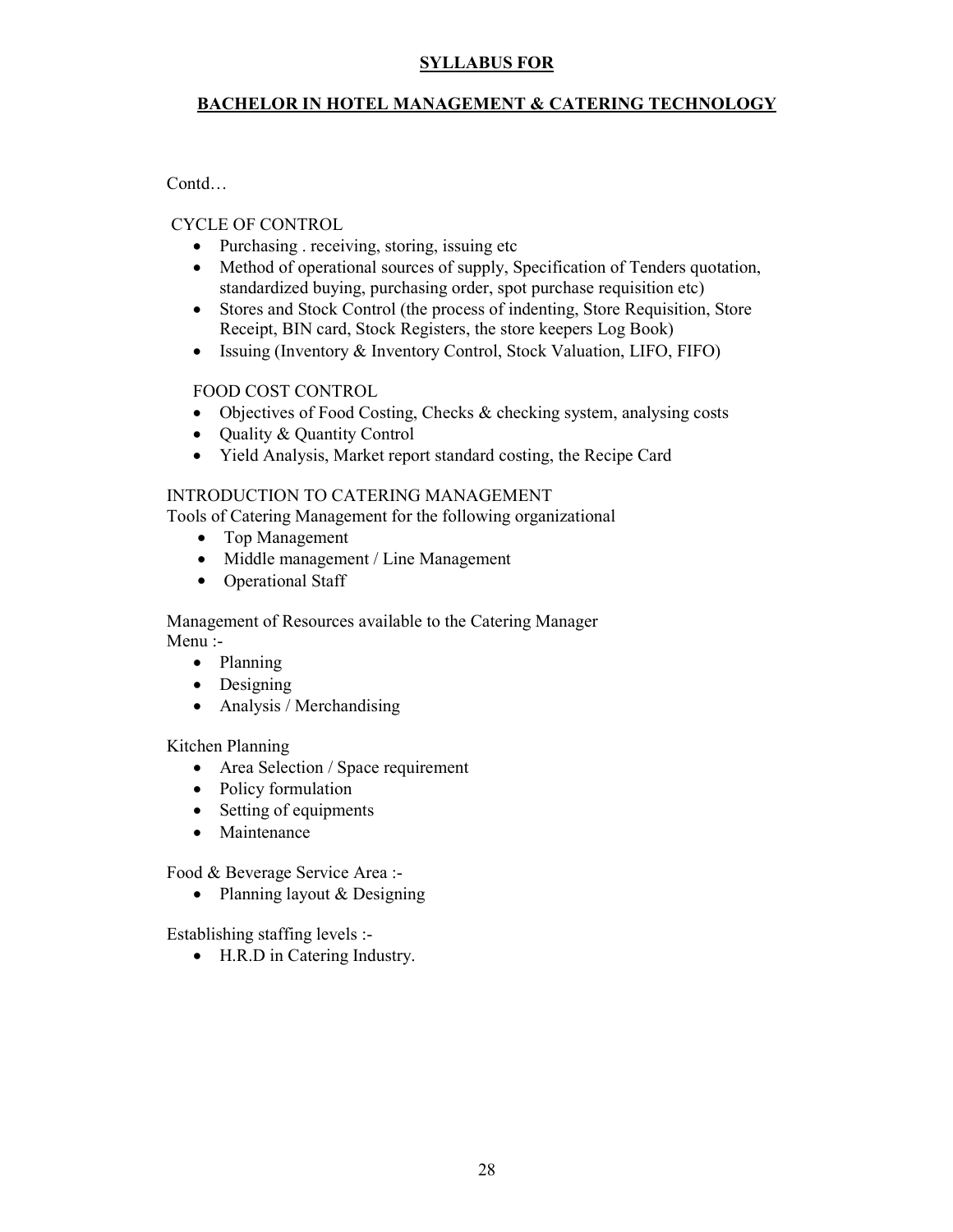#### BACHELOR IN HOTEL MANAGEMENT & CATERING TECHNOLOGY

#### HM592 : FOOD PRODUCTION PRACTICAL Contacts : 4P

# Credits : 3

Topics to be Covered:-

- Yakni, Boiled Rice, Mutton Korma, Aloo Jeera Fry, Dalma Sabat, Mooti Choor Ladoo
- Boiled Rice, Mutton Burani, Mirchi ks Salan, Gille Firdose
- Aam ka pana, Machchli Amritsari, Sarson ki Saag, Dal Maharani, Makki ki Roti, Phirnee
- Vegetable Pizza, Chicken Pizza, Mushroom Pizza, Lemon Soufle
- Malabari Paratha, Chicken Chettinad, Beans Vazhatiyathu, Jangri
- Boiled Rice, Mutton Vindaloo, Cabbage Saute, Dal & Veg. Sorak,
- Chicken Loaf, Veg.Loaf, Nimki, Apple Pie,
- Baked Alaska, Souffle(Milk Less), Floating Iceland
- Chocolate Pastry,Vanilla Pastry, Cheese Cake,
- Cake (Birthday), Nut Corner, Coffee Cake
- Eggless cake, Fruit Cake, Chocolate Cake, Two in One cake
- Bacon & Bamboo Shoot soup, Eggroll, Fried rice, Chicken Chilli, Stuffed Green Pepeer
- Sade Chawal, Murg Do Pyaza, Sukhi Gobi, Panchrati Dal,
- Cream de Vollaile Princes, Tournedo Bearnanise, Pommes de terre, Croquettes, Ratatouille, Cream brulee
- Zuppa Pavese, Lasagne Pasticalle, Osso Buco, Cassata a la sicilienna
- Dhakai Paratha, Achar Gosht, Moolika saag, Tarka Dal, Phirnee
- Tomoto Shorba, Sabz gosht, Punjabi lobia, Vegetable Puloa, Gulab Jamun

#### HM503 : HOUSE KEEPING Contacts : 2L

Credits :2

Topics to be Discussed:-

- Planning staff Recruitment
- Process of Job analysis
- Job Description
- Job specification
- Duty Rosters
- Induction Procedures
- Training Programs
- Capital & Operational Budgets
- Planning a H/K budget
- Methods of buying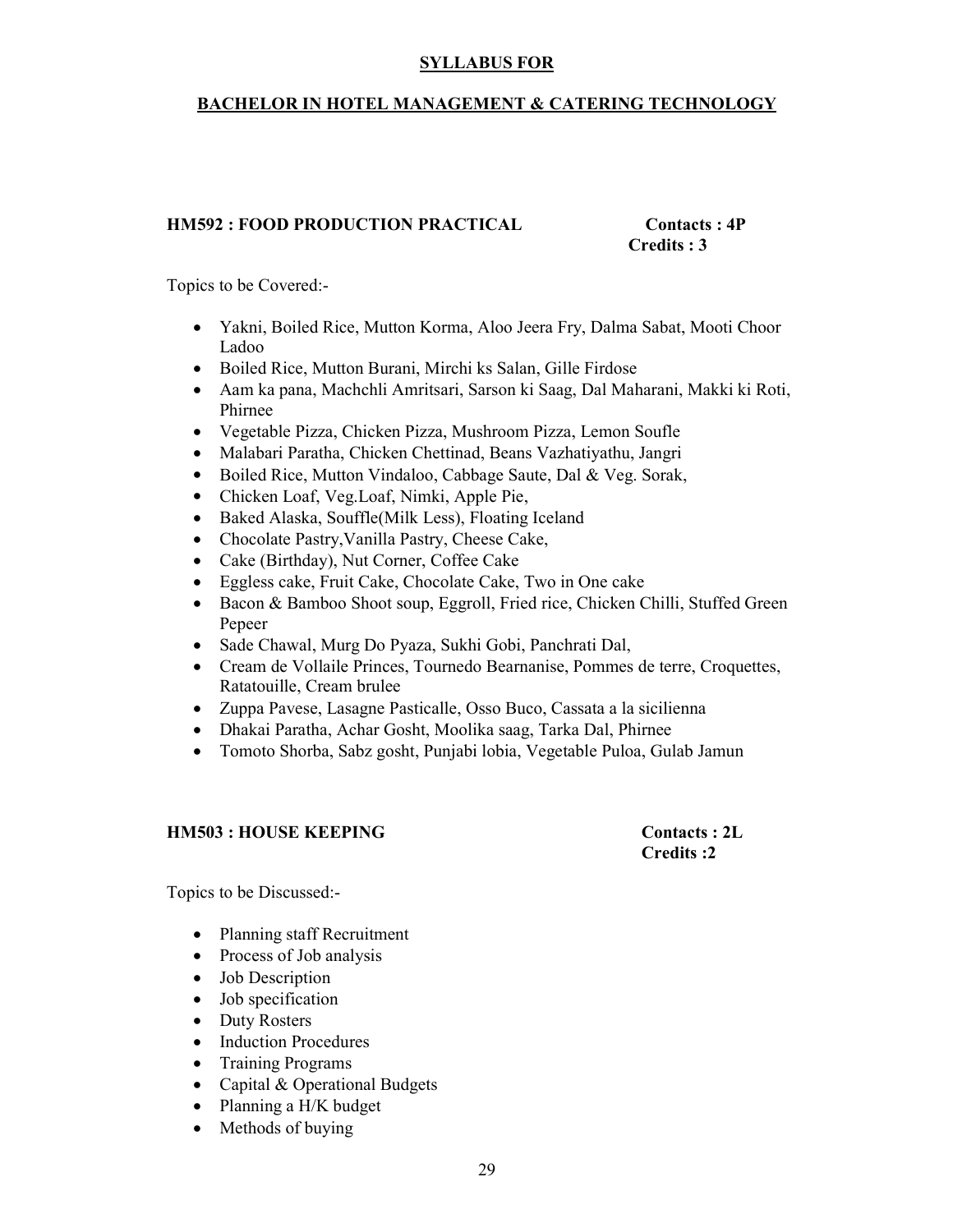#### BACHELOR IN HOTEL MANAGEMENT & CATERING TECHNOLOGY

- Guidelines for purchasing
- Stores & stock control
- Requisitioning for guest/cleaning supplies
- Some Emergency situations
- Fire Prevention
- Fire Fighting
- Safety Awards
- Accident prevention
- First aid procedures
- Administering first aid
- Layout of Rooms
- Layout of Suits
- Role of Color in Interiors
- Colour Schemes
- Soft Furnishing
- Lighting Systems

#### HM593 : HOUSEKEEPING PRACTICAL Contacts : 3P

#### Credits : 2

Topics to be Covered:-

- Treatment of VIP guest
- Special Amenities provided for VIP's
- Room Inspection
- Stain Removal
- Special Decoration

#### HM504 : FOOD & BEVERAGE SERVICE Contacts : 2L

Credits : 2

Topics to be Discussed:-

Introduction to Spirits

Manufacturing process of distilled alcohol

- Whisky
- Vodka
- Rum, Gin, Liquor, Snap, Nogg, etc
- Cocktails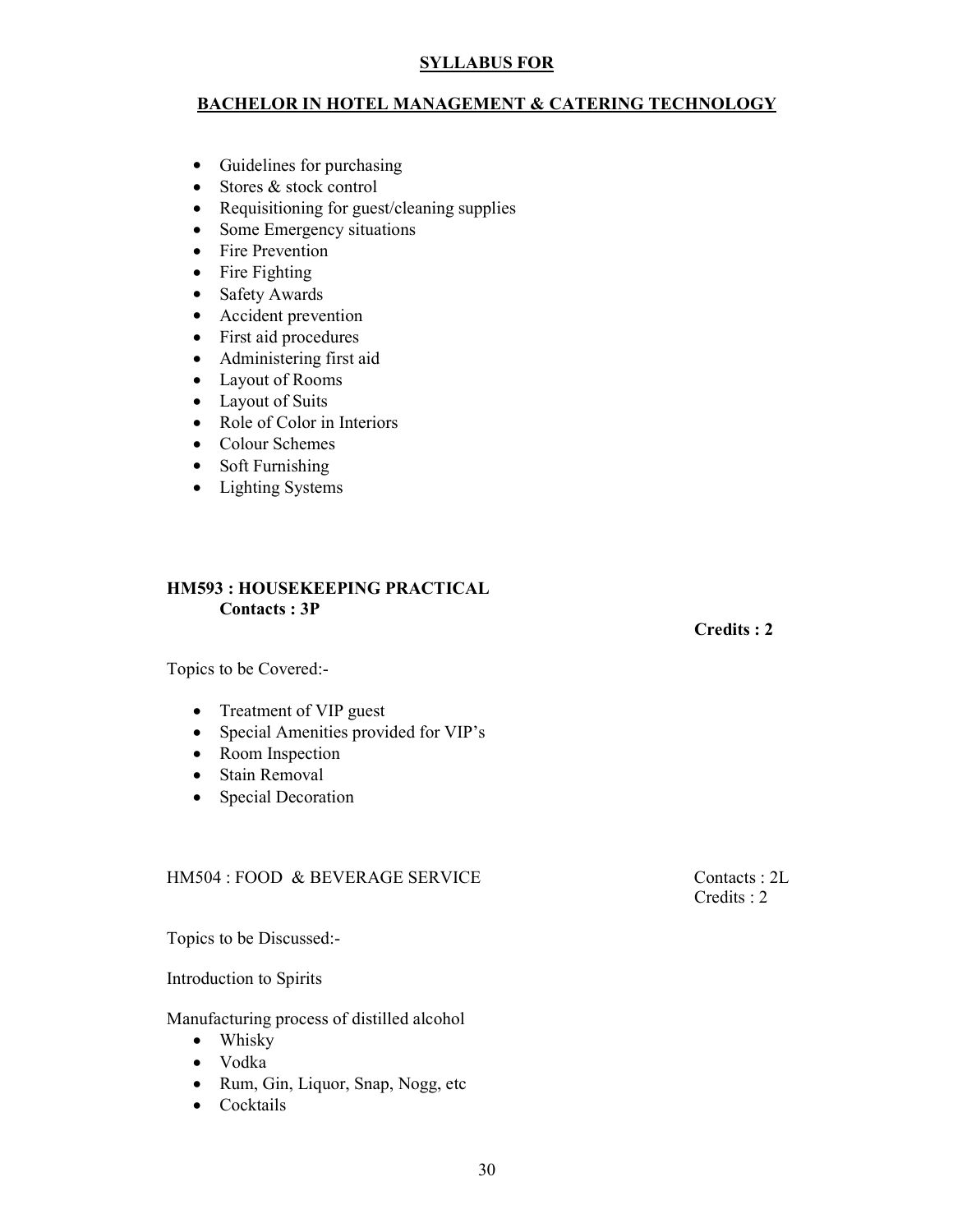#### BACHELOR IN HOTEL MANAGEMENT & CATERING TECHNOLOGY

Banqueting

- Reservation
- Layouts
- Banquet function prospectus / Generation
- Recruitment policy
- Selection of staff
- OrientationTraining
- Employee Motivation
- Scheduling Employees

#### HM594 : FOOD & BEVERAGE PRACTICAL Contacts : 4P

## Credits : 3

Topics to be Covered :-

To develop Skills and Techniques in the operational activities of Food & Beverage Service, particularly in relation to Wines , Beers & Spirits, & other Alcoholic &Non Alcoholic Beverages  $\&$  the service of Continental  $\&$  Indian Regional dishes.

#### TROLLEY SERVICE

ROOM SERVICE

#### MAINTAINING BANQUET FUNCTION PROSPECTUS.

#### SERVICE OF REGIONAL DISHES

#### HM510: ADVANCE ACCOUNTING Contacts : 2L

Credits : 2

Topics to be Discussed:-

- Fund flow Statement
- Sources & application of Funds
- Interpretation of Statement
- Cash Flow Statement
- Sources & application of cash
- Interpretation of Statement
- Ratio Analysis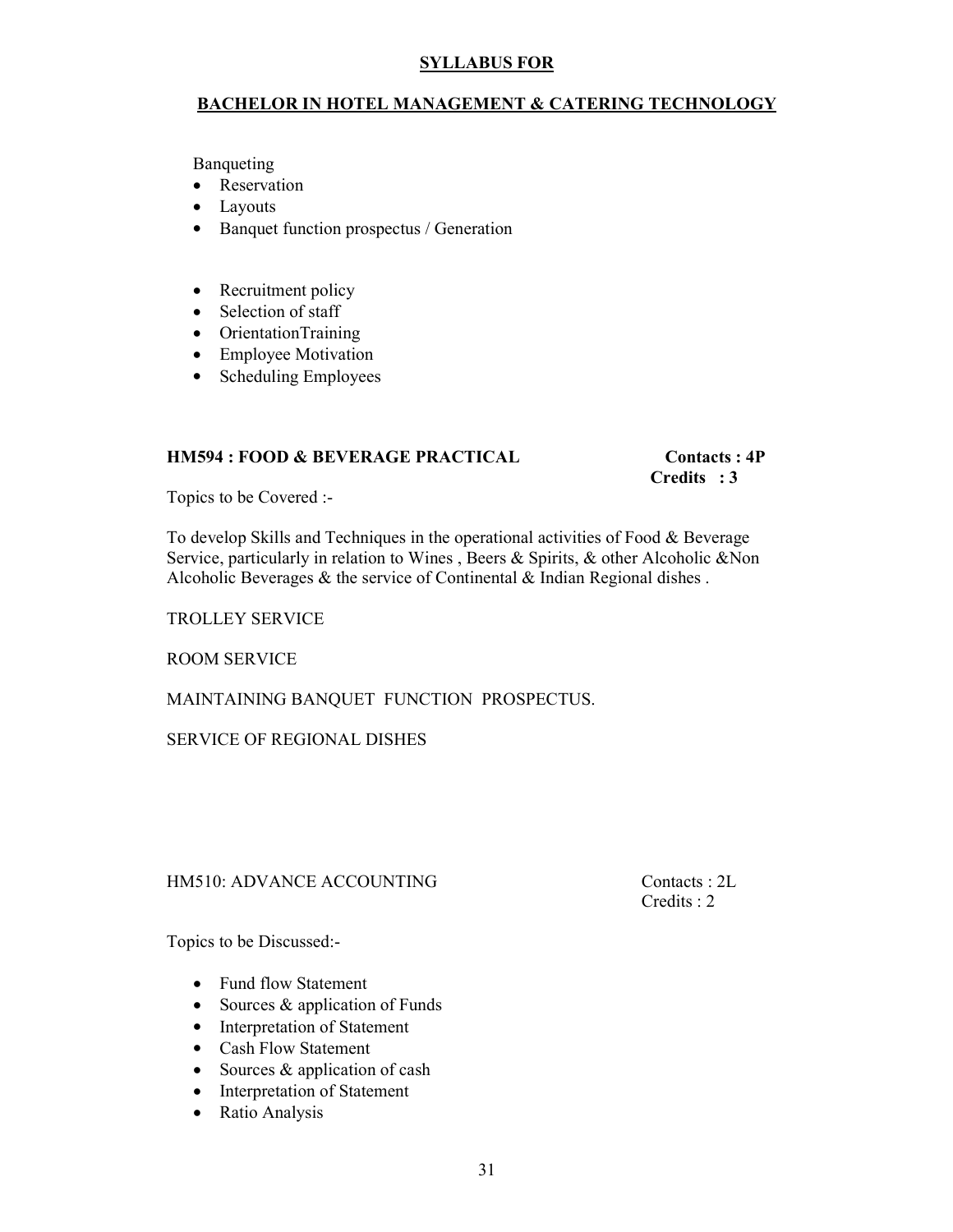#### BACHELOR IN HOTEL MANAGEMENT & CATERING TECHNOLOGY

- Calculation & Interpretation
- Capital Budgeting Techniques
- Pay Back
- Average Rate of Return
- Discounted cash Flow
- Profitability Index
- Net Present Value
- Various Forecasting Techniques
- Regression Analysis
- Time Series & Trend Analysis

#### HM512 :- HUMAN RESOURCE PLANNING AND DEVELOPMENT Contacts : 2L Credits : 2

Topics to be Covered :-

- Concepts and process of Human Resource Planning
- Macro-level scenario of Human Resource Planning
- Methods  $&$  techniques demand forecasting
- Job evaluation concepts, scope  $&$  limitation
- Job Analysis & job descriptions
- Job evaluation methods
- Human Resource Information Systems
- Human resource Audit
- Human resource Accounting
- Human resource development an overview
- Human resource development systems
- Task Analysis
- Human Resource development in service industry
- Organizing for Human resource Development
- Emerging trends & perspective

#### HM513 : TRAVEL AND TOURISM MANAGEMENT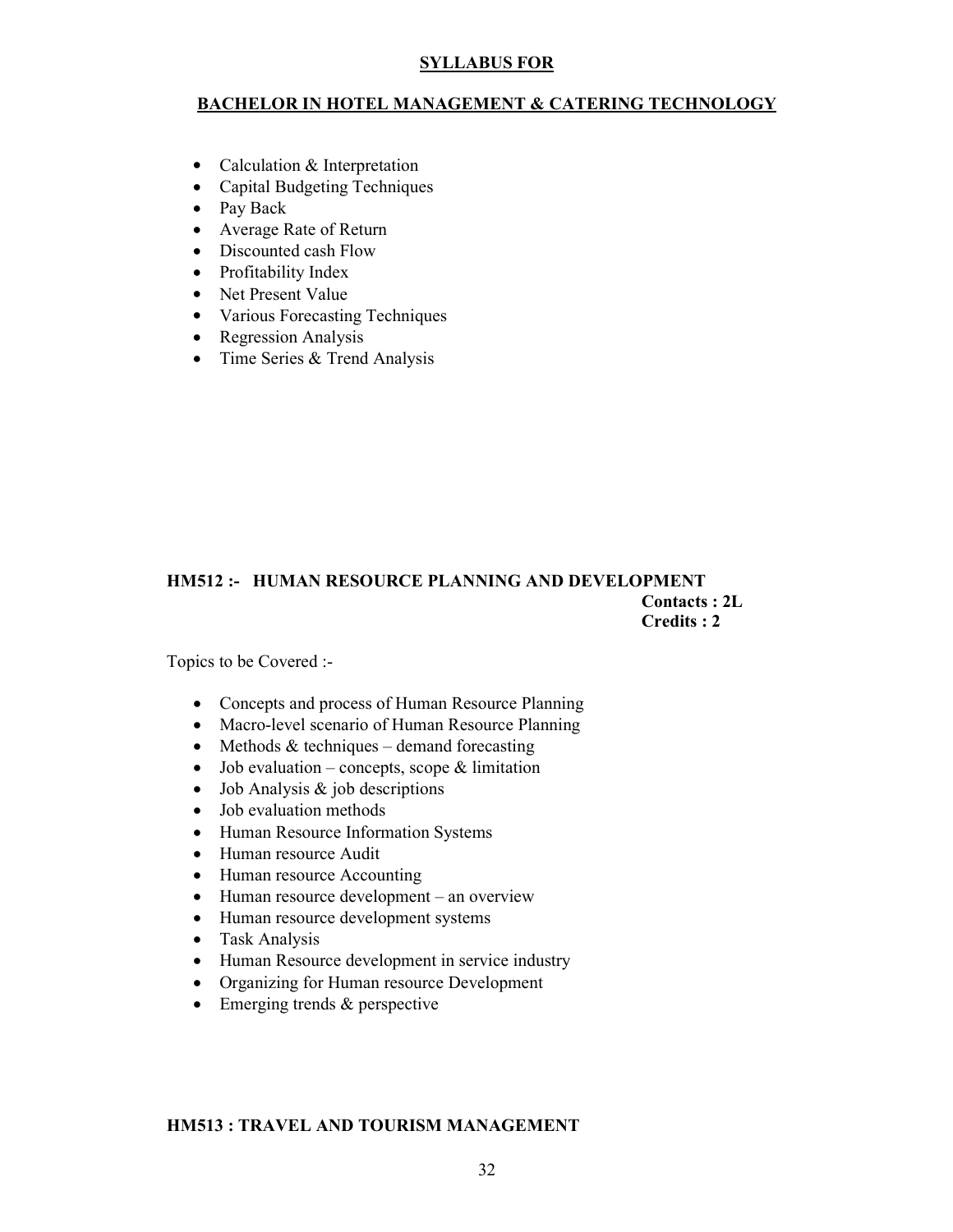#### BACHELOR IN HOTEL MANAGEMENT & CATERING TECHNOLOGY

 Contacts : 3L Credits : 3

Topics to be Covered :-

- Tourism Phenomenon
- Geography and Tourism
- Transport Systems
- Travel agencies

#### HM614 : MARKETING MANAGEMENT Contacts : 3L

# Credits : 3

Topics to be discussed:-

- Development of marketing , definition , role in company and economy.
- Core marketing concepts- needs, wants, types of demand , products, exchange, a market types of competition.
- Marketing system and micro and macro environment which affect company's ability to satisfy customers. Social issues and consumerism. Marketing's interrelationship with other departments- conflict areas.
- Overview and process of consumer functioning behaviour customer types.
- Personal influences on behaviour including life style, age, personality.
- Psychological determinants, including attitudes beliefs needs, cognition, perception.
- Social influences family, reference groups, role, free groups.
- Cultural factors, subculture, class.
- Organisational purchasing behaviour-process, influences and problems.
- Appropriate the economic importance of services their characteristics and the need for their proper marketing.
- Definition of service, growth, classification of types of service.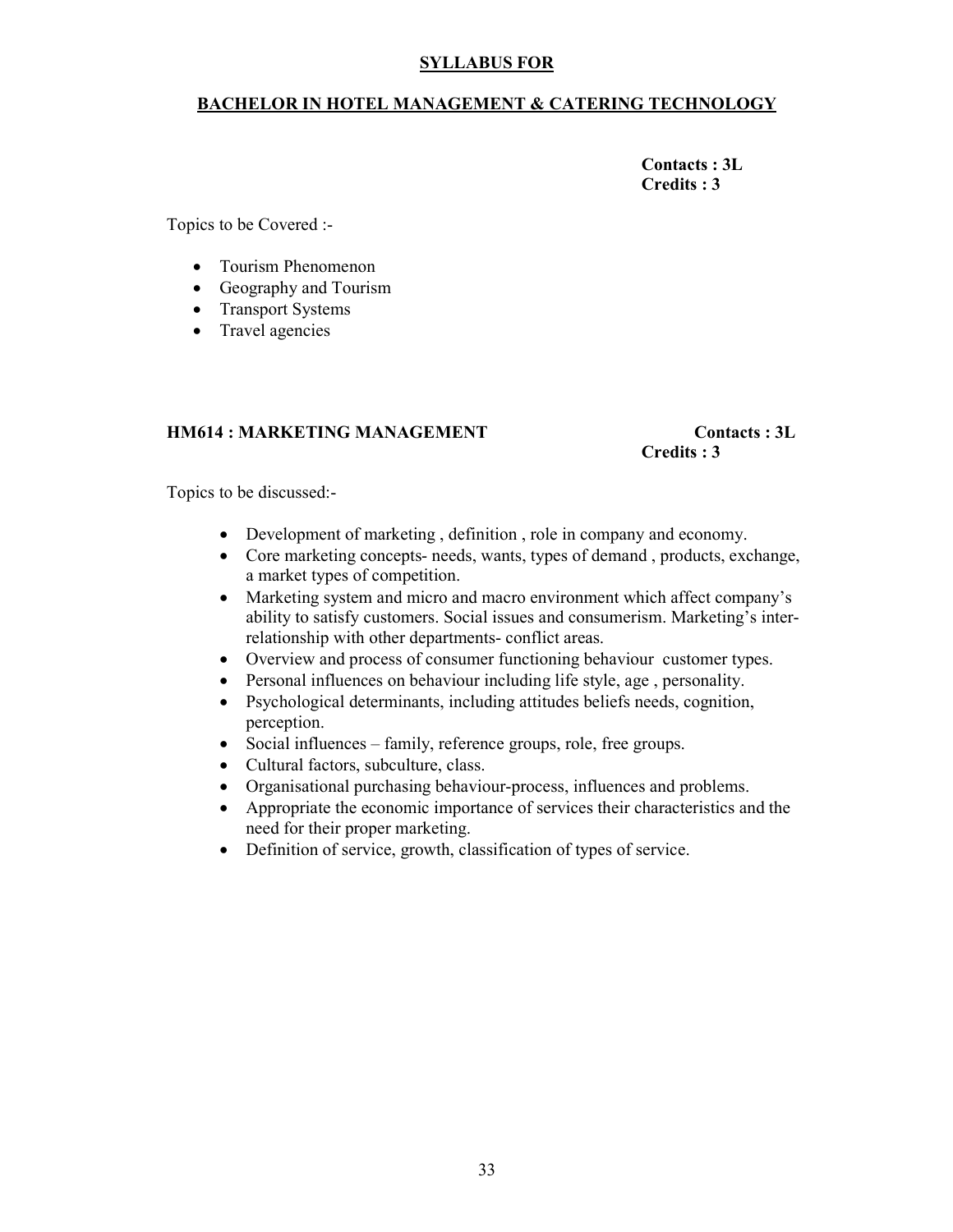#### BACHELOR IN HOTEL MANAGEMENT & CATERING TECHNOLOGY

#### NSHM- School of Hotel Management

#### Semester – FOUR

Subject- CATERING MANAGEMENT

Topics to be discussed:-

Introduction to Catering Management Principles & functions of catering Management Tools of Catering Management for the following organizational

- Top Management
- Middle Management
- Line Management
- Operational Staff (workers)

Management of Resources available to the Catering Manager Menu

- Planning
- Designing
- Analysis
- Merchandising

Kitchen Planning

- Area selection
- Space requirement
- Policy formulation
- Setting of equipments
- Maintenance

Food & Beverage service area: Planning, Layout & Designing Establishing staffing levels: H.R.D. in Catering Industry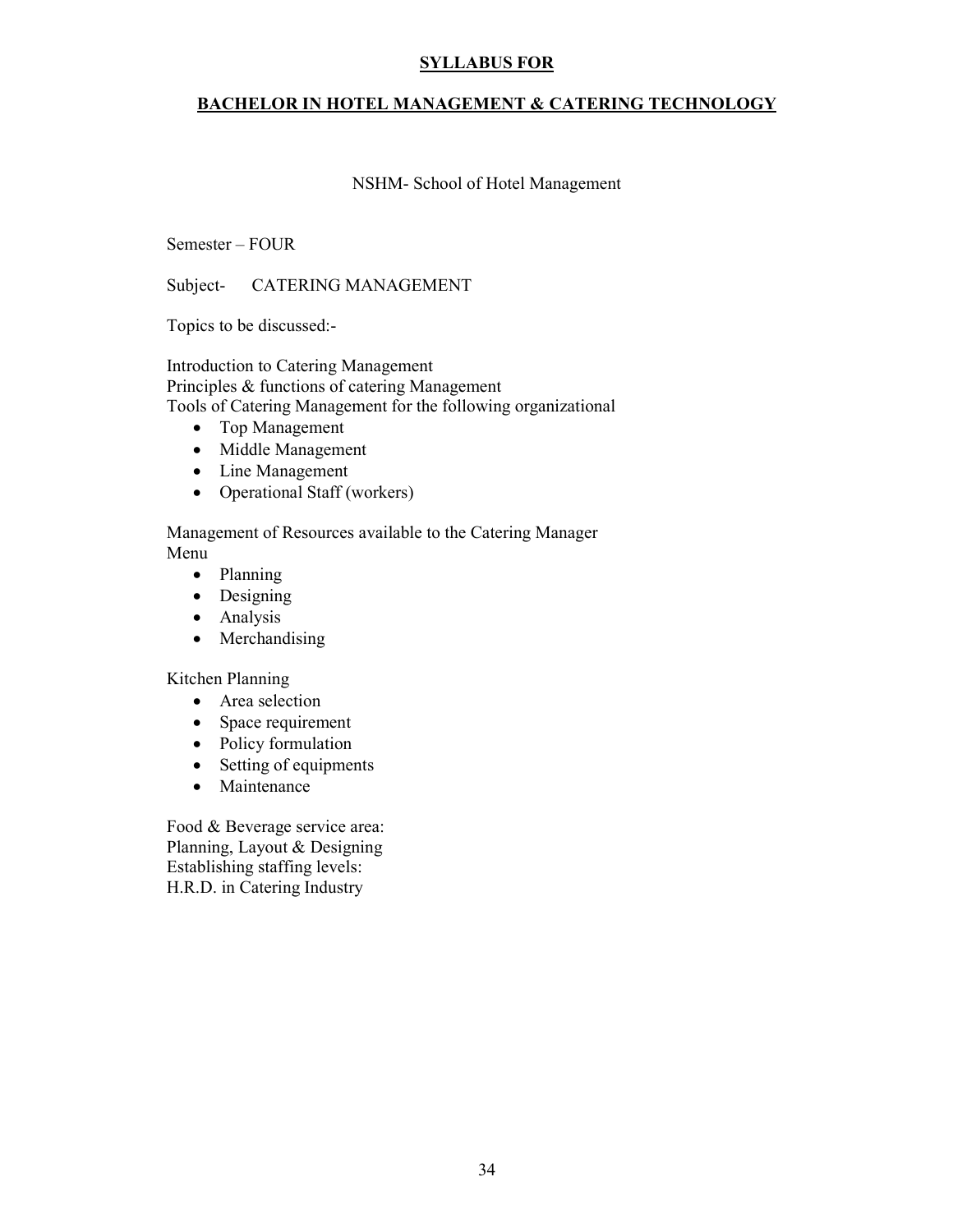#### BACHELOR IN HOTEL MANAGEMENT & CATERING TECHNOLOGY

#### NSHM- School of Hotel Management

#### Semester – FOUR

#### Subject- PERSONALITY AND COMMUNICATION DEVELOPMENT

Topics to be discussed:-

- Historical event connected with general awareness.
- Geographical general awareness.
- Science related awareness.
- Group discussion
- Speech on given topic.
- Extempore speech.
- Technique of writing official letters connected with Hospitality Industry.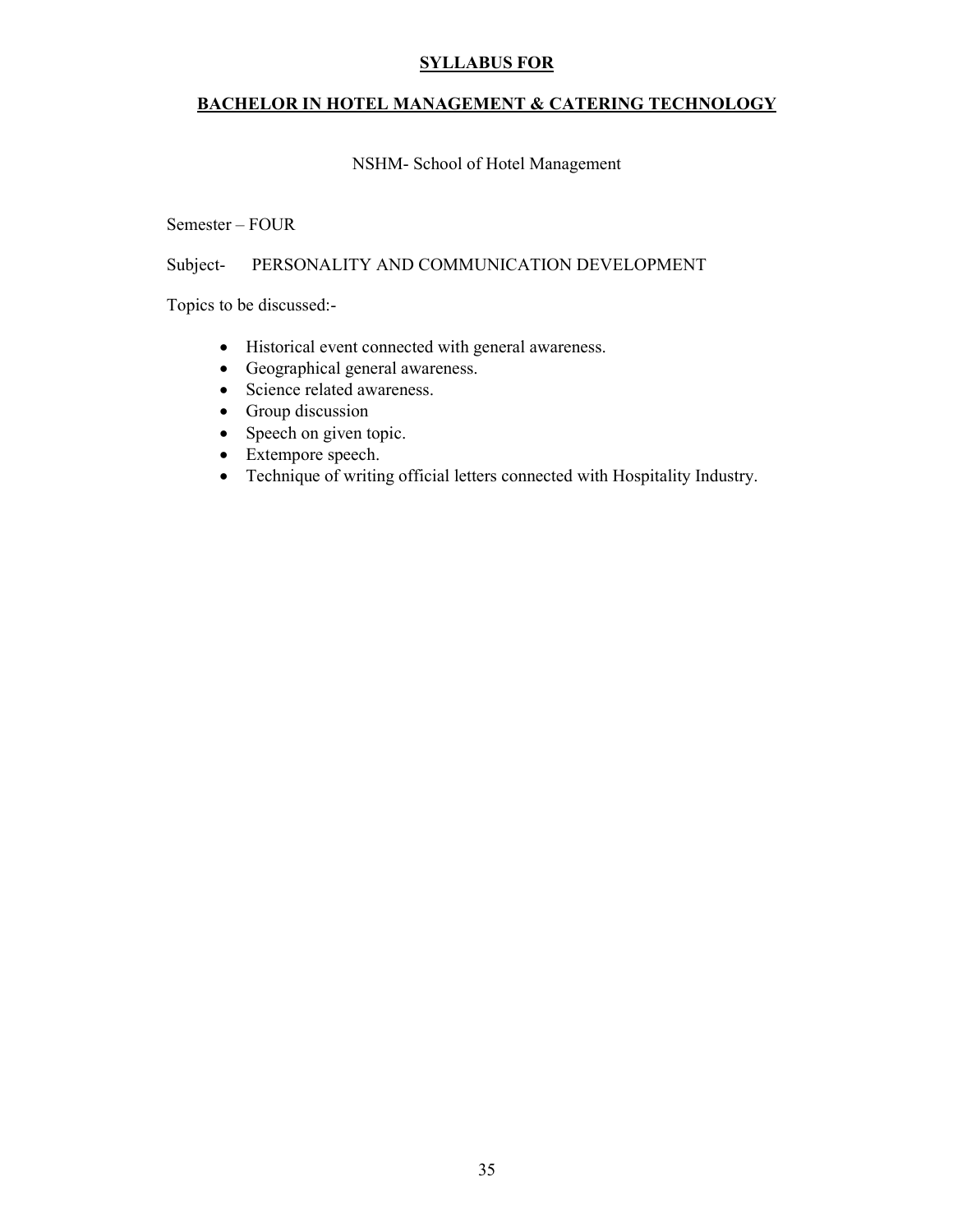#### BACHELOR IN HOTEL MANAGEMENT & CATERING TECHNOLOGY

#### HM614 : MARKETING MANAGEMENT Contacts : 3L

Credits : 3

Topics to be Covered:-

- Characteristics of a service, their marketing implications, Internal marketing, Marketing and non profit organisation
- Overview of mix components product, price, promotion, place, people, Independence and Interdependence of Elements, Application to srevice
- Definition of market segmentation bases used, conditions, advantages and disadvantages
- Product life Cycle stages and possible uses
- Scope, process, role of Market Research, Secondary information, sources, range  $\&$ importance
- Primary date allocation methods including random, quote, observation, experimentation, convenience, postal & telephone
- Advantage & Disadvantages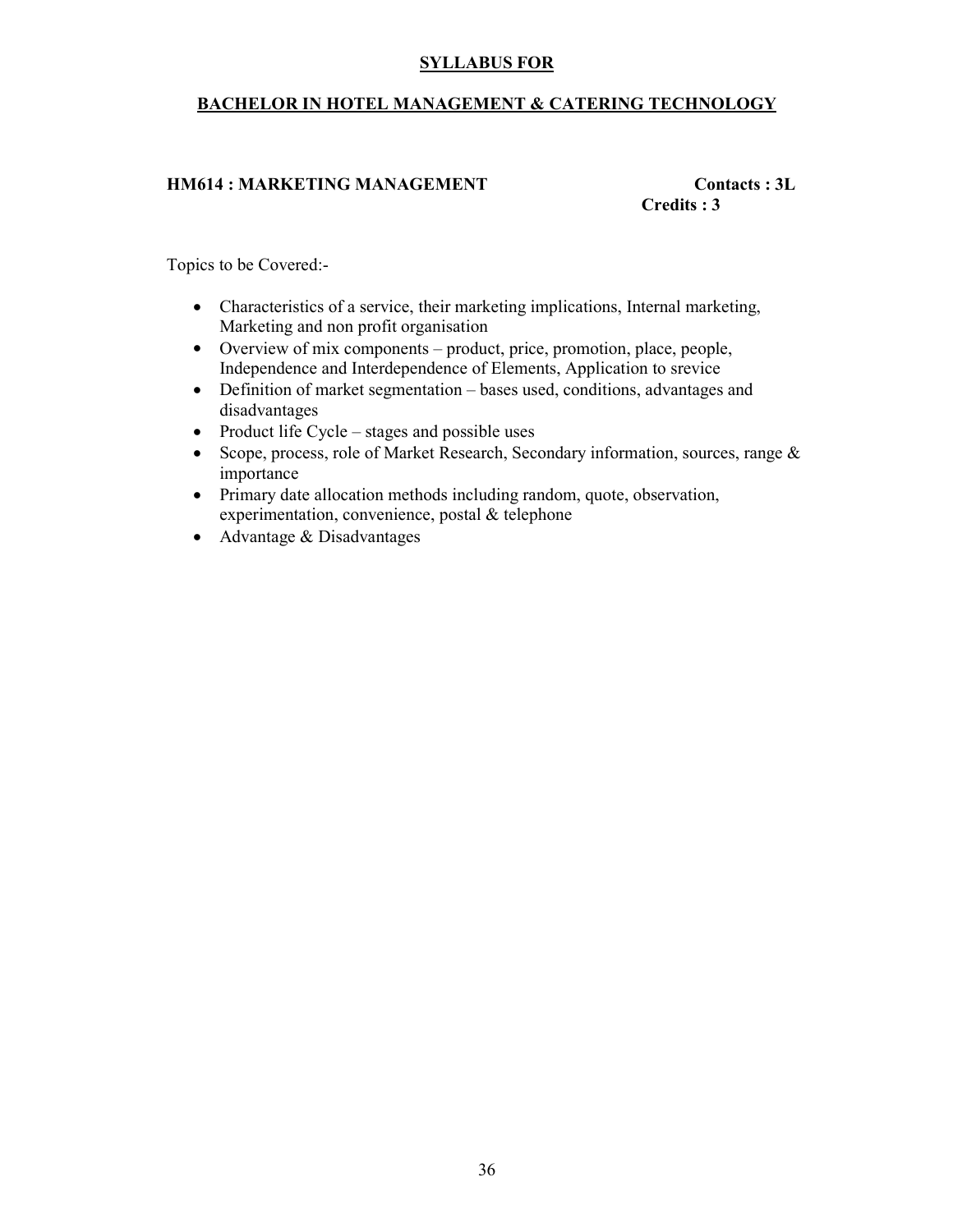#### BACHELOR IN HOTEL MANAGEMENT & CATERING TECHNOLOGY

#### HM601 : FRONT OFFICE Contacts : 2L

Credits : 2

Topics to be Discussed:-

- Marketing, Mktg. Segments, Product Knowledge, Brain Storm Areas for Promotion, Aids to Improve Selling
- Delivery of Hospitality, TQM, To develop a service Mktg. Program
- Case Studies
- Project work on Management Problems

#### HM691 : Front Office (Practical) Contacts : 3P

# Credits : 2

Topics to be covered :

- Guest Check-in and check-out procedures for FIT's / GIT's / Crews etc. (The student should be able to handle the entire procedure independently)
- Preparing Guest Folio
- Luggage handling procedures on guest arrival / departure
- Scanty Baggage procedures
- Left Luggage procedures
- Safety locker procedures
- Calculation of various occupancies & revenue
- To be familiar with Front Office computer package
- Practice various records & Performa/ formats (Other sems)
- Apart from the above mentioned practicals the faculty should teach through giving assignments, case studies, situation handling, role plays, quiz, group discussions, public speaking, etc. to enhance the student personality.

#### HM602 : FOOD PRODUCTION Contacts : 2L

Credits : 2

Topics to be Discussed:-

SPECIALISED OPERATION Types of Operation

• Fast Food

- Outdoor
- Theme parties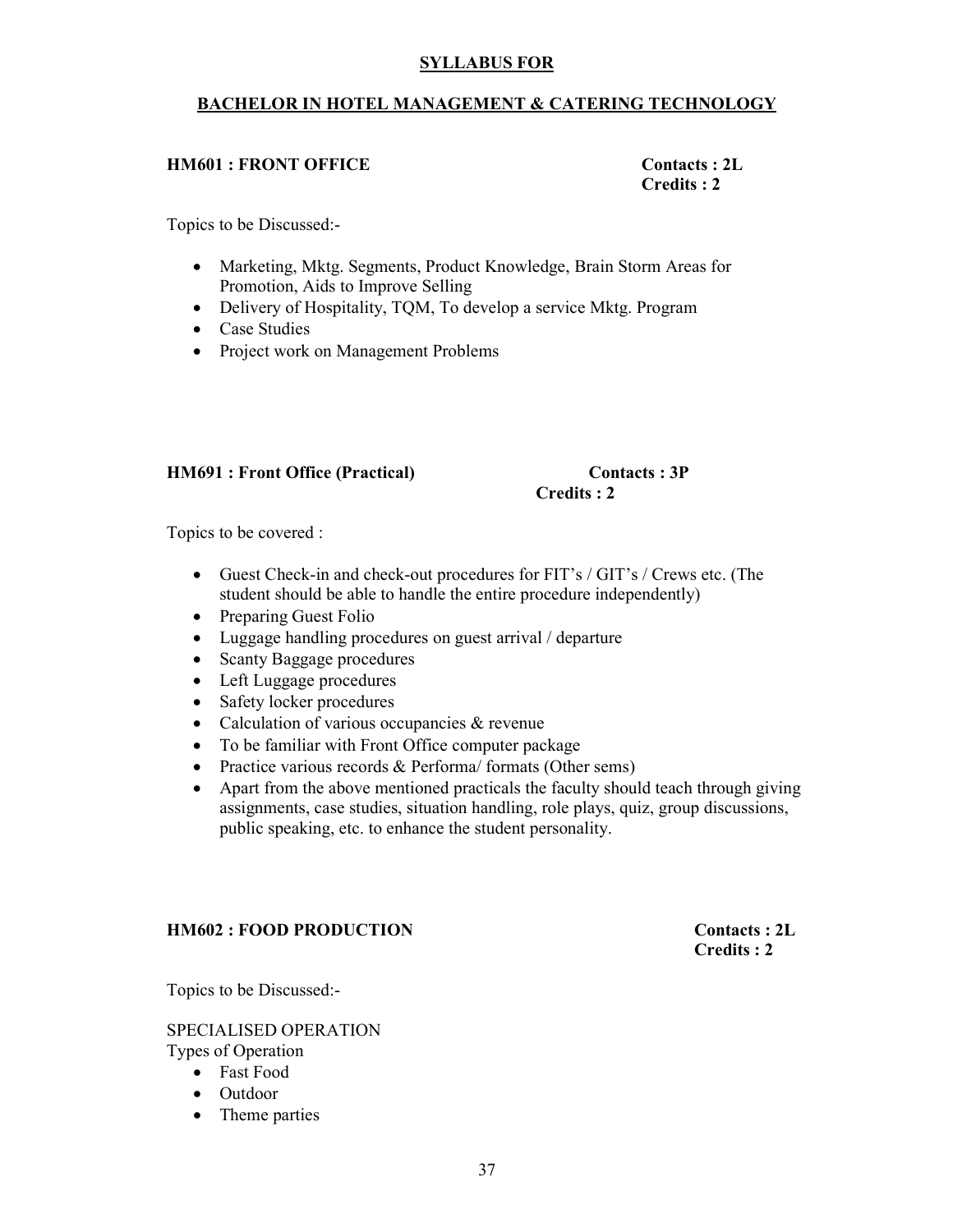#### BACHELOR IN HOTEL MANAGEMENT & CATERING TECHNOLOGY

• Others

#### HM692:-FOOD AND BEVERAGE PRODUCTION (PRACTICAL) Contacts : 4P Credits : 3

#### Topics to be Covered :-

- 1. To impart knowledge about setting up of a Tandoor and the products related to it
	- a. Tandoori Breads.
	- b. Tandoori Kababs
- 2. Preparation of menu from Regions of India.
- 3. Preparation of menu from International cuisine.
- 4. Preparation of some specialized Indian Sweets
	- a. Milk based
	- b. Cereal based
	- c. Vegetable based
- 5. Preparation of some specialized bakery items
	- a. Pizza
	- b. Pastry
	- c. Show piece bread

#### HM603 : HOUSE KEEPING Contacts : 2L

# Credits : 2

Topics to be Discussed:-

- Methods of work with specifications (Task Breakdown)
- Work Schedule & allocation of duty (Job Cards)
- Inspection & standard of work expected (Checklists)
- Method of work & time calculated (Time & Motion study)

Analysis of case studies in H/K

#### HM693 : Housekeeping (Practical) Contacts : 3P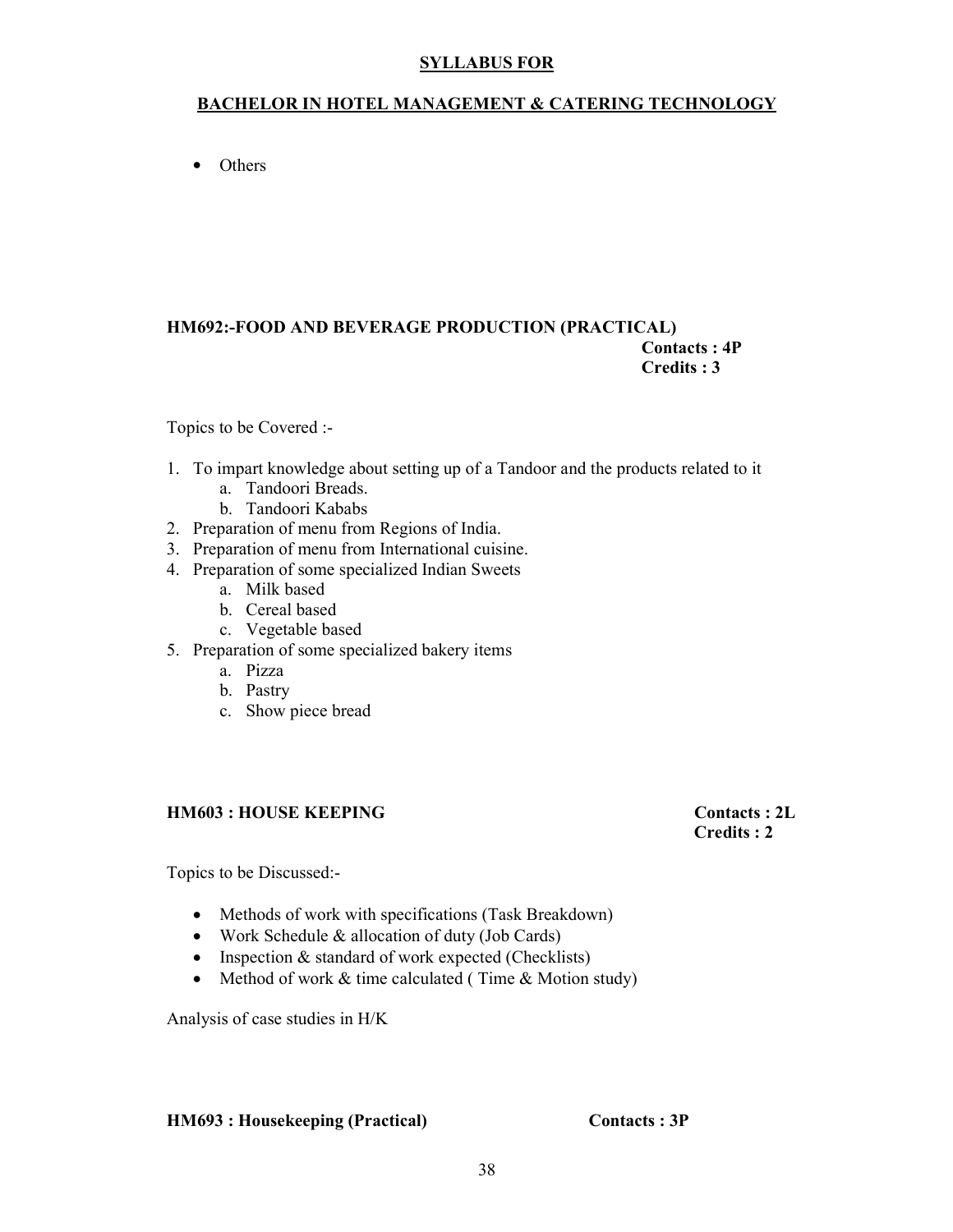#### BACHELOR IN HOTEL MANAGEMENT & CATERING TECHNOLOGY

#### Credits : 2

Topics to be covered :

- Par Stock management (Student should visit at least 5 hotels and conduct a study on par stock management and prepare a brief report on the same)
- Laundry Management : Laundry & Flow process, Laundry collection systems. (A study on in house and contract laundry has to be done & prepare a project report)
- Case studies with emergencies  $\&$  situations
- Prepare duty rosters / work schedules
- Planning & staffing for various situations
- Preparation of various Performa / formats
- Basic revision of Semester  $1 5$  Practicals

#### HM604 : FOOD AND BEVERAGE SERVICE Contacts : 2L

Credits : 2

Topics to be Covered:-

• BAR MANAGEMENT Introduction Types Atmosphere Layouts, Parts Equipments Staffing

- KITCHEN STEWARDING
- GUERIDON SERVICE Why **History** Equipment Staffing Ingredients

• BUFFET Introduction Space required Factors, Types Equipment and check list

• STRATEGIC FORECASTING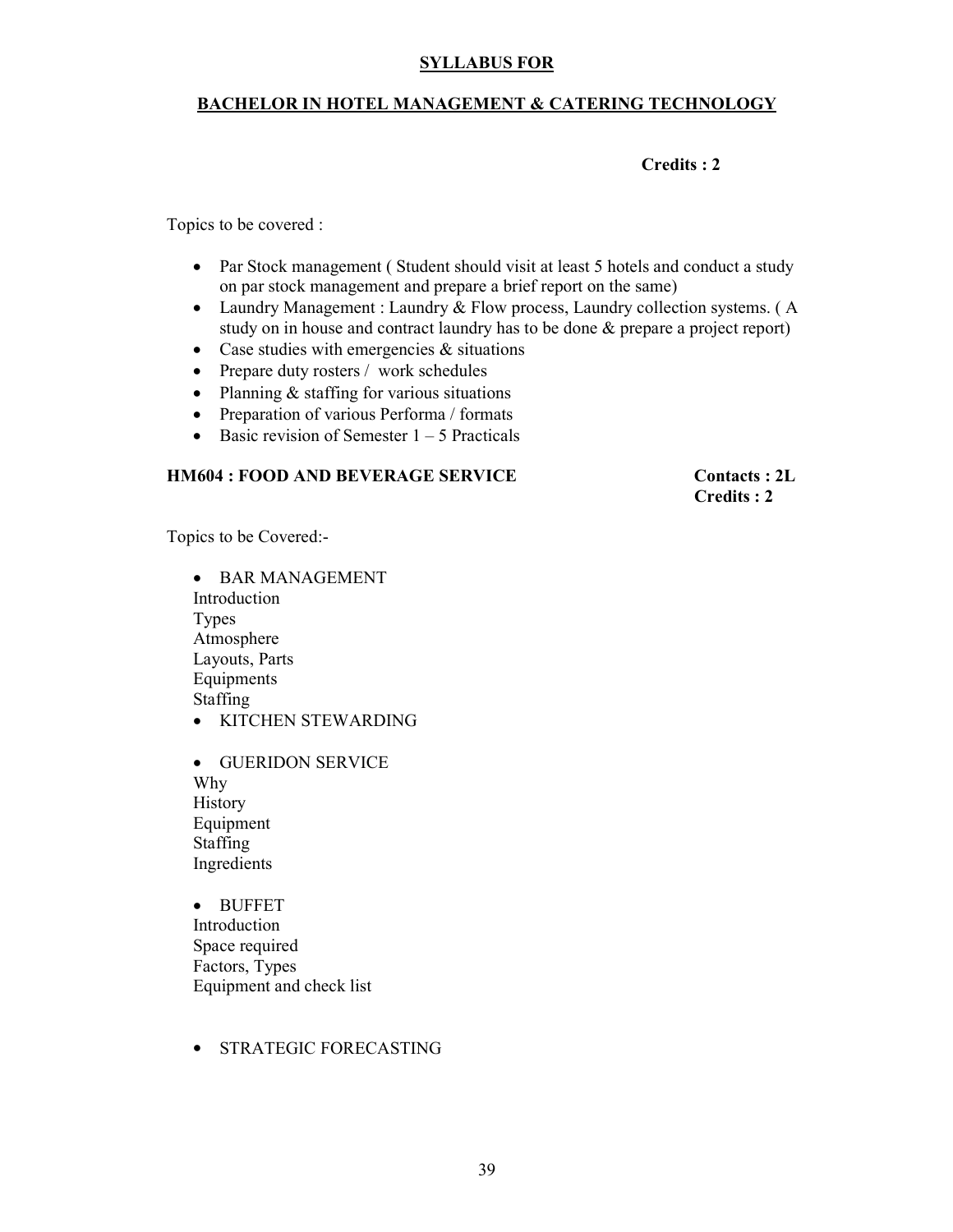#### BACHELOR IN HOTEL MANAGEMENT & CATERING TECHNOLOGY

#### HM694 :- FOOD AND BEVERAGE SERVICE (PRACTICAL) Contacts : 4P

#### Credits : 3

Topics to be Covered :-

- BAR SETUP
- GUERIDON SERVICE Basic preparation
- BUFFET LAYOUT
- TAKING RESTAURANT AND BANQUET RESERVATIONS

#### HM615 : PERSONAL AND INDUSTRIAL LAW Contacts : 3L

Credits : 3

Topics to be discussed:-

Introduction & Legal sources.

• Evolution of law.

• Classification of law

Law of contract

- Definition and Introduction.
- Essentials of contract.
- Time and place of performance.
- Break of contract.
- Contract of Bailment.
- Contract of Pledge.

Hotel Laws.

- Introduction and classification of Hotels and other Establishment- norms.
- Licensing Acts.
- Food Adulteration act Adulteration, Misbranding, Inspectors, Food Analysts.
- Pollution Control Act, 1981(Air Pollution, Water Pollution, Prevention &Control Act, 1986)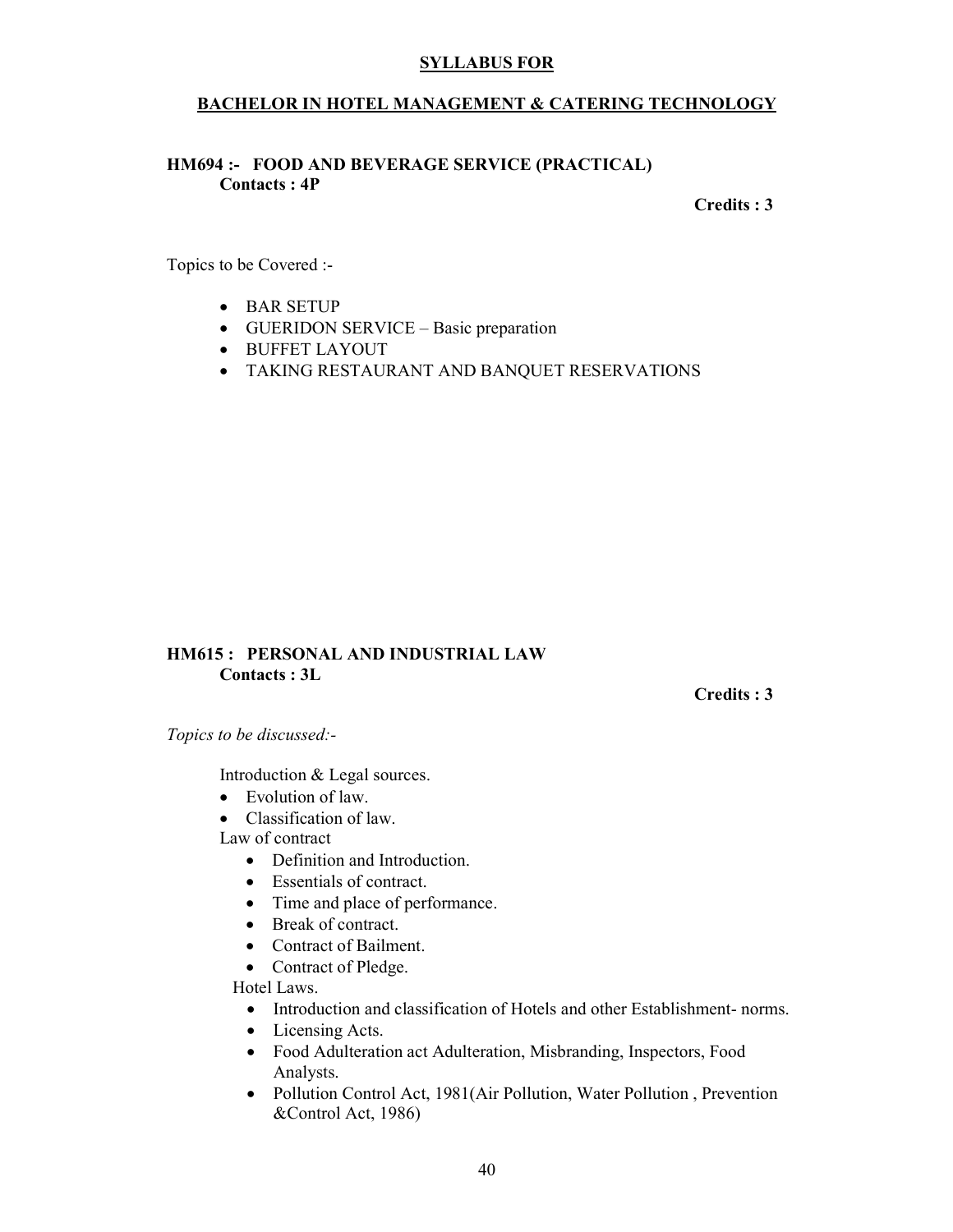#### BACHELOR IN HOTEL MANAGEMENT & CATERING TECHNOLOGY

- Agencies to protect and prevent pollution.
- Shops and Establishment Act.
- Liquor Legislations and orders.

Employment Laws.

- Industrial Disputes Act.
- Payment of wages Act.
- Trade Union Act.
- Contract Labour Act.
- Factories Act, 1948.
- Workmen's Compensation Act, 1923.

#### HM608 :- ADVANCE ENGINEERING Contact : 3L

Credits : 3

Topics to be Covered :-

#### LIFE SAFETY SYSTEMS

- Introduction
- Fire
- Security Systems

#### WATER SYSTEMS MANAGEMENT

- Introduction
- Sources of water
- Water pumps
- Water & Sewage Charges
- Drainage systems & maintenance
- Swimming Pool

#### FOOD SERVICE EQUIPMENT MAINTENANCE

- Introduction
- Food service equipment selection factors
- Preventive maintenance considerations

#### MANAGEMENT OF LAUNDRY SYSTEMS

- Introduction
- Laundering alternatives & principles
- Economic factors
- Laundry Layout

#### OTHER AREAS

- Roofing
- Facades
- Windows & doors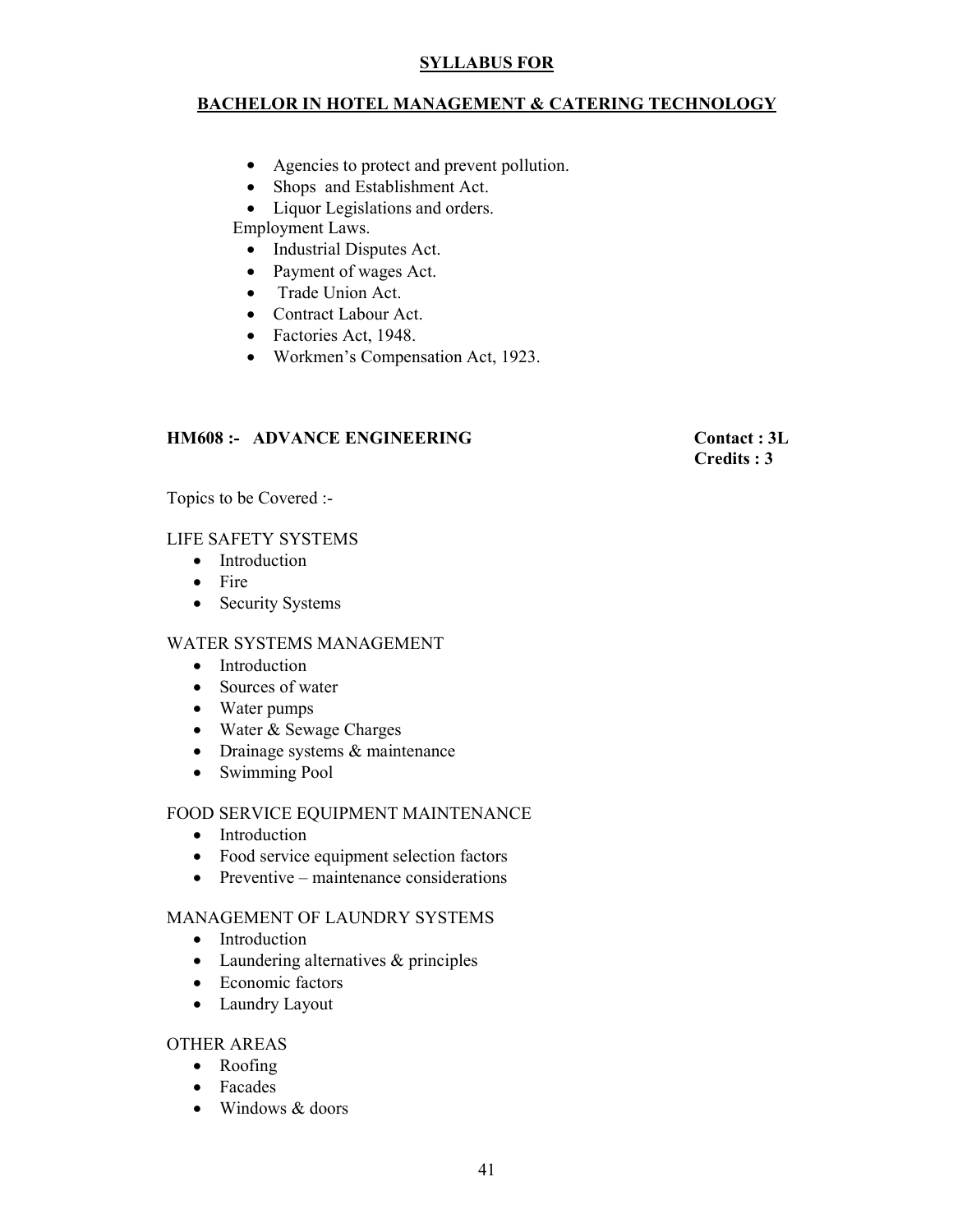#### BACHELOR IN HOTEL MANAGEMENT & CATERING TECHNOLOGY

- Signage
- Landscape & ground management

#### WASTE & POLLUTION MANAGEMENT

- Solid waste
- Air & water pollution

Semester : SEVEN

#### Subject : AREA OF SPECIALISATION

#### PROJECT WORK –II STUDENT CHOICE OF ANY ONE TOPIC IN THE AREA OF SPECIALISATION

Type of Project :-

This project should be based on a field study and independent research leading to the area of specialisation chosen by the student in the fourth year. The student in consultation of the faculty guide should select an appropiate topic which is acceptable to the panel of examiners. The topic should bear relationship to the subject specialisation of the student.

#### PRACTICALS IN SPECIALISATION

#### FOOD AND BEVERAGE PRODUCTION

OBJECTIVE :- To be skilled in one particular cuisine and to confident in all aspects of the cuisine from menu planning to preparation of dishes.

#### FOOD AND BEVERAGE SERVICE

OBJECTIVES :- To ascertain the supervisory skills and management abilities of the students.

#### FRONT OFFICE

OBJECTIVES :- Comprehensive case studies ( a must for specialisation in Front Office)

#### HOUSEKEEPING

OBJECTIVES :- Case studies and situation on accommodations handling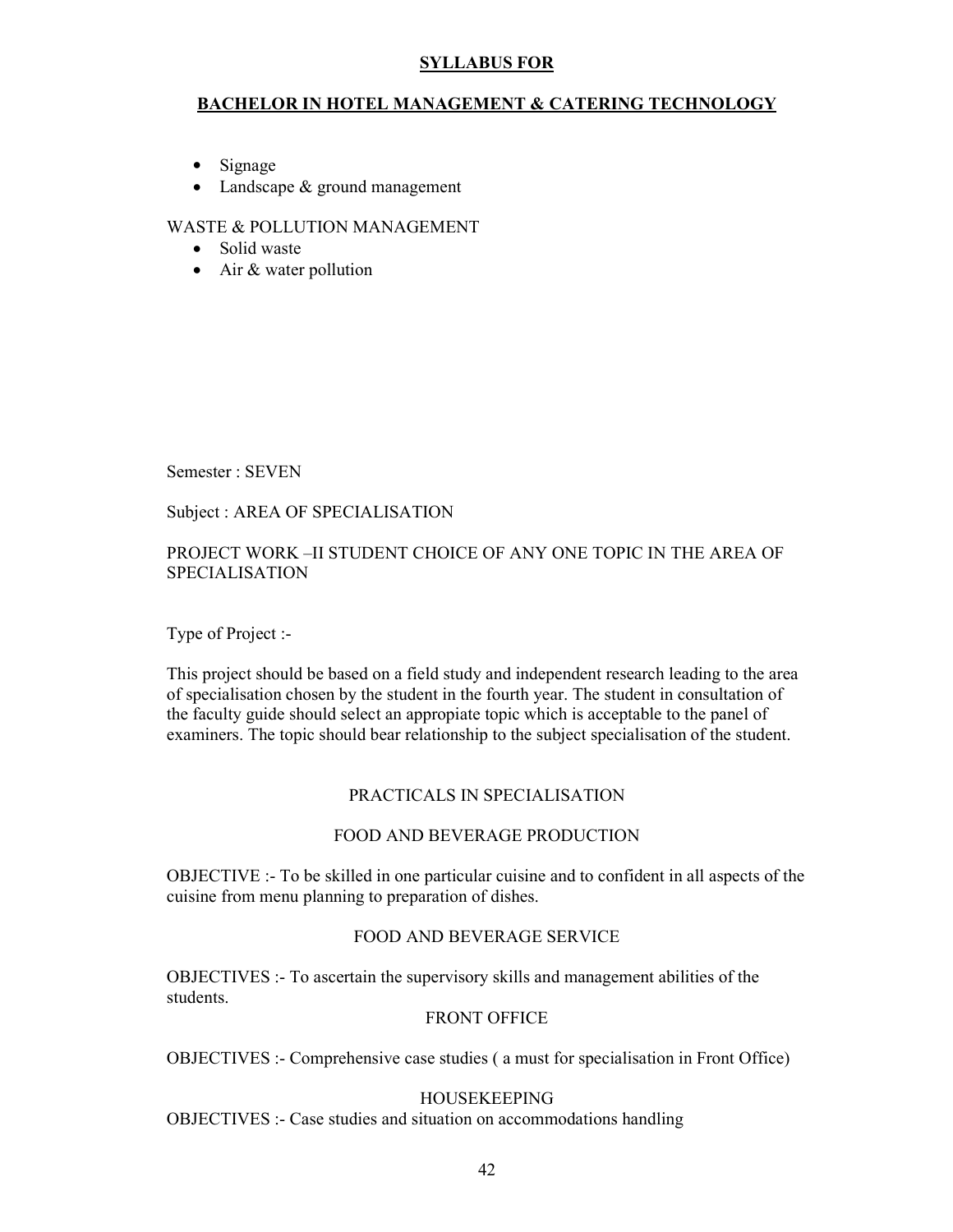#### BACHELOR IN HOTEL MANAGEMENT & CATERING TECHNOLOGY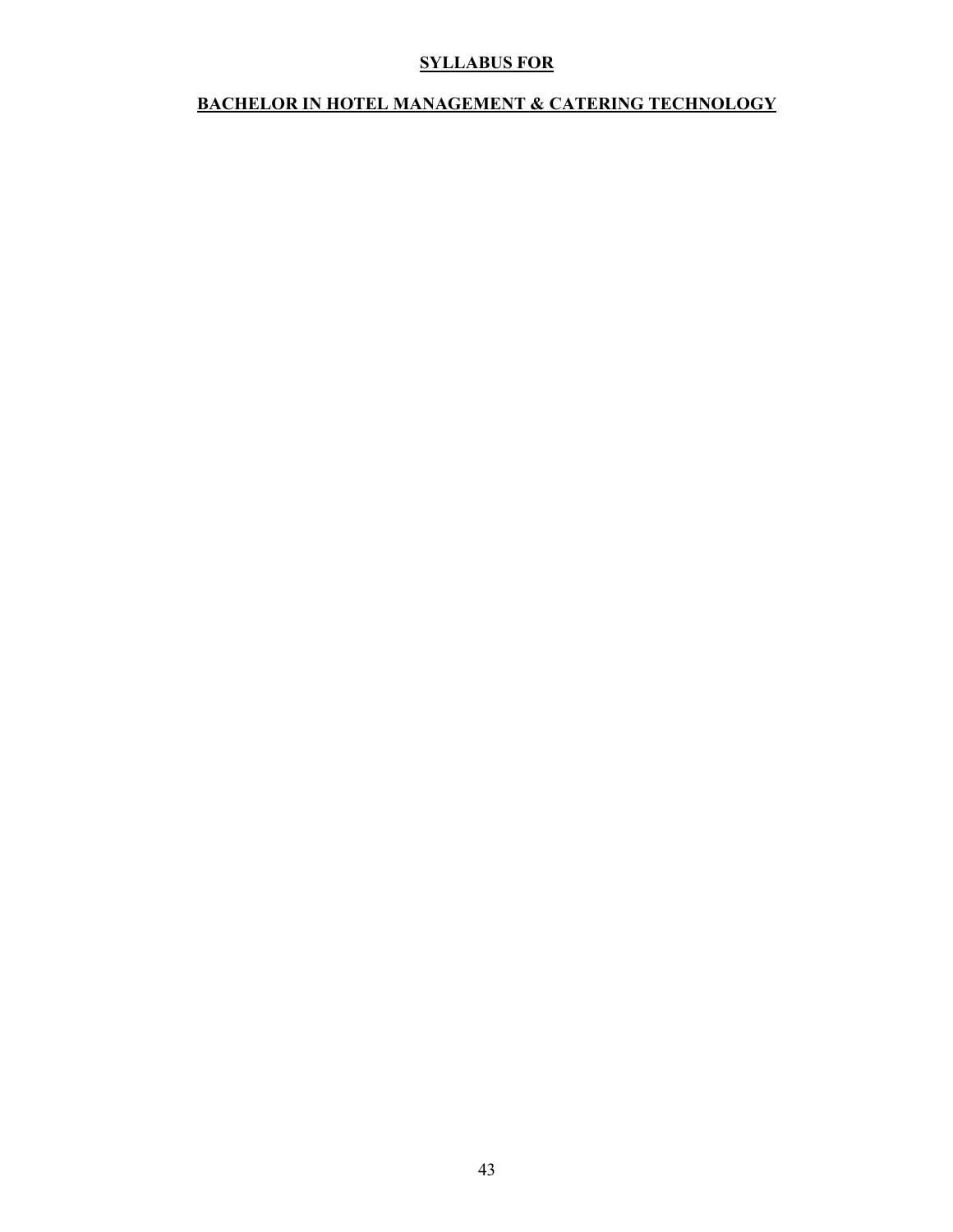#### BACHELOR IN HOTEL MANAGEMENT & CATERING TECHNOLOGY

#### HM702:- FOOD PRODUCTION (THEORY)

#### Contacts : 3L Cr5edits : 3

#### SEMESTER :- SEVENTH

- 1. Popular International Cuisines—Featuring regional classification, ingredients, methods of cooking, courses of menu. (French, Thai, Japnese, Spanish)
- 2. Garde Manger(larder work)—larder and its essential functions and control. Garde manger and its function. Cold food presentation, aspic and chaud froid. Charcutiere Appetiser and horsd'oeuvres Force meat – Sausage making, Galantine, Pate and Terrines.
- 3. Indian gravies.
- 4. Leftover cooking.

#### HM713 : TRAVEL AND TOURISM MANAGEMENT Contacts : 3L

### Credits : 3

Topics to be Discussed :-

- Tourism organizations and associations
- Heritage of India
- Tourism Industry

#### HM714: SALES AND MARKETING Contacts : 3L

Credits : 3

Topics to be Covered:-

- Questionnaire design, Interviewing methods
- Marketing information system
- Motivation research & continuous an overview
- Meaning of Product & Classification
- Product Planning & Range Management including deletion
- New Product development process, strategies, branding decisions, test Marketing
- Communication Process, Objective, Components
- Advertising mass media, characteristics, costs, below the line media sales promotion, point of sale material, DMA, Costs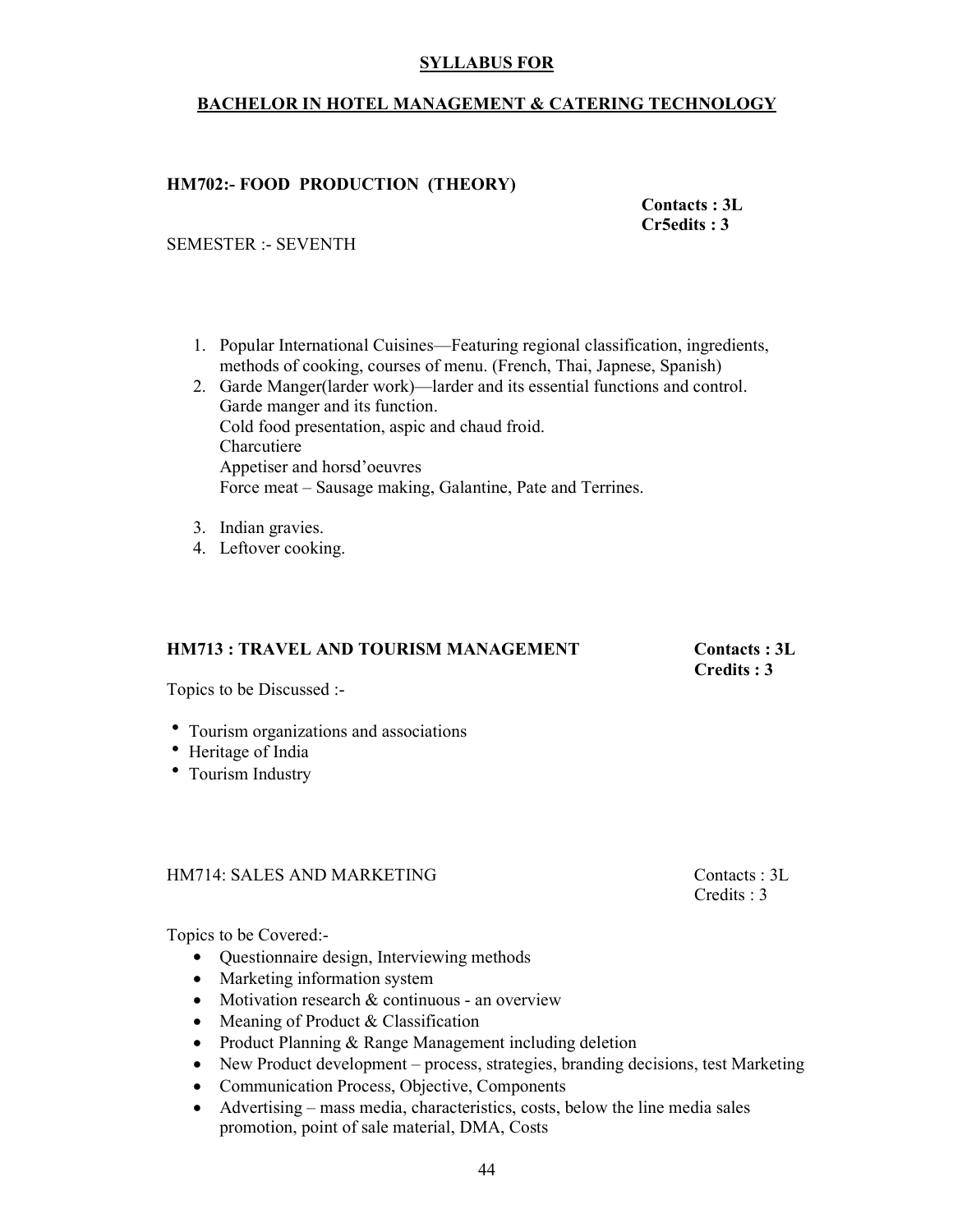#### BACHELOR IN HOTEL MANAGEMENT & CATERING TECHNOLOGY

- Planning a campaign, budget approaches, measuring effectiveness, Agency relations
- Personal selling-organization, management costs, telephone selling
- Recognised the vertical role played by price, the factors affecting pricing, decisions and the price options open to a company

#### HM718 : MANAGEMENT TECHNIQUE Contact : 6L

Credit : 6

Topics to be discussed:-

Productivity , Cost Control, Cost Reduction

- Necessity.
- Elements
- Process.
- Steps in Establishment control procedure.
- Centralised & Decentralised control.
- Budgets concept and characteristics. Cost of Poor Quality.
- Explain goal objective and mission statement.
- Benefits of the organization of well prepared policies.
- Key role within an organization.
- Main responsibilities of P.M.

Leadership

- Concept of style.
- Patterns.
- Role of leadership.
- Type of leader.
- Techniques of leadership.
- Qualities
- Function of leader.
- Process of leadership. ISO-9000.
- Quality control.

#### HM704 : FOOD AND BEVERAGE SERVICE Contacts : 3L

Credits : 3

Topics to be Discussed:-

#### INTRODUCTION TO FOOD AND BEVERAGE MANAGEMENT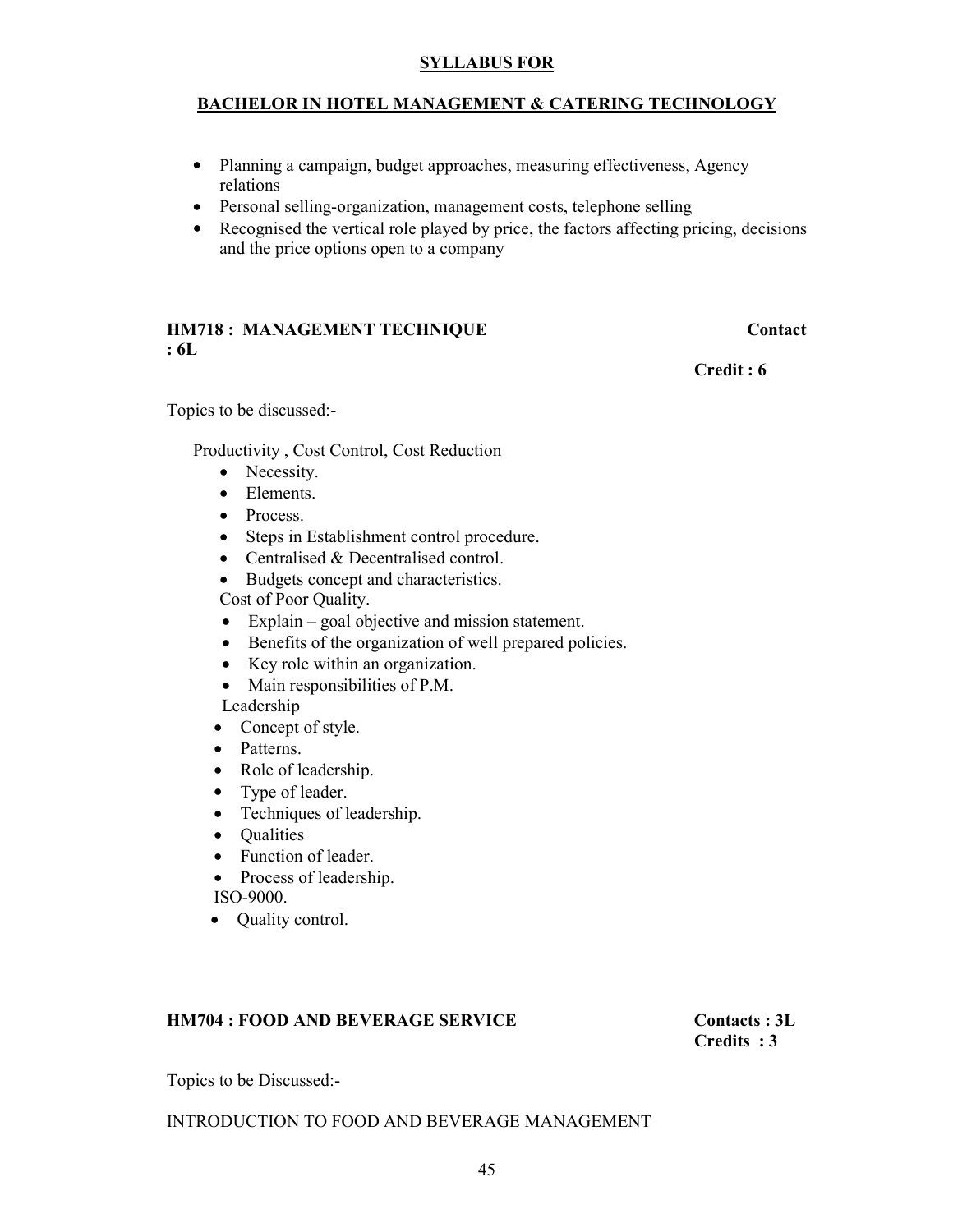#### BACHELOR IN HOTEL MANAGEMENT & CATERING TECHNOLOGY

Structure ,scope and future of the catering industry – and overview. Characteristics, classification, importance, size, the consumer, the eating out habits leisure time, employment. Changing trends in the modern food and beverage department. Conclusion

#### FACTORS AND STRATEGIES CONSIDERED AND USED-

With reference to the food and beverage production department. Theoretical facts and practical decision making. The team , the circumstances(change) qualities of a good decision making case study. Reviewing corporate food and beverage operation. Case studies. Sales volume and mix analysis and profit margins . Food and beverage branding strategies . Expanding and diversifying-franchising, acquisition& contract management.

#### PLANNING AND DESIGN

Location

Market feasibility

Definitions , reasons, types, stages, advantages of a feasibility study.

Design and layout

The planning process, the team ,stages involved, functions of design and layout, general principles, layout of production and service areas.

Relationship between design and productivity, relation ship between production and service, constraints affecting the planning process.

#### HM719 : TOTAL QUALITY MANAGEMENT Contacts : 4L

Credits : 4

Topics to be covered :-

- Philosophy and fundamentals of TQM
- Customer requirements and satisfaction
- ISO 9000 awareness
- Knowing self / true colour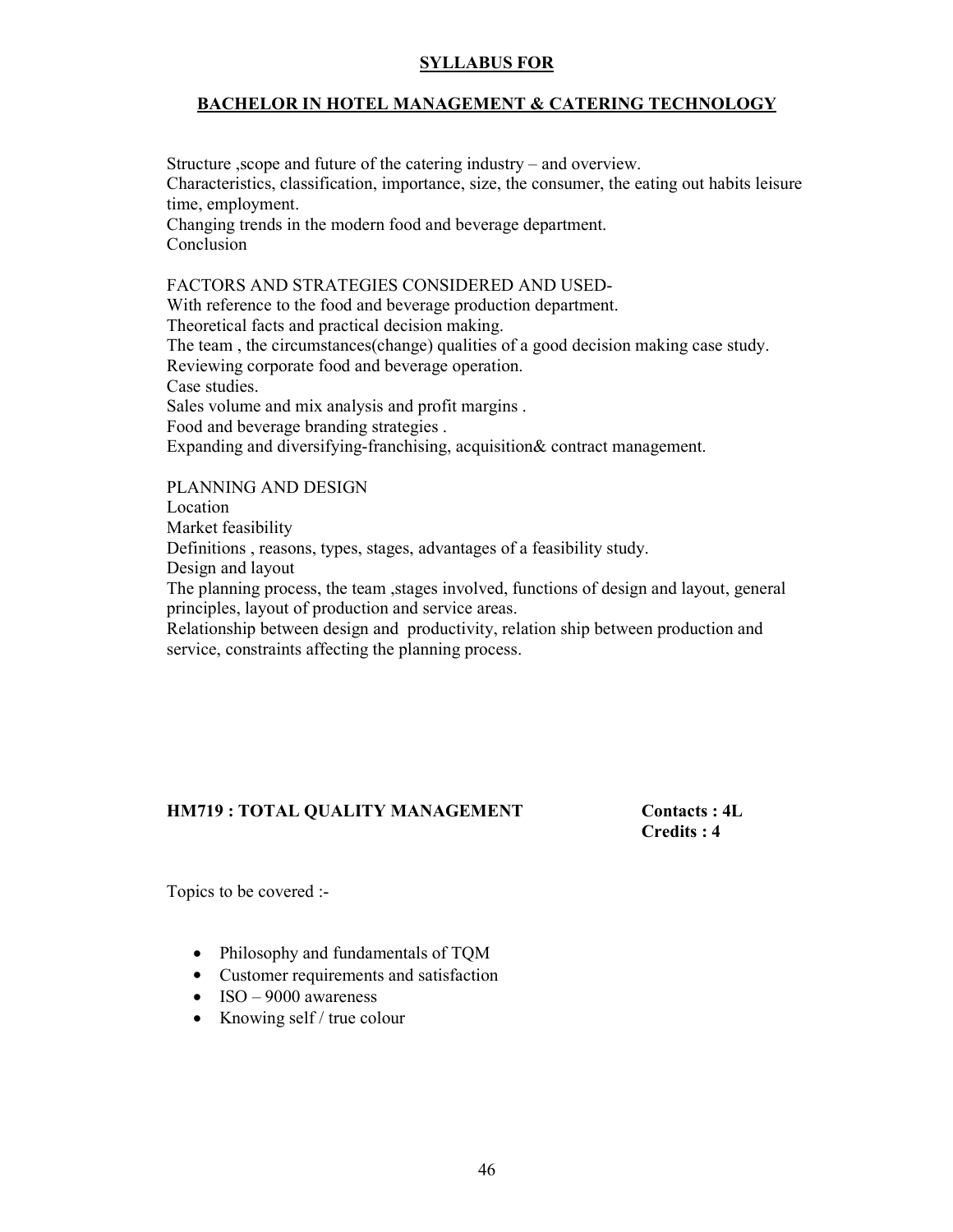#### BACHELOR IN HOTEL MANAGEMENT & CATERING TECHNOLOGY

Semester : SEVEN

Subject : PROJECT WORK – MARKET FEASIBILITY OF A PROPOSED HOTEL

Type of project :-

This project should be based on a field study leading to the identification of a site or a proposed new hotel / resort project (3,4,5 Star category) The student should then establish the market feasibility of this proposed hotel based on

- Types of clienteles
- Tourism infrastructure

FORMULATION

The length of the report may be 150 double spaced pages (excluding Appendices  $\&$ Annexure)

10% variation in either side is permitted.

#### HM701 : Front Office (Theory) Contacts : 3L

Credits : 3

Topics to be Covered :

- Computers in Front Office Introduction Role of computers in Front Office Operations Room reservations through computers Other technological developments and changing trends
- Selling Techniques Reception as a sales department Purpose of selling / the hotel product Selling methods
- Yield Management in Front Office Occupancy Percentage Average daily rate History of yield management Use of yield management / Applications of yield management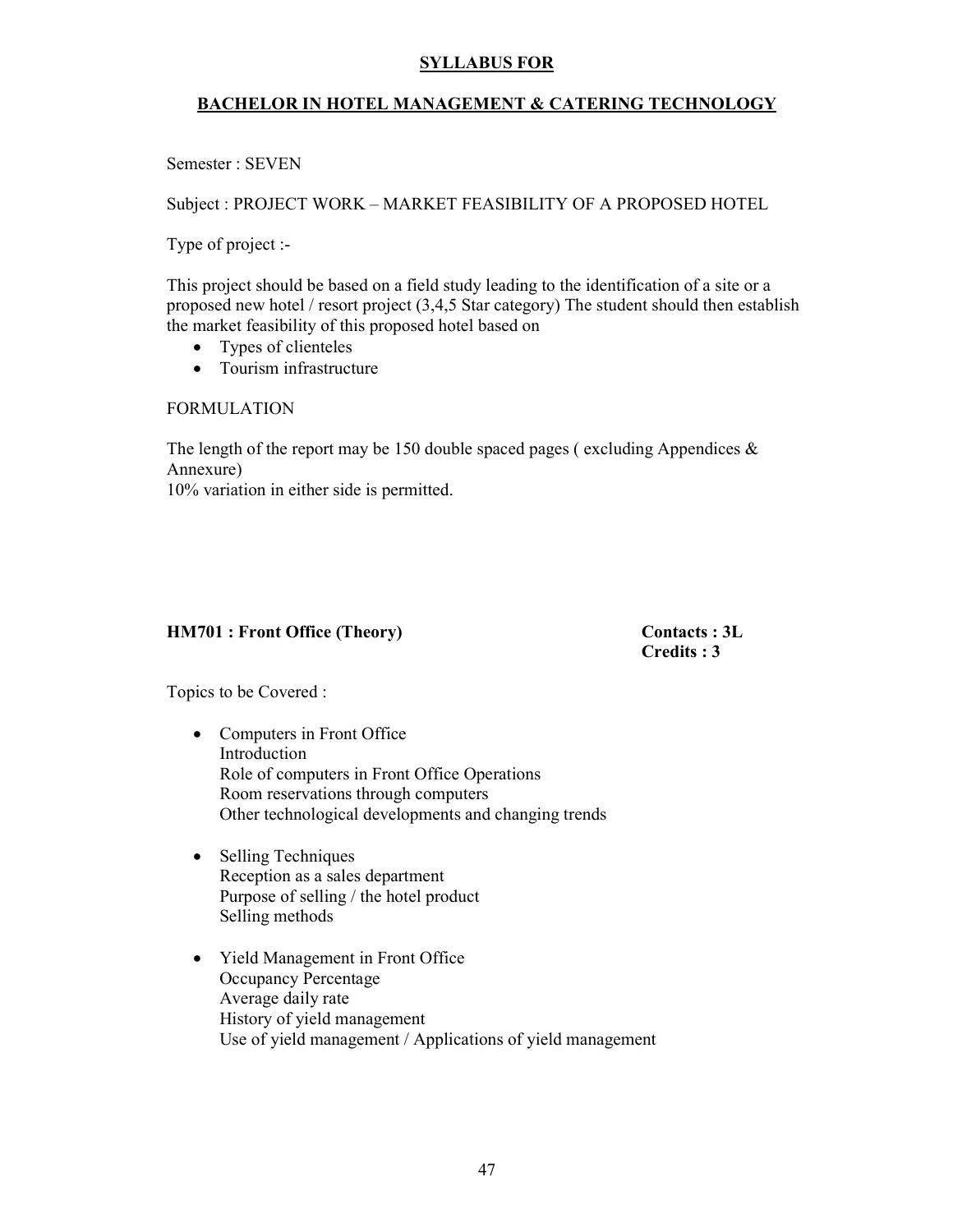#### BACHELOR IN HOTEL MANAGEMENT & CATERING TECHNOLOGY

#### HM791 : Front Office (Practical) Contacts : 4P

Credits : 3

Topics to be discussed :

- Computers in Front Office And handling PMS Generation of reports / Night audit Internet / E- Commerce Websites of our hotels and other hotels Collect addresses of search engines for browsing & updates Working knowledge of computers to assist in installation of software related to Front Office
- Charting credit policies / floor limits and billing procedures Handling Travellers cheques, foreign currencies, credit cards, fake currencies  $\&$ procedures
- Front Office Statistics Budget estimates of revised budgets Marketing & hotel sales statistics MIS and related graphs / Segmentation SWOT Analysis and action plan Mock report generation

#### HM703 : Housekeeping (Theory) Contacts : 3L

Credits : 3

Topics to be Covered :

- Planning Trends in Housekeeping
- Planning Guest Rooms
- Bathrooms
- Suites
- Lounges
- Planning for the provision of leisure facilities for a guest
- Colour schemes
- Lighting concepts & planning
- Handling case studies and situations on accommodation handling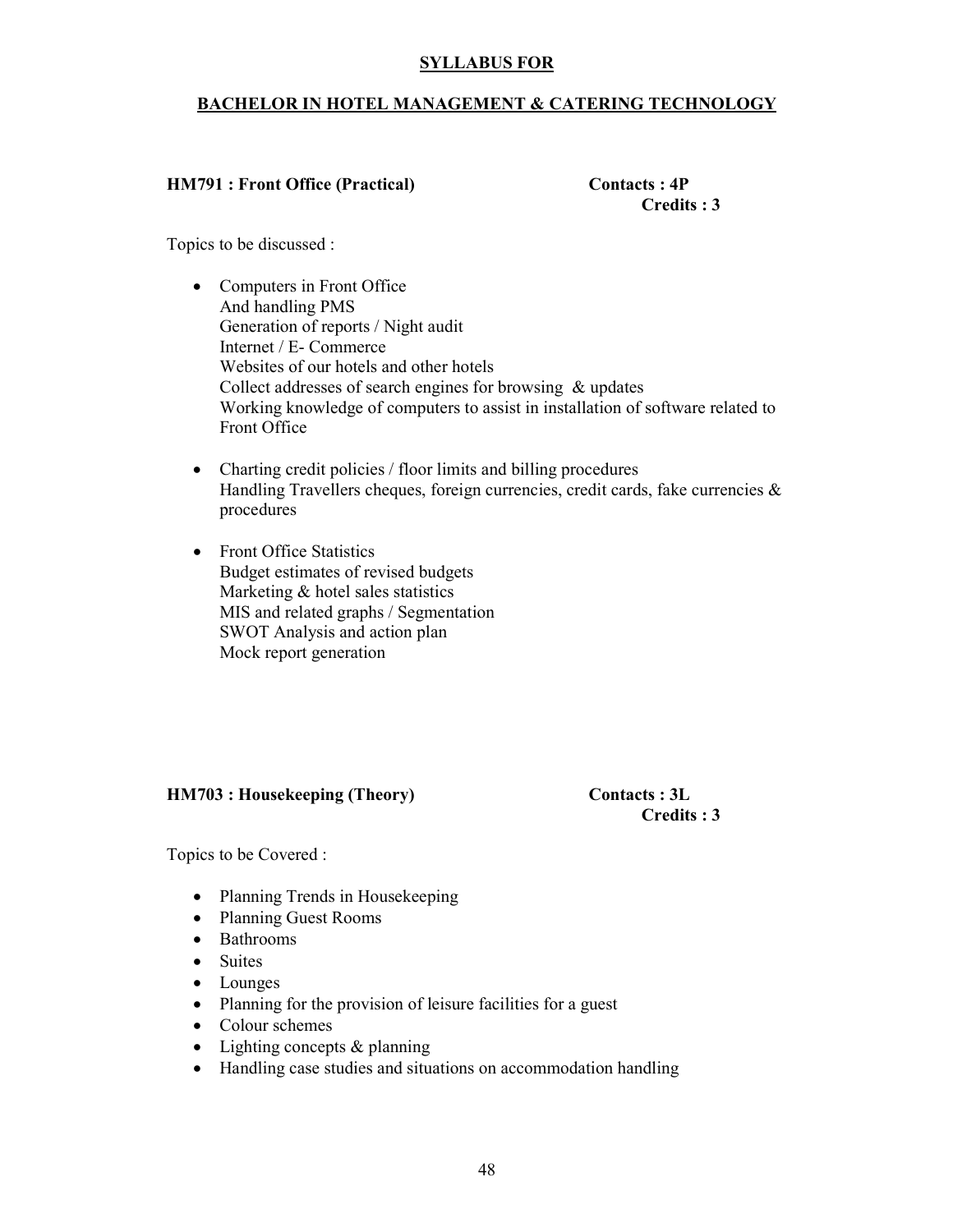#### BACHELOR IN HOTEL MANAGEMENT & CATERING TECHNOLOGY

#### HM793 : Housekeeping (Practical) Contact : 4P

Credits : 3

Topics to be discussed :

- Basic revision of Semester 1 to 5
- Designing Concepts
- Interior designing using various elements of art, principles of design.
- Designing of
	- a. Lobby
	- b. Guest Rooms
	- c. Restaurants
	- d. Ethnic restaurants, etc.

(Visit to various hotels / establishments to study interiors should be encouraged by the faculty) Students should design any one prepare a report)

• Case studies and situations on accommodation handling ( students should be able to analyse case studies and situations and arrive at solutions.

N.B. Case studies and situation handling would form integral part in practical examination.

#### HM792 :-FOOD PRODUCTION ( PRACTICAL)

 Contacts : 4P Credits : 3

SEMESTER :- SEVENTH

#### SPECIALIZATION

COOKERY(HOT and COLD KITCHEN)

To be skilled in various particular course of menu, regarding region, characteristics, ingredients used, method of cooking, recipes, presentation forms etc.

HORSD'OEUVRE—Sandwich, Cold cuts, Salads, Force meat preparation. POTAGE—Stress to be put on National and International soups. **OEUFS** FARINEUX POISSON ENTRÉE RELEVE SORBET ROTI LEGUME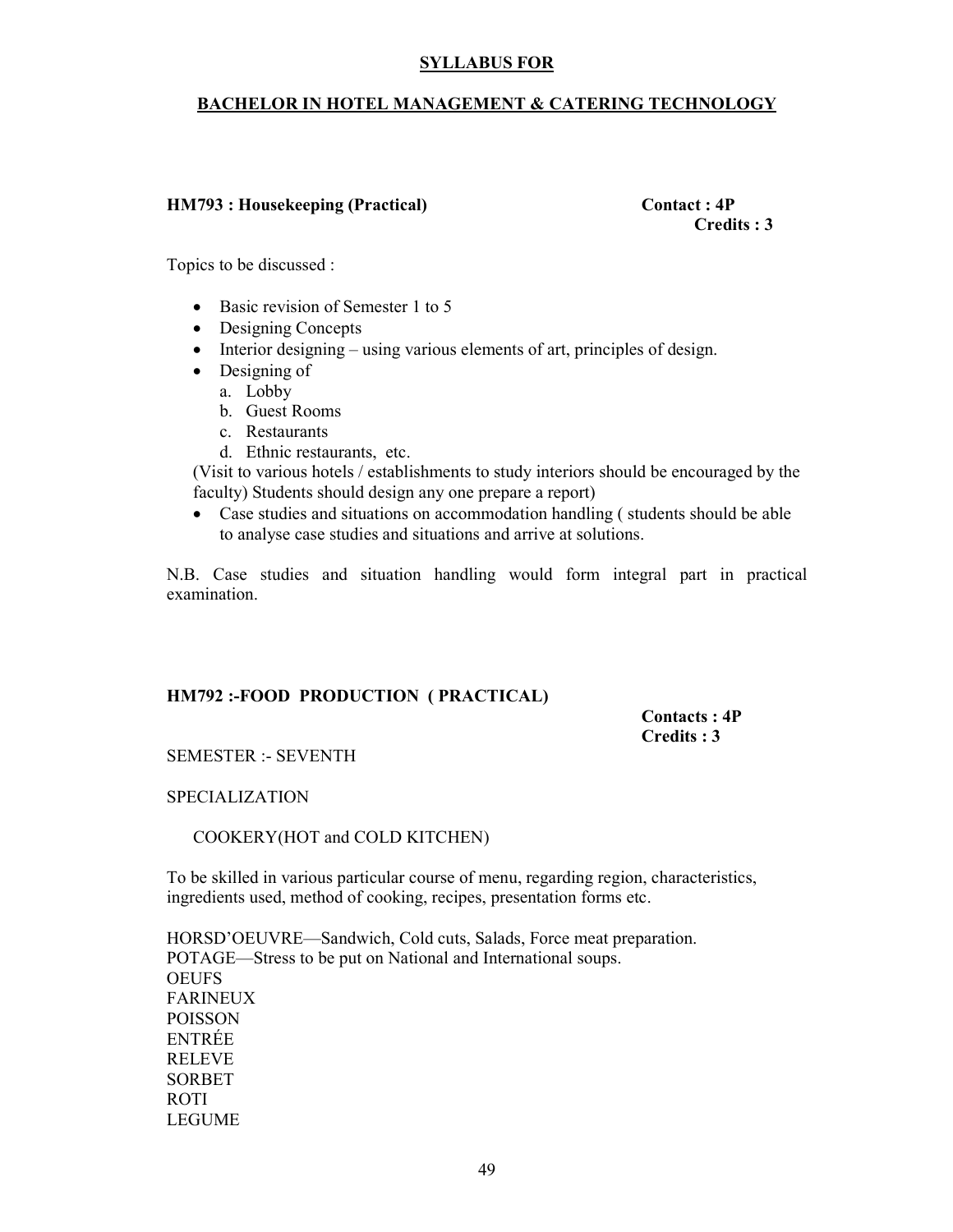#### BACHELOR IN HOTEL MANAGEMENT & CATERING TECHNOLOGY

#### **ENTREMETS SAVOUREAUX** DESSERT

#### ADVANCED BAKERY and CONFECTIONERY

Different types of paste Different types of tarts Exclusive cake item Exclusive bread roll

#### HM709 :- COMPUTER APPLICATIONS Contacts : 2L

Credits : 2

TOPICS TO BE Covered :-

MS-POWERPOINT

• Slide enhancements, changing defaults, Slide shows.

INTRODUCTION TO INTERNET

- Identify the Internet Browser and learn to browse
- E-mails how to send and receive
- Download from the Net.

#### MANAGEMENT INFORMATION SYSTEMS

- MIS designs and functions
- Managing multi processor environments, MIS security issues

#### HOTEL INFORMATION SYSTEM

- The HIS concept, terminology, HIS hardware
- HIS Software modules :a. Reservation. b. Guest Accounting c. Room Management

#### COMPUTER BASED RESERVATION SYSTEM

- Central reservation systems (CRS)
- Property level Reservation systems :a. Reservation enquiry. b. Determination of availability<br>c. Confirmation of reservation d. Generation of reports, d. Generation of reports, Reservation through Internet.

ROOM MANAGEMENT APPLICATIONS

• Room status, Room and rate assignment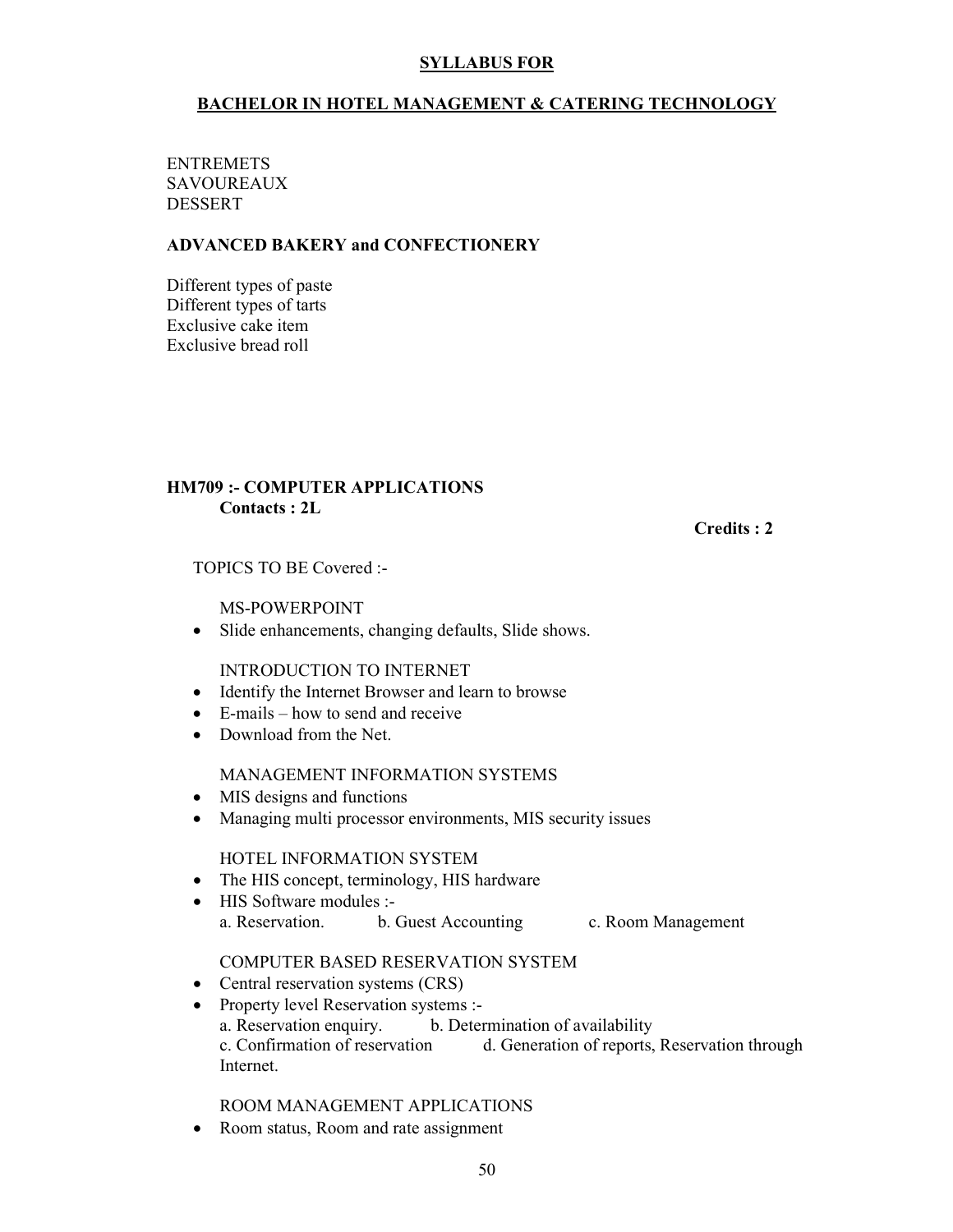#### BACHELOR IN HOTEL MANAGEMENT & CATERING TECHNOLOGY

- In house guest information functions, House Keeping functions
- Generation of reports

GUEST ACCOUNTING MODULE

- Types of accounts, Posting entries to accounts
- Night audit routine, Account settement
- Generation of Reports

#### HM799 :- COMPUTER APPLICATIONS (PRACTICALS) Contacts : 4P

# Credits : 3

#### TOPICS TO BE COVERED :-

#### MS-POWERPOINT

- Slide enhancements
- Changing Defaults
- Viewing Slide shows

#### INTRODUCTION O INTERNET

- Identify the Internet Browser and learn how to browse
- E-mails how to send and receive
- Download from the Net

#### FAMILIARIZE WITH HOTEL SOFTWARE

- How to handle any hotel software
- Bookings and Reservations through Hotel software
- Reservation of Hotels through Internet.

#### HM804 : FOOD AND BEVERAGE SERVICE Contacts : 3L

# Credits : 3

Topics to be Discussed:-

MANAGING FOOD AND BEVERAGE OPERATIONS Quality management in food and beverage operations. Operating research:-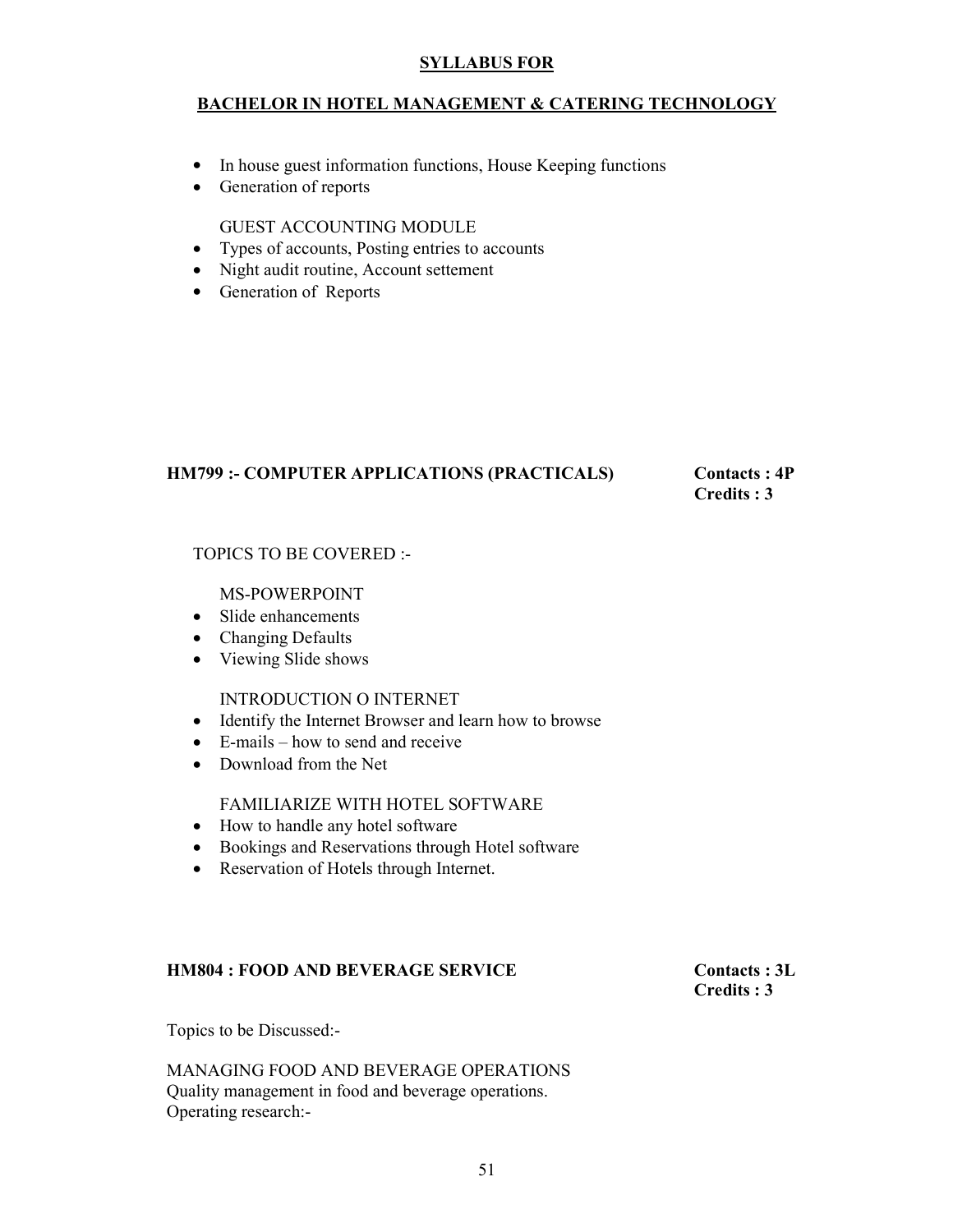#### BACHELOR IN HOTEL MANAGEMENT & CATERING TECHNOLOGY

Forecasting menu analysis, profitability, productivity improvement. Marketing and merchandising techniques Advertising and promotion Advanced menu planning for food festivals, major events, different types of diets, catering system . Special guest catering . Head of state ,hi-prolific individuals. Managing large scale events. Food and beverage purchasing and receiving . Functions, ordering, requisitions, receiving . Managing restaurants. Managing bars. Managing kitchens. Managing stores.

FOOD AND BEVERAGE CONTROL OPERATIONS Planning and budgeting. Food cost control and production control. Beverage cost control. Food and beverage cost calculation and evaluation. Determining standards. Inventory control. Purchasing and receiving control. Stores control . Bar control. Management information systems . Monitoring customer satisfaction (use of computers in cost control)

#### HM814 :- SALES & MARKETING Contacts : 3L

Credits : 3

Topics to be discussed :-

DEFINING CUSTOMER VALUE AND SATISFACTION

- Customer value / Customer satisfaction
- Stake holders
- Process
- Resources
- Value chain
- Value Delivery network

ATTRACTING AND RETAING CUSTOMERS

- Attracting customers
- The need of customer retention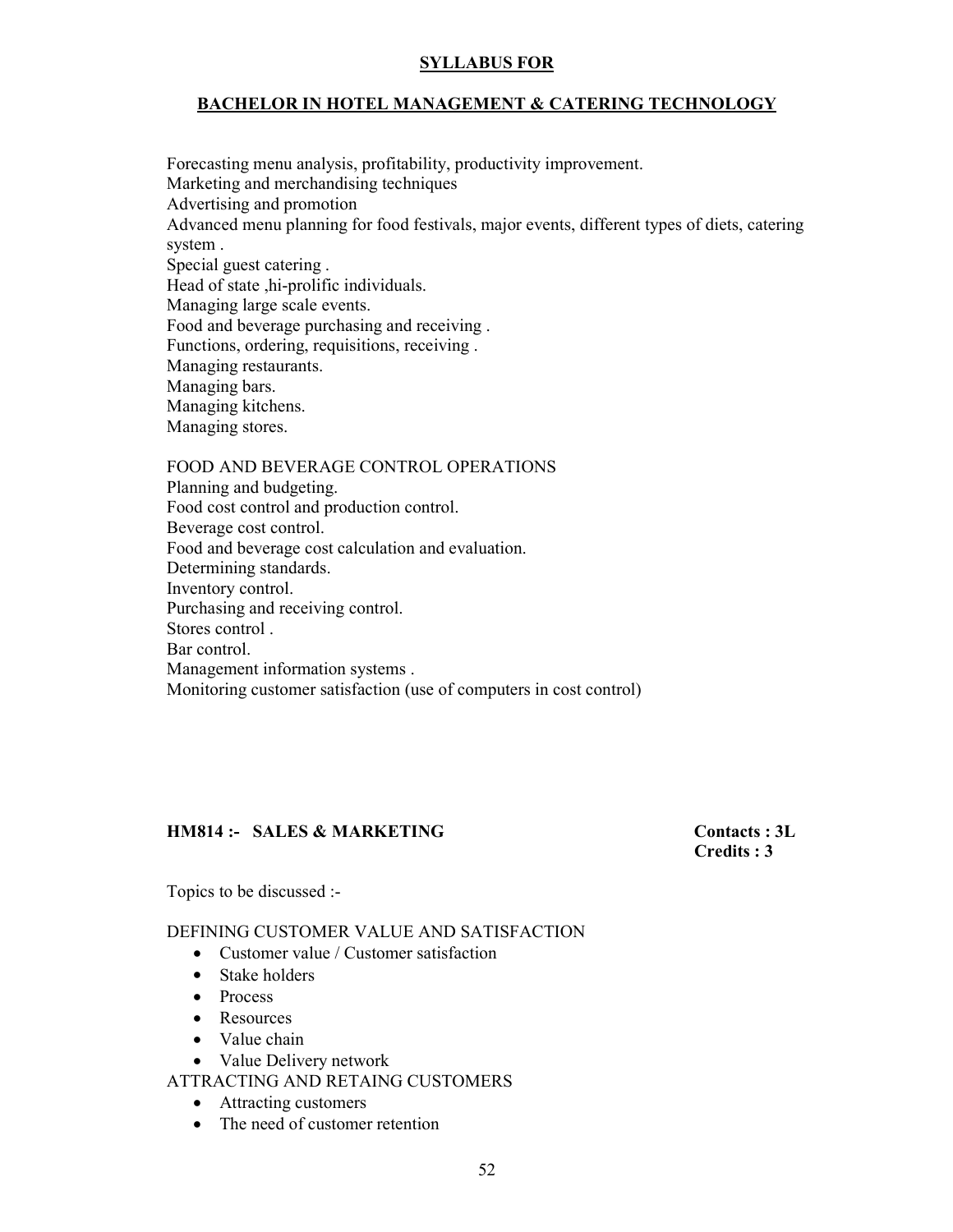#### BACHELOR IN HOTEL MANAGEMENT & CATERING TECHNOLOGY

- Key to relationship marketing
- Customer profitability / Structural Ties
- Implementing Total Quality Management

#### BUSINESS STRATEGIC PLANNING

- Business Mission
- SWOT Analysis / Goal formulation / Strategic Formulation
- Programme Formulation
- Implementation / Feedback and Control

#### BUYER BEHAVIOR IN THE CONSUMER MARKET

- Cultural factors / Social Factors / Social Factors / Psychological Factors
- Buying Roles / Buying behavior
- Problem Recognition
- THE PRODUCT AND THE PRODUCT MIX
	- Product Levels / Hierarchy / Classification / Mix
- SETTING THE PRICE
	- Objective / Determining Demand / Estimating Costs / Analysis competitors cost
	- Prices and offers / Pricing method and final price / Adoption of pricing
	- Discounts and allowances / promotional pricing / Discriminative pricing
	- RETAILING AND WHOLESELLING
	- Growth and Benefit of Direct Marketing
	- Marketing in the  $21^{st}$  century E commerce
	- Online Consumer / Online marketing / Advantages and Disadvantages
	- Promise and challenges of Online marketing

#### HM801 : Front Office (Theory) Contacts : 3L

Credits : 3

Topics to be discussed :

- Interpersonal Skills and handling conflicts Transactional analysis Ego states Life positions Conflict handling techniques
- Communications in accommodation management Meaning & definition Channels of communications Overcoming barriers Effective communications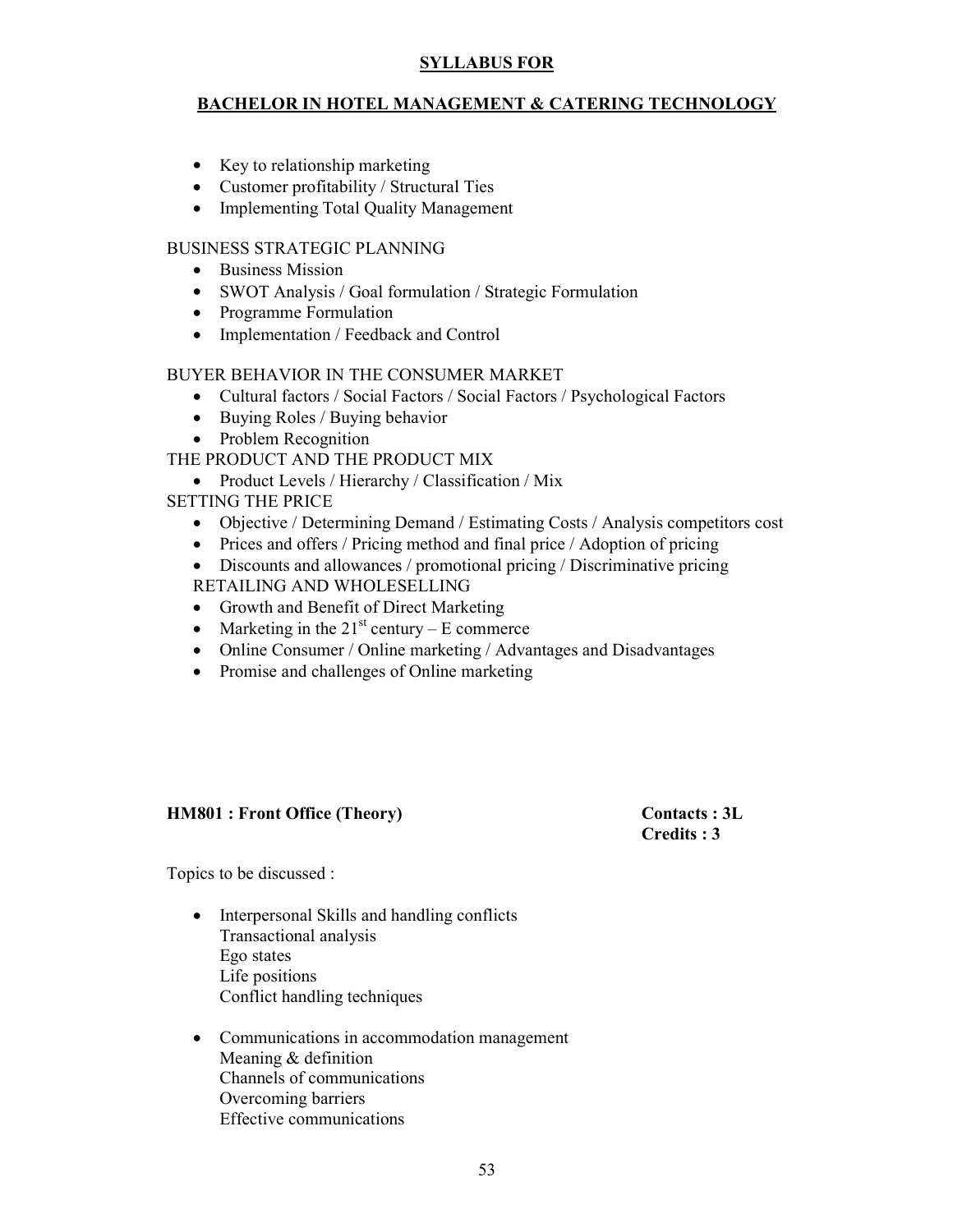#### BACHELOR IN HOTEL MANAGEMENT & CATERING TECHNOLOGY

- Trends in Operations in the Hotel Industry New hotel chains and concepts world wide Eco-friendly hotels Time Share concepts Palace on wheels The changing trends in Front Office
- Glossary of terms in Front Office

#### HM891 : Front Office (Practical) Contacts : 4P

Credits : 3

Topics to be discussed :

- Comprehensive case studies ( a must for specialization in Front office) Claims in travellers cheques Extra occupant in the room at odd hours Fire on floors / bomb scare Overbooking
- Drafting of Business letters
- Special rates and agreements for accommodations
- Notifications / Interdepartmental communication
- In depth knowledge of competitors, their profile, constant update of their business strategies, SWOT analysis
- Providing & making itenary to guest regarding tourists interests
- Protocols of VVIP, VIP's and CIP's & traditional welcome amenities (Ministers, Dignitaries, Govt. Officials, Foreign delegates and others)
- Development of rapport with clienteles
- Preparing Company's vision & mission statements The purpose of opening the firm Company's / our commitment towards the guest.
- Front Office inventory  $\&$  stationeries used
- A week as a Front Office Manager mock session.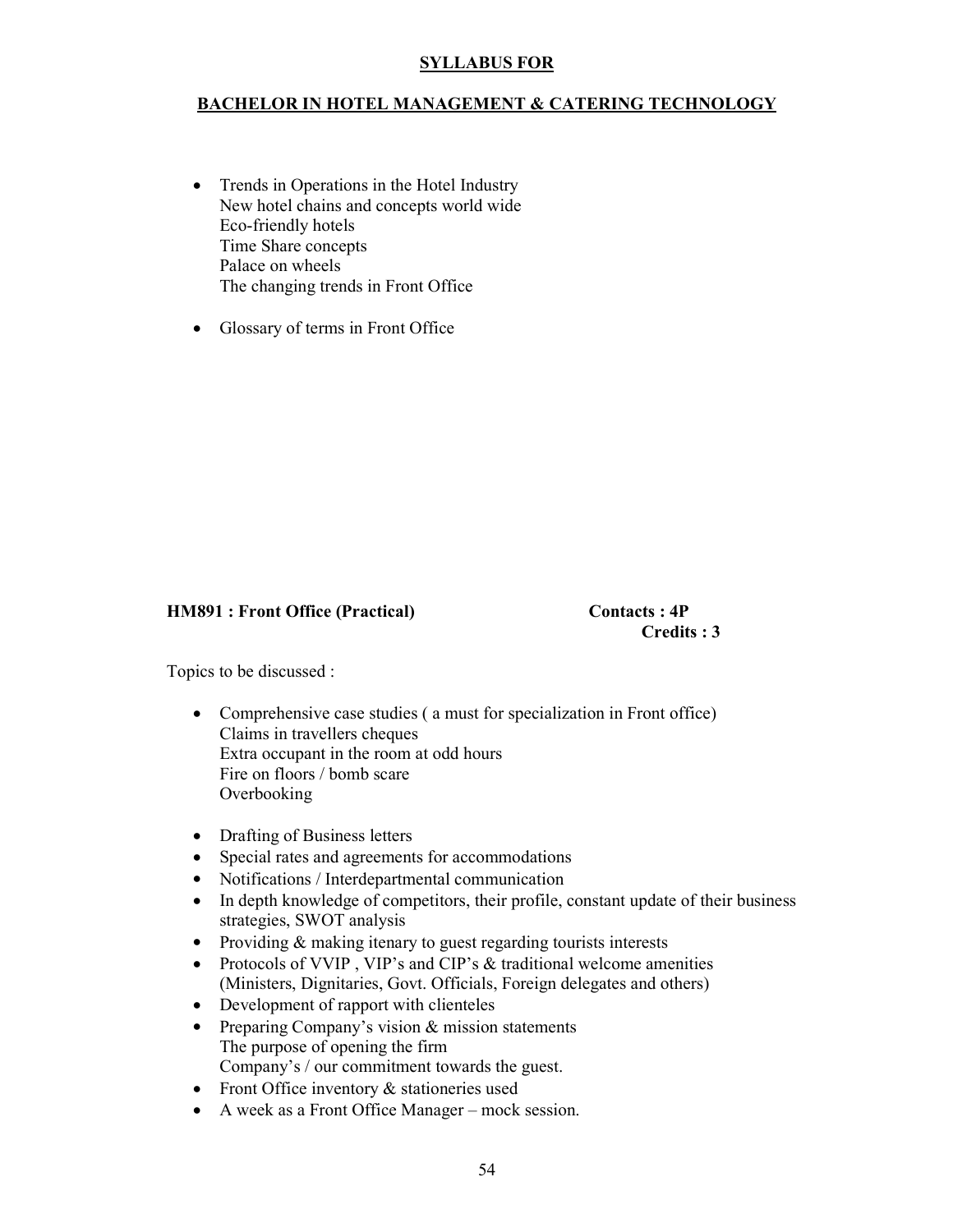#### BACHELOR IN HOTEL MANAGEMENT & CATERING TECHNOLOGY

#### HM803 : Housekeeping (Theory) Contacts : 3L

# Credits : 3

Topics to be Covered :

- Energy conservation methods  $&$  eco-friendly concepts in Housekeeping
- Study on cases & situations energy conservation.
- Trends in the operations in the hotel industry
- New hotel chains and concepts world wide
- The changing trends in Housekeeping operations
- The changing trends in Housekeeping Management
- Concept of recruitment, selection and training
- Training & Selection methods
- Employee separation / employee counseling
- Performance appraisals techniques
- Principles of Human relations
- PMS handling related to Housekeeping
- Glossary of terms in Housekeeping

#### HM893 : Housekeeping (Practical) Contacts : 4P

### Credits : 3

Topics to be Covered :

- Energy conservation  $\&$  eco-friendly concepts students should be given assignments to work on these concepts and trends in housekeeping
- Study on cases & situations energy conservation.
- Budgets : Basic knowledge on preparation of budgets based on a mock data of housekeeping department
- Application of ideas related to Training & Selection methods , Employee separation / employee counseling
- Practice with mock sessions of interviewing candidates
- Application of motivation trends & principles of Human relations
- Practice with computer & PMS handling related to Housekeeping

N.B. Case studies and situation handling would form integral part in practical examination.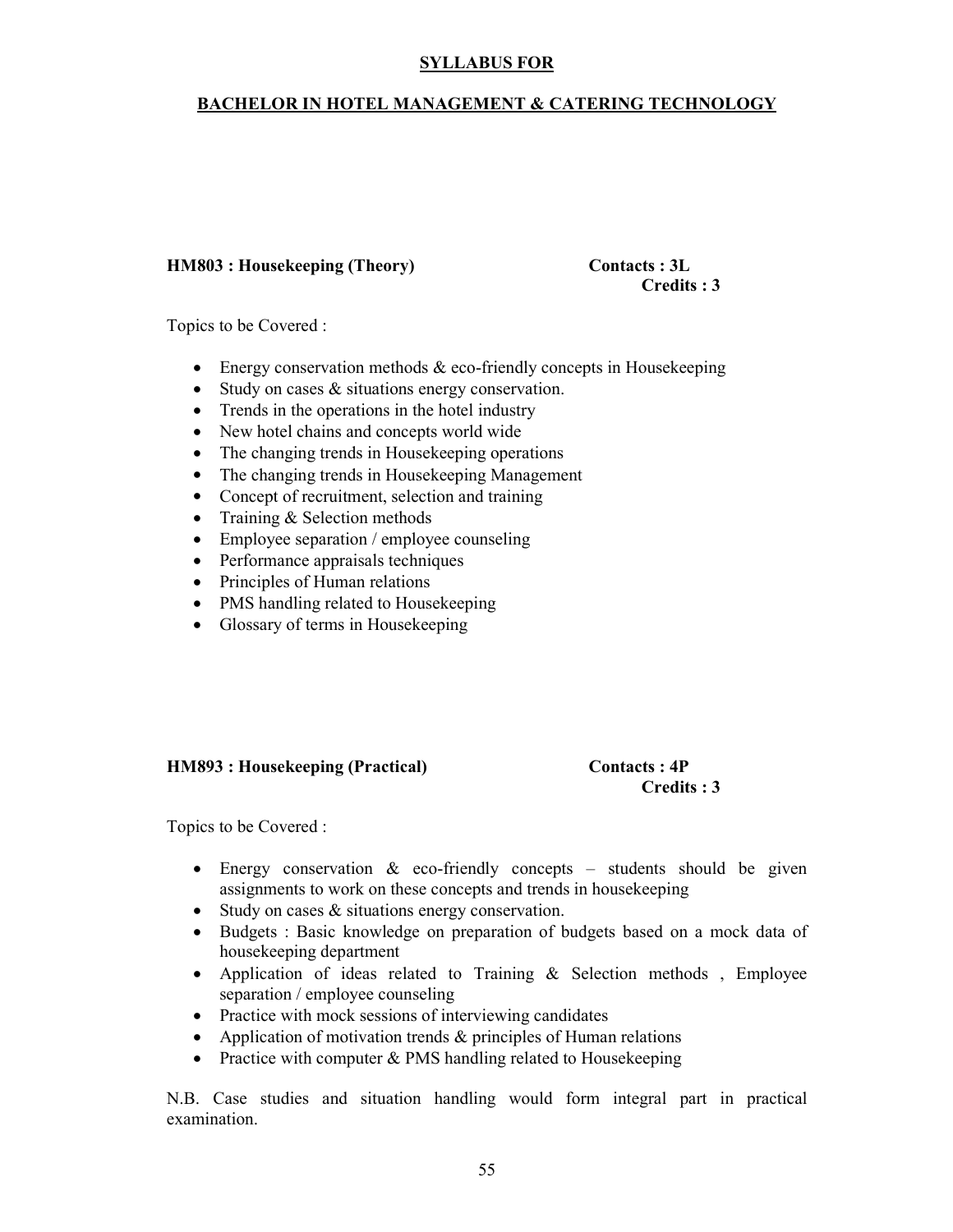#### BACHELOR IN HOTEL MANAGEMENT & CATERING TECHNOLOGY

#### Semester : EIGHT

Subject : PROJECT WORK – FINANCIAL VIABILITY OF A PROPOSED HOTEL

Type of project :-

This project should be based on a field study leading to the identification of a site or a proposed new hotel / resort project (3,4,5 Star category) The student should then establish the market feasibility of this proposed hotel based on

- Amount of capital to be invested
- Net / Gross financial potential from target audiences
- Implementation & development in a phase or at once, etc.

#### FORMULATION

The length of the report may be 150 double spaced pages (excluding Appendices  $\&$ Annexure)

10% variation in either side is permitted.

#### HM816 : ENVIRONMENTAL STUDY AND FACILITIES PLANNING Contacts : 3L Credits : 3

Topics to be covered :-

- Product purchase
- Indoor Air Quality
- External Air emission
- Noise
- Hazardous materials
- Ecotels
- Buildings of the future
- Planning of Hotel entrances lobbies, internal transport, cloak rooms
- Guest rooms and suites planning, dimensions, furniture  $\&$  servicing
- Public Facilities
- Back of the house good entrance, employee facilities, food preparation  $&$  storage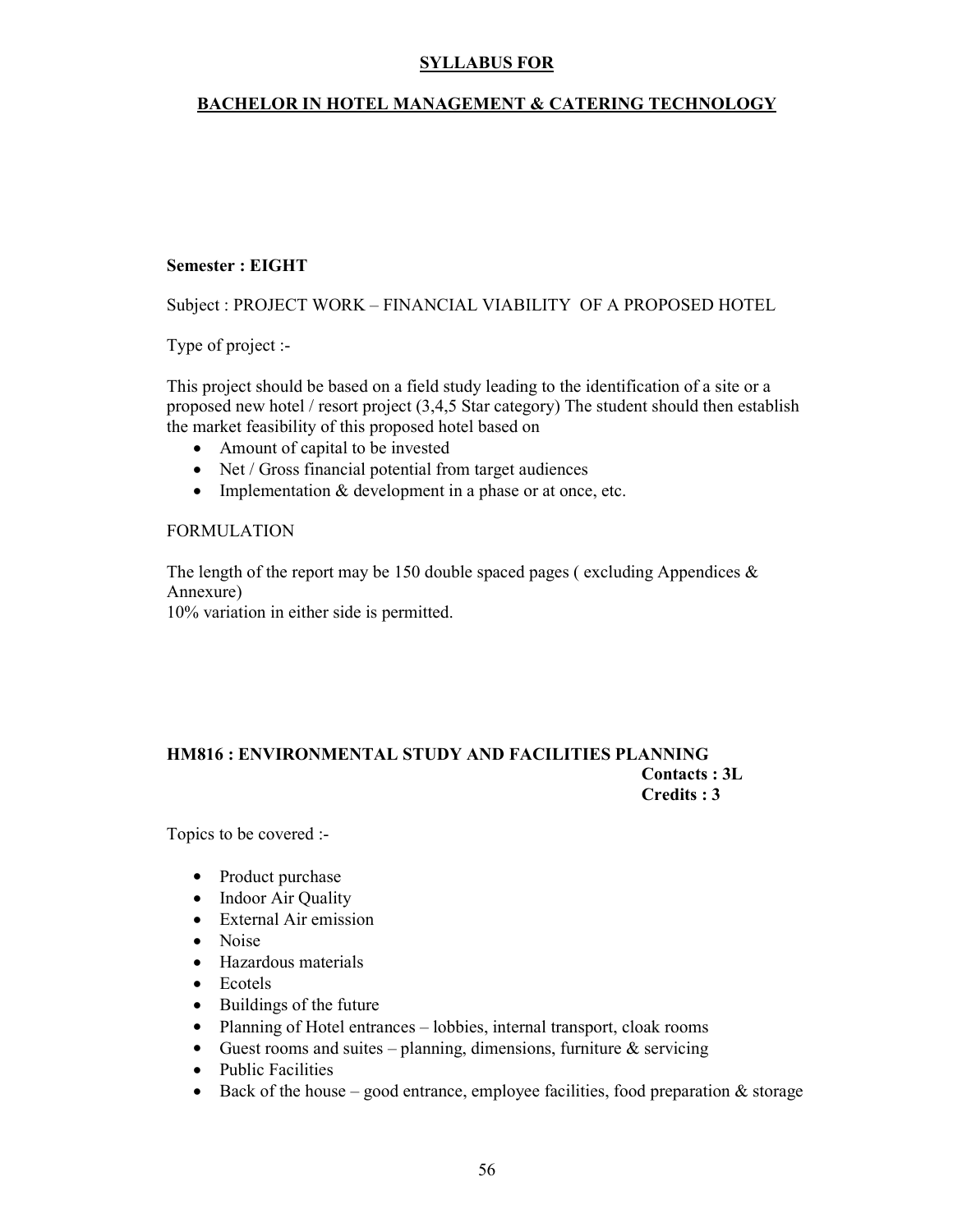#### BACHELOR IN HOTEL MANAGEMENT & CATERING TECHNOLOGY

#### HM802 :- FOOD AND BEVERAGE PRODUCTION (THEORY)

 Contacts : 3L Credits : 3

#### SEMESTER :- EIGHTH

- 1. Pastry and Bakery
	- a. Ice creams and sorbets
	- b. Bake shop production
	- c. Rolled in doughs
	- d. Cake formula
	- e. Icings and toppings
	- f. Chocolate work
- 2. Food production cost control
	- a. Standard purchase specification.
	- b. Dealing with suppliers
	- c. Store organization.
	- d. Stock control
- 3. Establishing and evaluation of standard recipe cuts
	- a. Developing, assessing and testing new recipes.
	- b. Sales monitoring
	- c. Flash food cost control
	- d. Stock taking methods.
- 4. Food cost Reconcilliation sheets
	- a. Food cost percentage
	- b. Analysis of results with study of cause and remedies.

#### HM892 : FOOD AND BEVERAGE PRODUCTION (PRACTICAL)

 Contacts : 4P Credits : 3

#### SEMESTER :- EIGHTH

#### SPECIALIZATION

#### COOKERY(HOT and COLD KITCHEN)

To be skilled in one particular cuisine and to be confident in all aspects of the cuisine from menu planning to preparation of dishes.

- a. Regional aspects
- b. Characteristics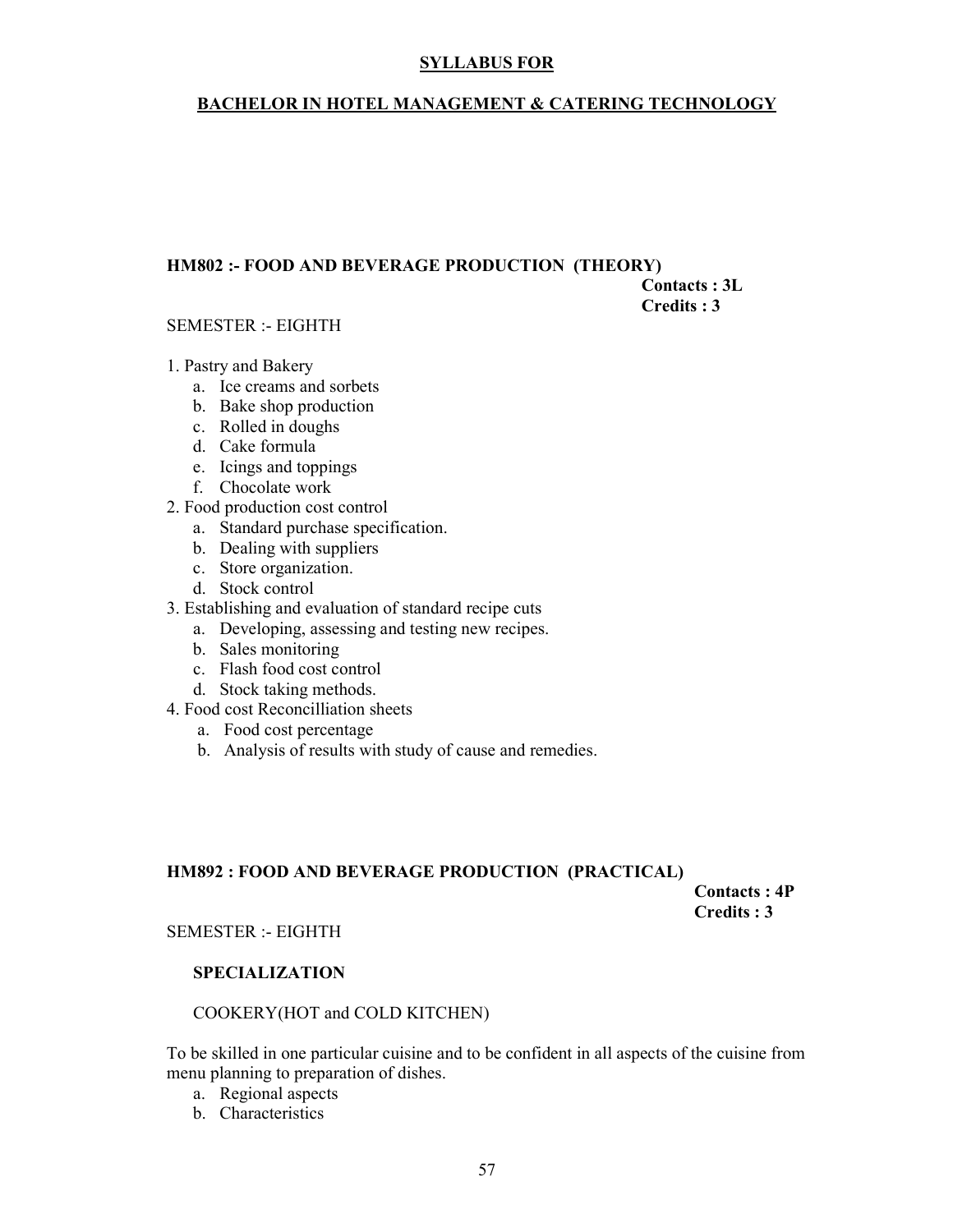#### BACHELOR IN HOTEL MANAGEMENT & CATERING TECHNOLOGY

- c. Ingredients used
- d. Courses of menu
- e. Methods of cooking
- f. Meal plans
- g. Recipes
- h. Menus
- i. Presentation
- j. Working knowledge of butchery

Areas to be included—Regional aspects,

Western/Continental—French, Italian, Spanish, German, American, Mexican, Indian--Moghlai, Tandoor, Dum Pukht, Handi, Chettinad, Andhra, Malabar, Goan, Coorg

#### ADVANCED BAKERY AND CONFECTIONERY

Exclusive Cookies Different types of icings Carving Swiss roll, Dutch roll and its variation.

#### HM809:- COMPUTER APPLICATIONS Contacts : 2L

Credits : 2

TOPICS TO BE COVERED :-

#### PROPERTY MANAGEMENT SYSTEM INTERFACES

- Point of sale systems (POS)
- Cash Accounting systems (CAS), Guest Information Systems

FOOD & BEVERAGE MANAGEMENT APPLICATIONS

• Recipe Management / Sales Analysis

#### FOOD AND BEVERAGE APPLICATIONS

- POS Order Entry Units
- Key Boards and monitors , Touch Screen Terminals
- POS Software

#### ACCOUNTS APPLICATIONS

- Accounts Receivable Module
- Payroll Module Inventory Module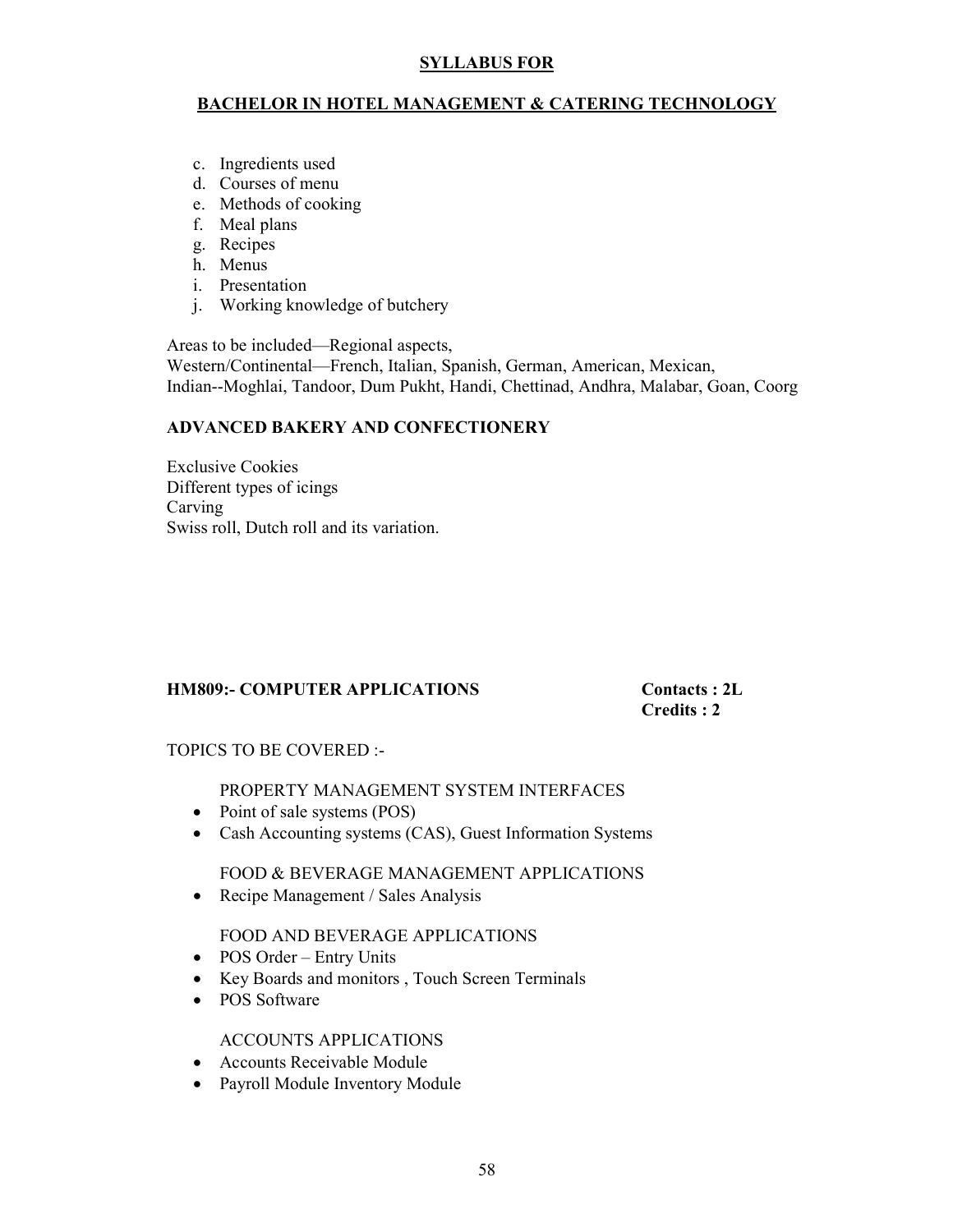#### BACHELOR IN HOTEL MANAGEMENT & CATERING TECHNOLOGY

SELECTING AND IMPLEMENTING COMPUTER SYSEMS

- Analyzing current information needs
- Collection Information of Computer systems
- Installation factors.

### HM899 :- COMPUTER APPLICATIONS (PRACTICALS) Contacts : 3P<br>Credits : 2

Credits : 2

#### TOPICS TO BE COVERED :-

#### FRONT OFFICE SYSTEMS

- Reservations
- B. Reservations
- Billing
- Front office management Information.
- Guest History Guest Relation

#### FOOD AND BEVERAGE COSTING

- Food costing
- Liquor Costing
- Recipe costing
- Sales analysis

#### BANQUET MANAGEMENT

- Reservation
- Function Prospectus tracking
- Reports
- Hall Chart Maintenance
- Challan / Bill Printing

Semester : SEVEN

#### Subject : ENVIORNMENTAL STUDIES & FACILITIES PLANNING

Topics to be Discussed:-

Introduction and development of environmental message to

- Staff
- Business
- Guests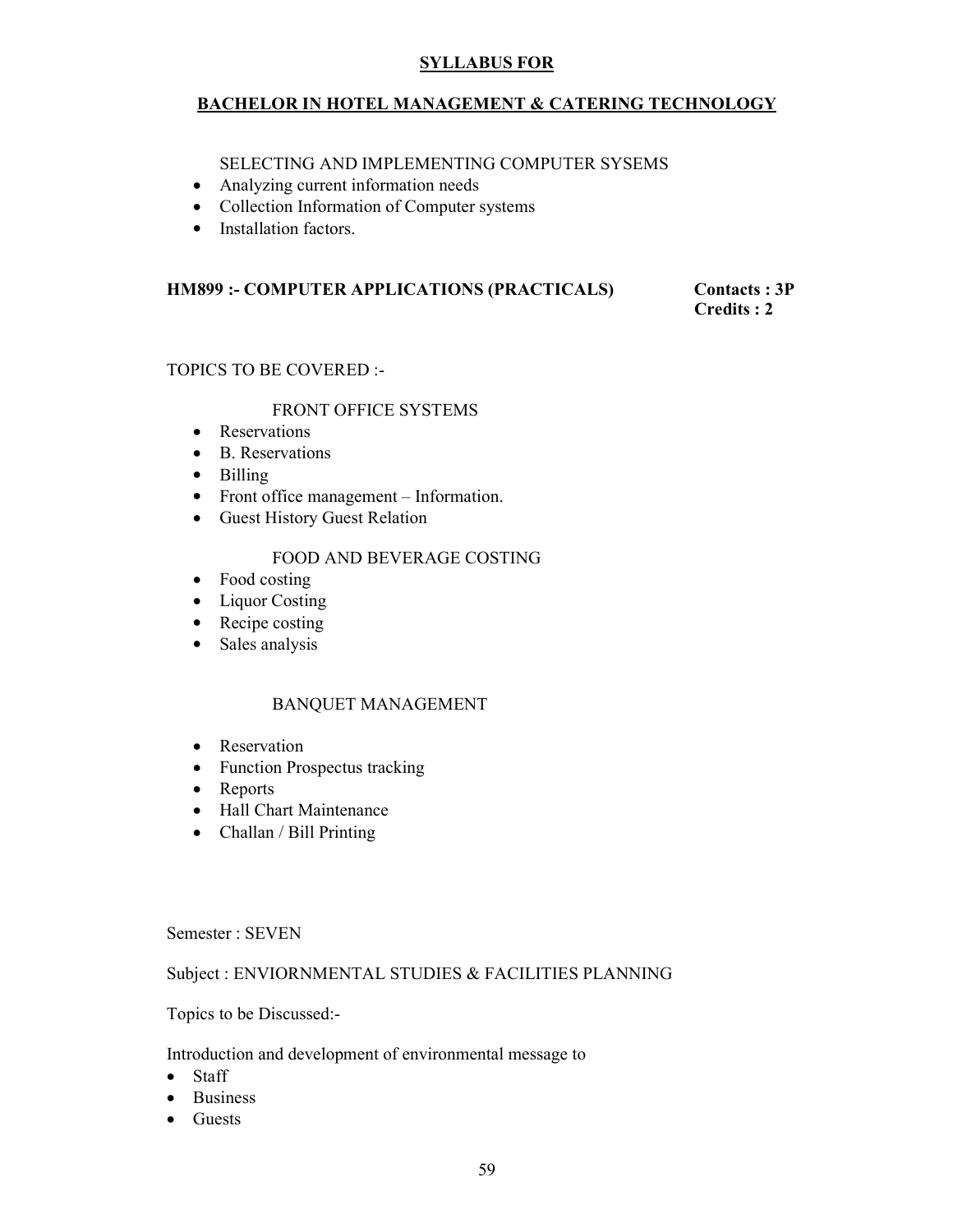#### BACHELOR IN HOTEL MANAGEMENT & CATERING TECHNOLOGY

• Community

WASTE MANAGEMENT

#### ENERGY AND WASTE CONVERSION

#### WATER

- Water and the Environment
- Improving water quality
- Case Studies

PRODUCT PURCHASE

#### FACTORS AFFECTING

Semester : FIVE

#### Subject : PRINCIPLES AND PRACTICES OF MANAGEMENT

Topics to be Discussed:-

- Management by objective
- Problem Solving tools
- Managerial Effectiveness
- Handling Customer Complains

#### HM894 :- FOOD & BEVERAGE SERVICE (PRACTICALS) Contacts : 4P

Credits : 3

To ascertain the supervisory skills and management abilities of the students.

Students has to do things which are enlisted below :

Staff scheduling Maintaining various types of registers Conducting briefing, hand over of the shift Making sales report of different F&B outlets Guest complain handling, Solving interdepartmental problems in operations. Preparing requisitions for purchasing and storage